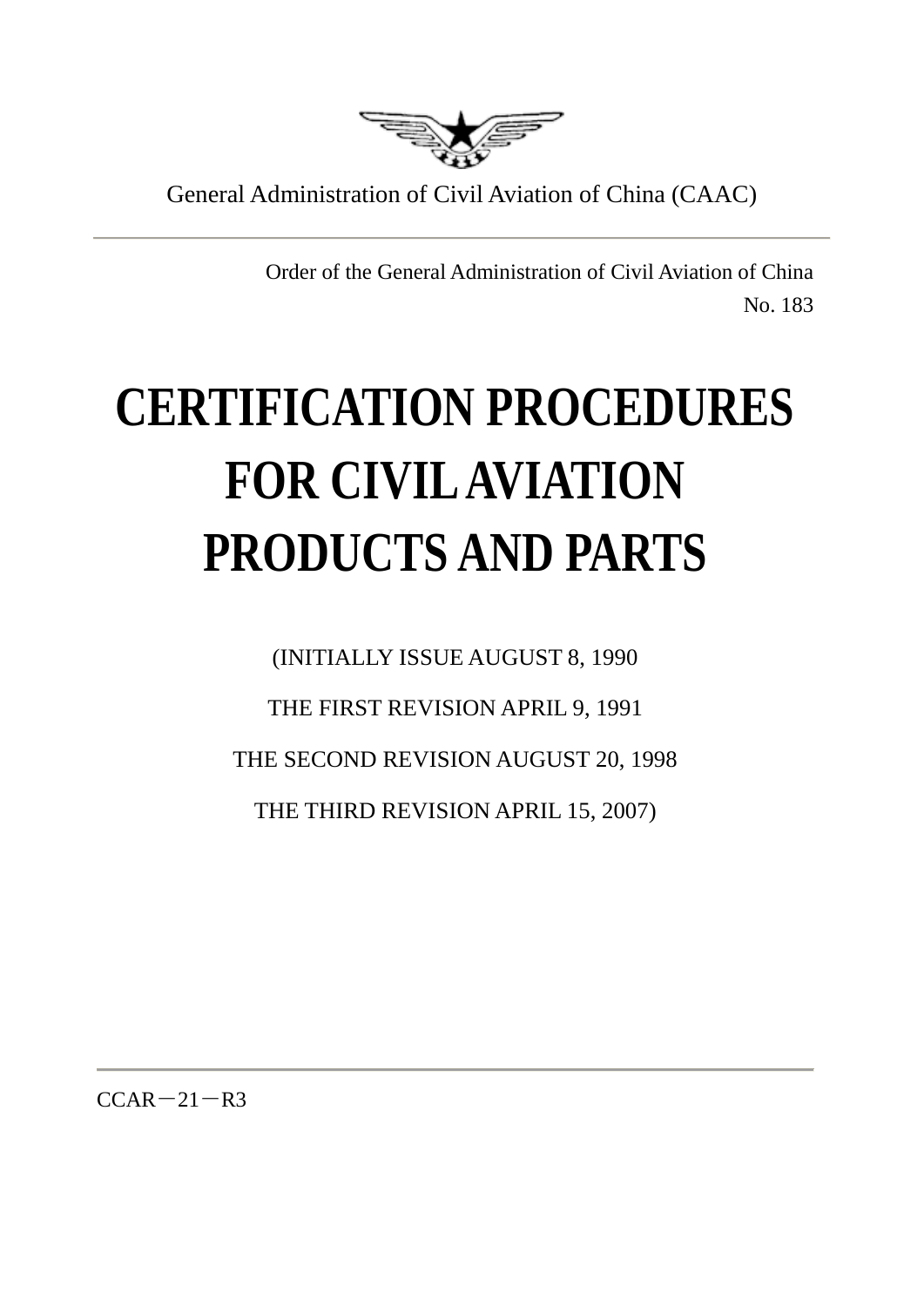## 目录

| §21.1            |                                                                                         |
|------------------|-----------------------------------------------------------------------------------------|
| \$21.2           |                                                                                         |
| §21.3            |                                                                                         |
| §21.4            |                                                                                         |
| §21.5            |                                                                                         |
| §21.6            |                                                                                         |
| §21.7            |                                                                                         |
| §21.8            |                                                                                         |
| <b>Subpart B</b> | - Type Certificates, Type Design Approval, Validation of Type Certificates              |
|                  |                                                                                         |
| §21.11           |                                                                                         |
| §21.13           | Eligibility of proposer for type certificates and/or type design approvals 6            |
| §21.15           |                                                                                         |
| \$21.16          |                                                                                         |
| §21.17           |                                                                                         |
| §21.19           |                                                                                         |
| §21.21           | Issue of type certificate: normal, utility, acrobatic, commuter, and transport          |
|                  | category aircraft; manned free balloons; special classes of aircraft; aircraft engines; |
|                  |                                                                                         |
| \$21.24          |                                                                                         |
| §21.25           |                                                                                         |
|                  | §21.29 Issue of Validation of Type Certificates and Validation of Supplement Type       |
|                  |                                                                                         |
| §21.31           |                                                                                         |
| §21.33           |                                                                                         |
|                  |                                                                                         |
| §21.37           |                                                                                         |
| §21.39           |                                                                                         |
| §21.41           | Type certificates, type design approvals, validation of type certificates and           |
|                  |                                                                                         |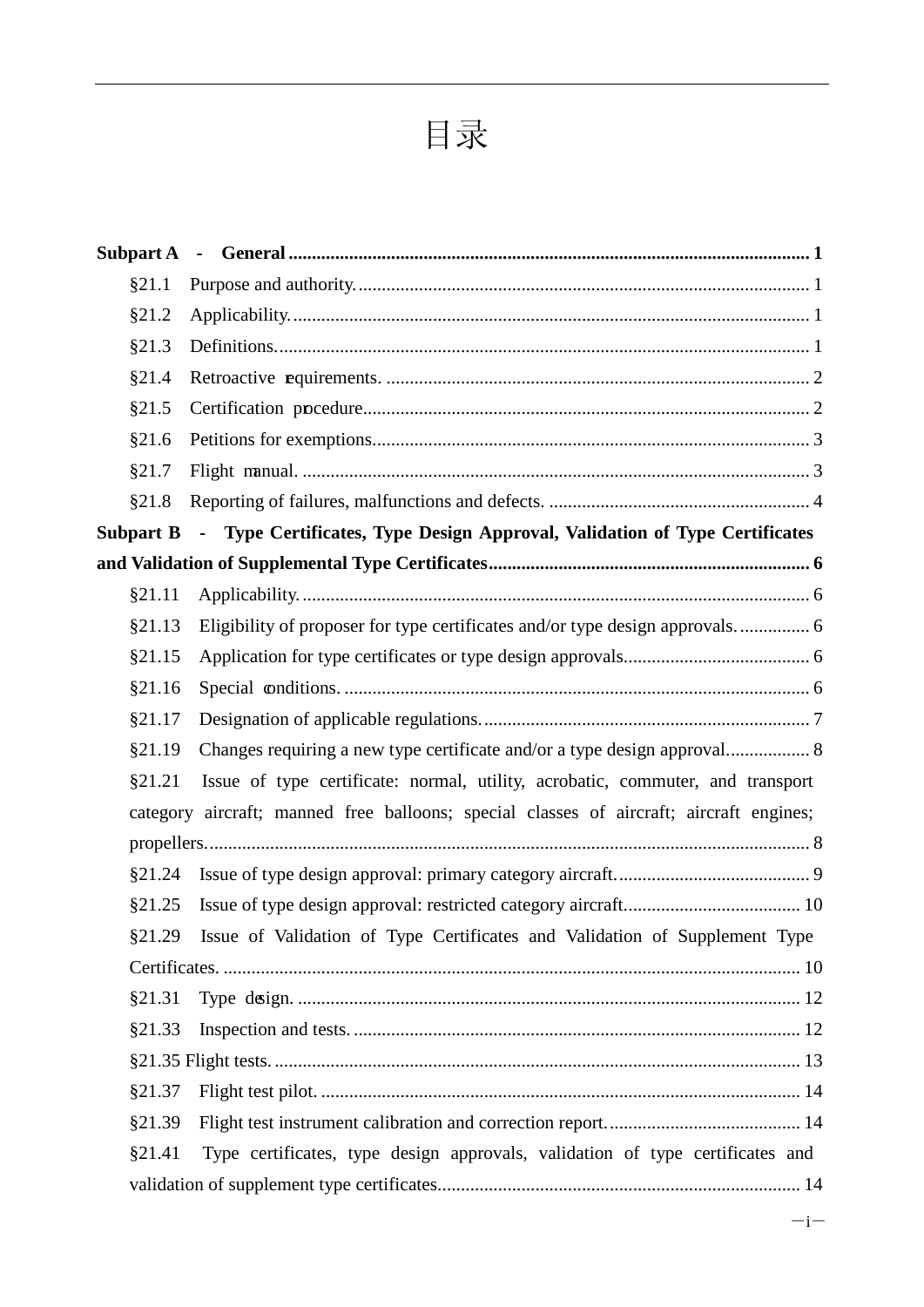| §21.45           |                                                                                         |  |
|------------------|-----------------------------------------------------------------------------------------|--|
| §21.47           |                                                                                         |  |
| \$21.50          |                                                                                         |  |
| §21.51           |                                                                                         |  |
| §21.53           |                                                                                         |  |
| Subpart C        | - Changes to Type Certificates, changes to Type Design Approvals,                       |  |
|                  | Supplemental Type Certificates, and Modification DesignApprovals  17                    |  |
| §21.91           |                                                                                         |  |
| §21.93           |                                                                                         |  |
| §21.95           |                                                                                         |  |
| §21.97           |                                                                                         |  |
| §21.99           |                                                                                         |  |
| §21.101          |                                                                                         |  |
|                  | §21.113 Requirement of supplemental type certificate and modification design approval20 |  |
| §21.119          |                                                                                         |  |
| §21.120          |                                                                                         |  |
| <b>Subpart D</b> | - Production Under Type Certificate Only or Type Design Approval  21                    |  |
| §21.121          |                                                                                         |  |
| §21.123          |                                                                                         |  |
| §21.125          |                                                                                         |  |
| §21.127          |                                                                                         |  |
| §21.128          |                                                                                         |  |
| §21.130          |                                                                                         |  |
| §21.130          |                                                                                         |  |
| <b>Subpart E</b> |                                                                                         |  |
| §21.131          |                                                                                         |  |
| §21.133          |                                                                                         |  |
| §21.135          |                                                                                         |  |
| §21.139          |                                                                                         |  |
| §21.143          |                                                                                         |  |
| §21.147          |                                                                                         |  |
| §21.151          |                                                                                         |  |
| §21.153          |                                                                                         |  |
| §21.155          |                                                                                         |  |
| §21.157          |                                                                                         |  |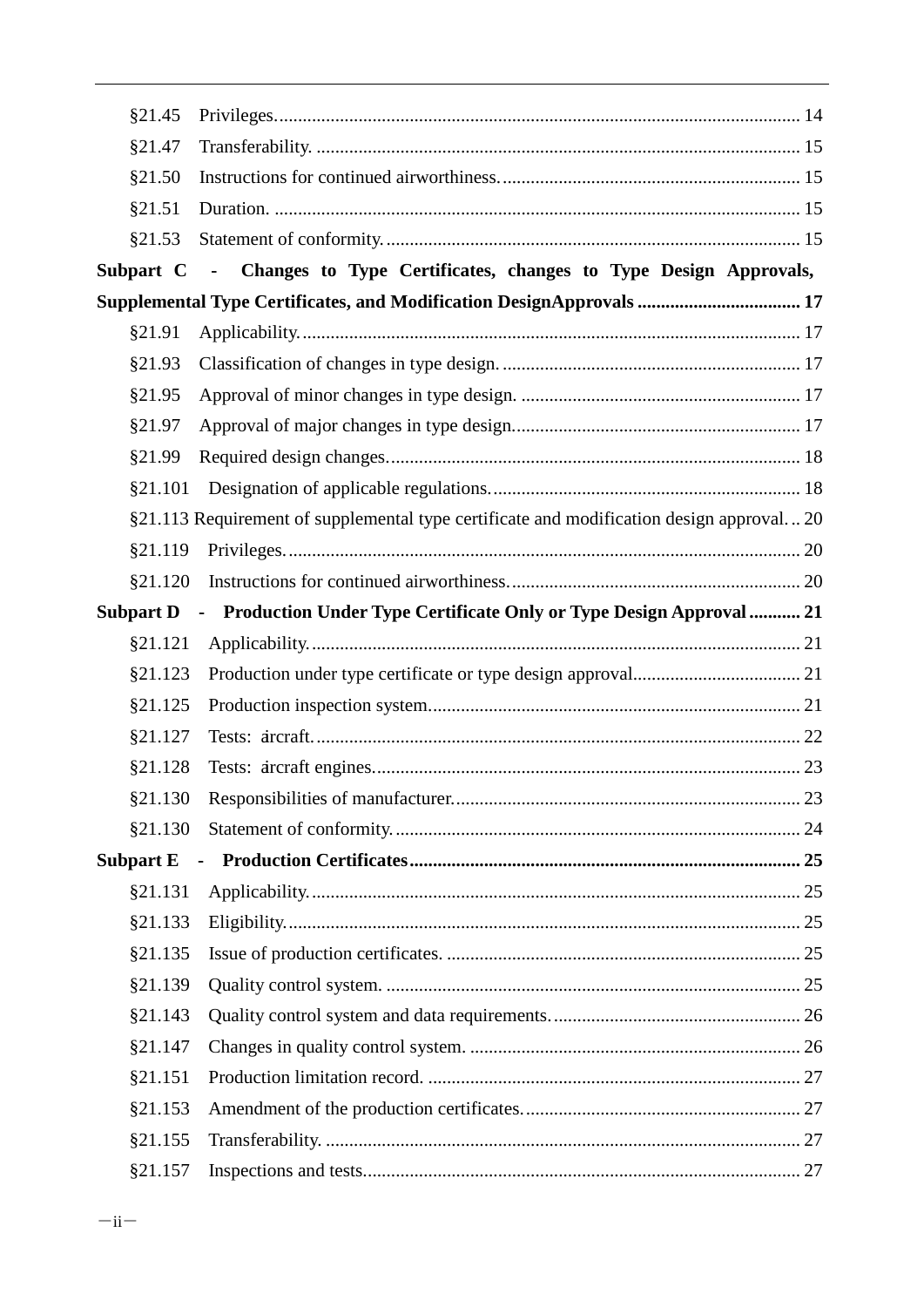| §21.159          |                                                                                 |  |
|------------------|---------------------------------------------------------------------------------|--|
| §21.161          |                                                                                 |  |
| §21.163          |                                                                                 |  |
| \$21.165         |                                                                                 |  |
| Subpart F        | - Airworthiness Certificates, Airworthiness Approvals, and Validation of        |  |
|                  |                                                                                 |  |
| §21.170          |                                                                                 |  |
| §21.171          |                                                                                 |  |
| §21.172          |                                                                                 |  |
| §21.173          |                                                                                 |  |
| §21.174          | Issue of airworthiness certificates and validation of foreign airworthiness     |  |
|                  |                                                                                 |  |
| \$21.175         | General requirements and limitations of issue of a special airworthiness        |  |
|                  |                                                                                 |  |
| §21.176          |                                                                                 |  |
| §21.177          |                                                                                 |  |
| §21.179          |                                                                                 |  |
| §21.180          |                                                                                 |  |
| §21.181          |                                                                                 |  |
| §21.182          |                                                                                 |  |
| §21.183          | Application for and issue of an airworthiness approval for aircraft engines and |  |
|                  |                                                                                 |  |
| <b>Subpart G</b> | $\sim$                                                                          |  |
| §21.211          |                                                                                 |  |
| §21.212          |                                                                                 |  |
| §21.213          |                                                                                 |  |
| \$21.214         |                                                                                 |  |
| \$21.215         |                                                                                 |  |
| <b>Subpart H</b> | $\blacksquare$                                                                  |  |
| §21.301          |                                                                                 |  |
| \$21.302         |                                                                                 |  |
|                  |                                                                                 |  |
| §21.304          |                                                                                 |  |
| §21.305          |                                                                                 |  |
| §21.306          |                                                                                 |  |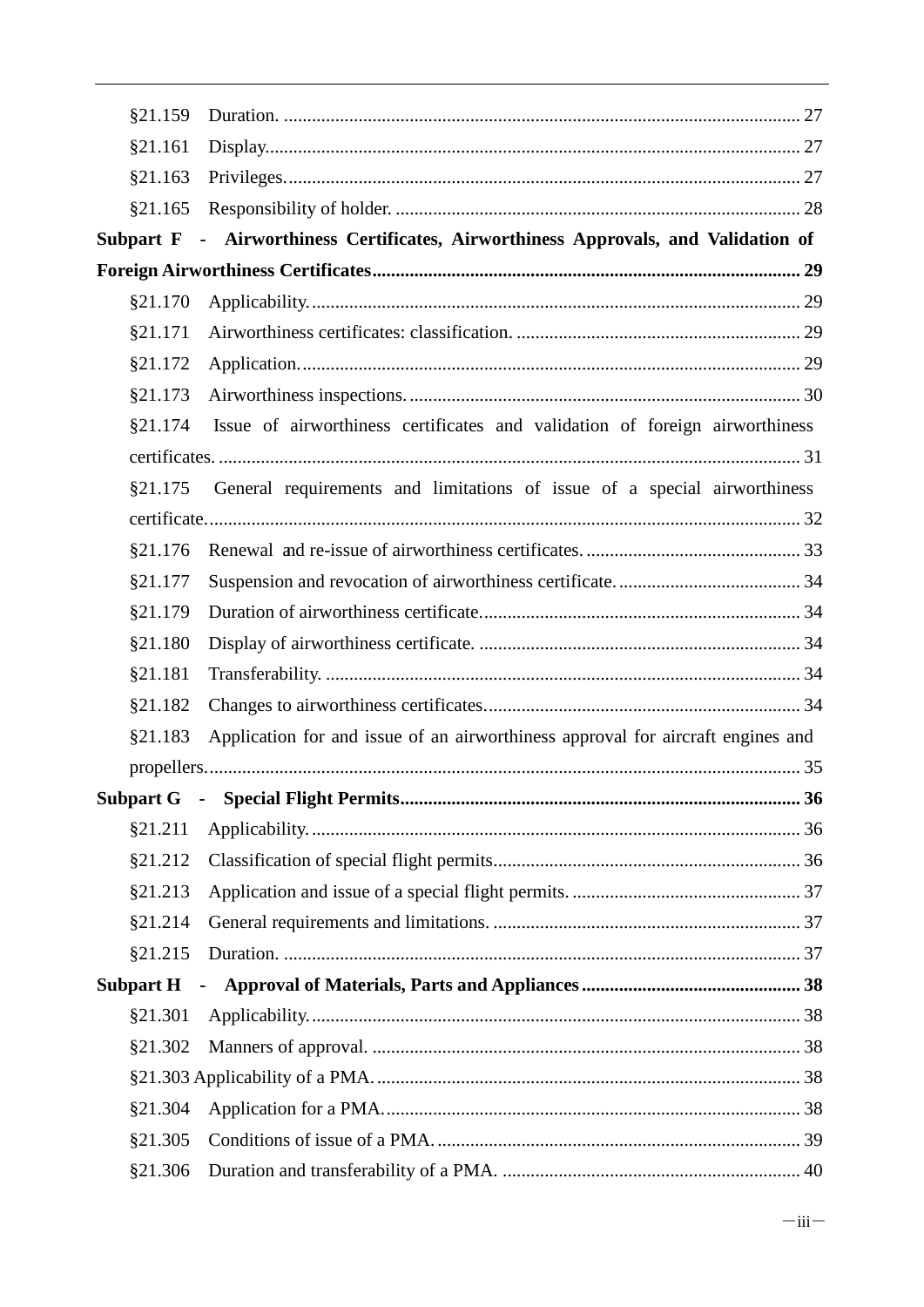| §21.307                                      |                                                                                  |  |
|----------------------------------------------|----------------------------------------------------------------------------------|--|
| §21.308                                      |                                                                                  |  |
| §21.309                                      | CAAC Technical Standard Order Authorizations (CTSOA).  40                        |  |
| §21.310                                      |                                                                                  |  |
| §21.311                                      |                                                                                  |  |
| §21.312                                      |                                                                                  |  |
| §21.313                                      |                                                                                  |  |
| §21.314                                      |                                                                                  |  |
| §21.315                                      |                                                                                  |  |
| §21.316                                      |                                                                                  |  |
| §21.317                                      |                                                                                  |  |
| §21.318                                      |                                                                                  |  |
| §21.319                                      | Validation of design approval for the import materials, parts and appliances  44 |  |
| <b>Subpart I</b><br>$\overline{\phantom{a}}$ |                                                                                  |  |
| §21.321                                      |                                                                                  |  |
| §21.322                                      |                                                                                  |  |
| §21.323                                      |                                                                                  |  |
| §21.325                                      |                                                                                  |  |
| §21.327                                      |                                                                                  |  |
| §21.329                                      |                                                                                  |  |
| §21.334                                      |                                                                                  |  |
| §21.335                                      |                                                                                  |  |
|                                              |                                                                                  |  |
| \$21.341                                     |                                                                                  |  |
| §21.342                                      |                                                                                  |  |
| <b>Subpart K</b>                             |                                                                                  |  |
| \$21.343                                     |                                                                                  |  |
|                                              |                                                                                  |  |
| §21.345                                      |                                                                                  |  |
| §21.347                                      |                                                                                  |  |
| §21.349                                      |                                                                                  |  |
| §21.351                                      |                                                                                  |  |
| §21.353                                      |                                                                                  |  |
| <b>Subpart M</b>                             |                                                                                  |  |
| §21.355                                      |                                                                                  |  |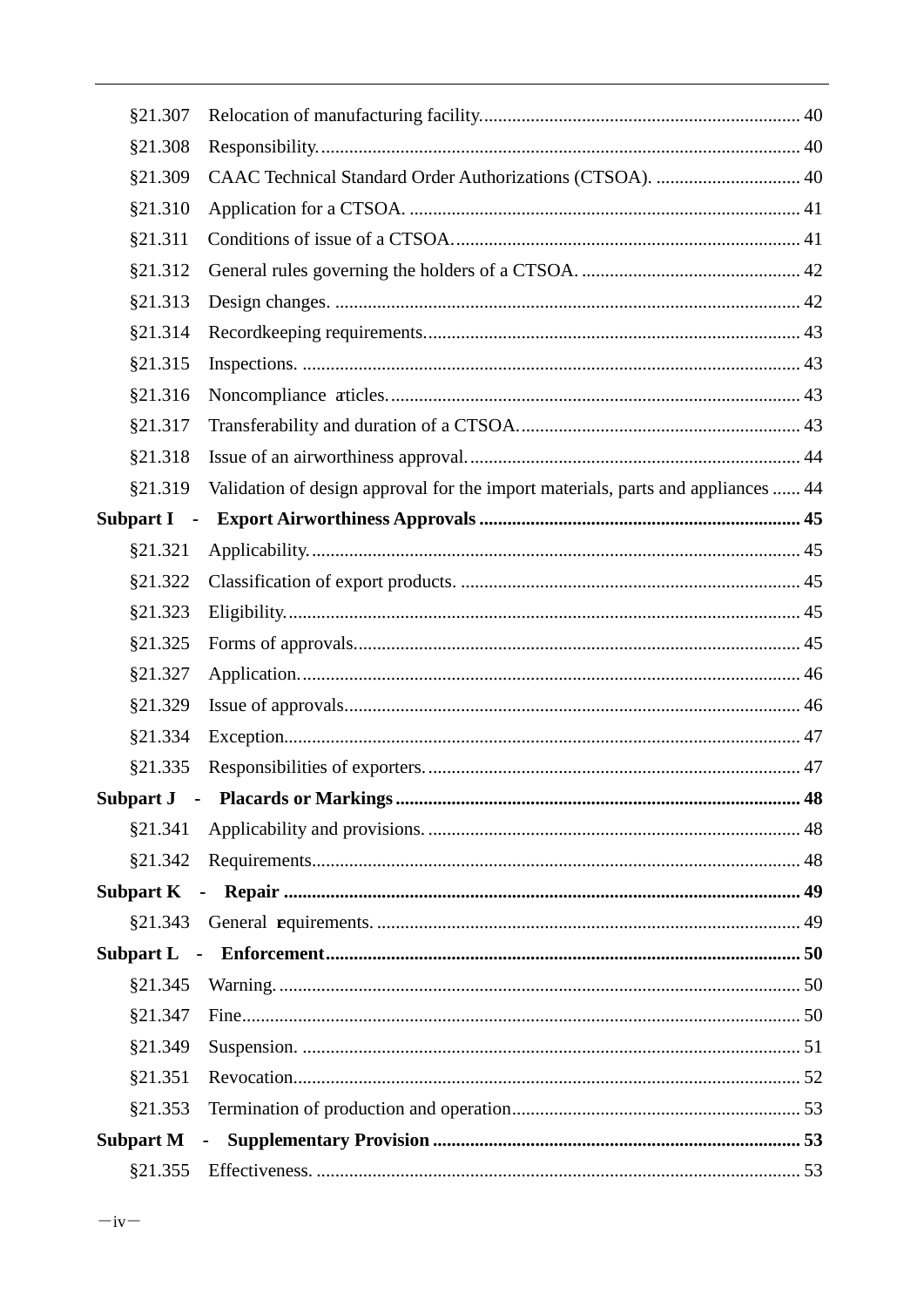## <span id="page-5-0"></span>**CERTIFICATION PROCEDURES FOR CIVIL AVIATION PRODUCTS AND PARTS**

## **Subpart A - General**

#### <span id="page-5-1"></span>**§21.1 Purpose and authority.**

This part is stipulated to ensure airworthiness of civil aviation products and parts under the authority of "*Civil Aviation Law of The People's Republic of China"*, "*Regulations for Airworthiness of Civil Aircraft of The People's Republic of China"* and *"The Decision of State Council to Set up Administration Permission to Administrative Examination and Approval Project Needing to Reserve Indeed"*.

#### <span id="page-5-2"></span>**§21.2 Applicability.**

This part prescribes type certificates, production certificates and airworthiness certificates for civil aviation products and parts, which includes application, issue and management of following certificates:

- (a) Type certificates,
- (b) Type Design Approvals,
- (c) Supplement Type Certificates,
- (d) Modification and Design Approvals,
- (e) Validation of Type Certificates,
- (f) Validation of Supplement Type Certificates,
- (g) Validation of Design Approvals of Civil Aviation Materials, Parts and Appliances,
- (h) Production Certificates,
- (i) Approvals of Production Inspection System,
- (j) Part Manufacturing Approvals,
- (k) CAAC Technical Standard Order Authorization,
- (l) Airworthiness Certificates,
- (m) Export Airworthiness Certificates,
- (n) Validation of Foreign Airworthiness Certificates,
- (o) Special Flight Permits, and
- (p) Airworthiness Approval tags

#### <span id="page-5-3"></span>**§21.3 Definitions.**

As used in this part: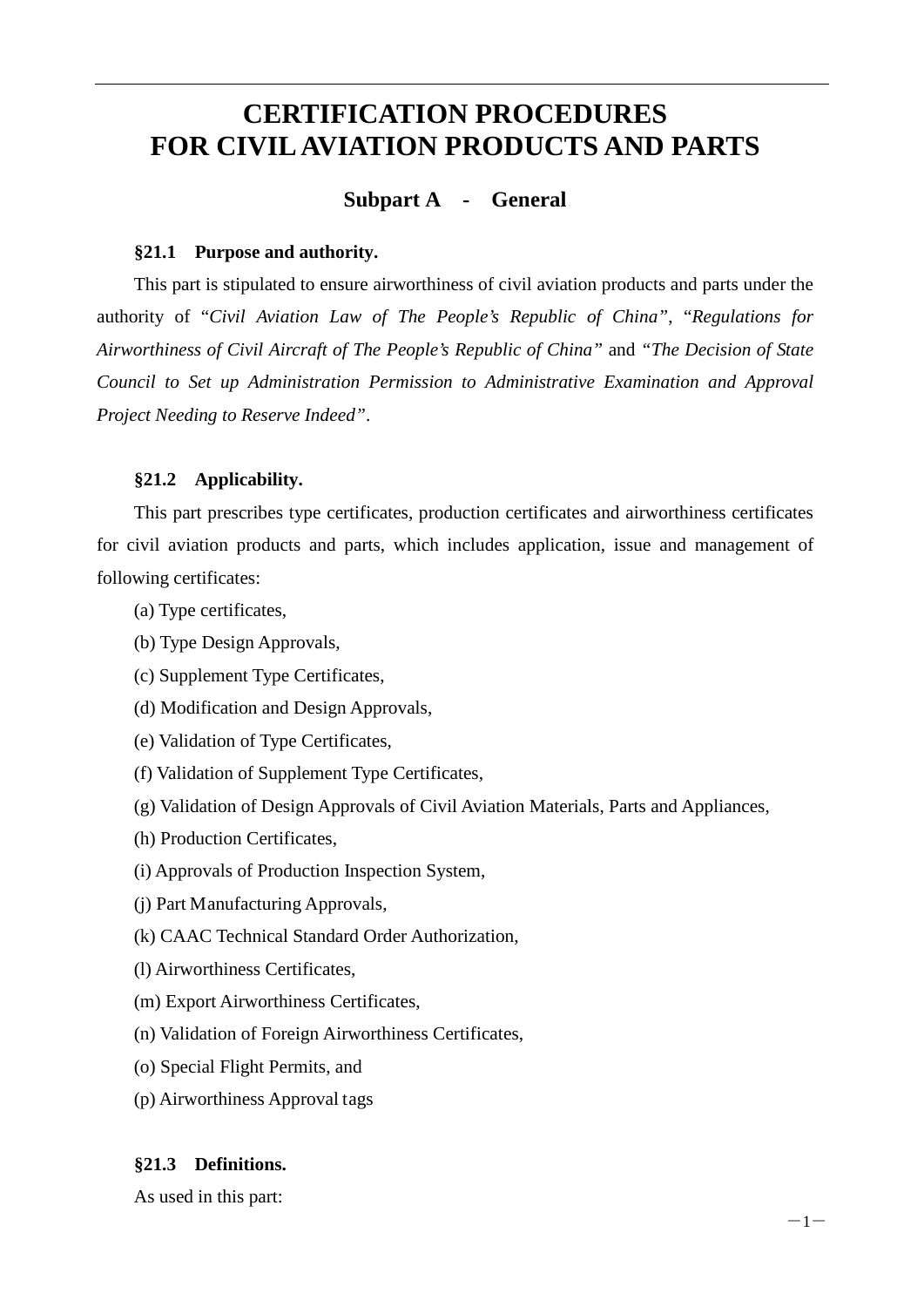(a) Administrator: means the General Administration of Civil Aviation of China (hereafter referred to as CAAC) and the CAAC regional administrations.

(b) Civil aviation products: except as otherwise defined in subpart I, means civil aircraft, aircraft engines, and propellers.

(c) Parts: means any material, instrument, machine equipment, detail part, component, assembly, accessory, and communication materials used or to be used on civil aircraft.

(e) Design compliance: means that the design of products and/or parts complies with prescribed airworthiness regulations and requirements.

(f) Conformity: means that the manufacture, test, and installation etc. of products and/or parts conform to the approved design.

#### <span id="page-6-0"></span>**§21.4 Retroactive requirements.**

The retroactive requirements of airworthiness certification for civil aviation products are as follows:

(a) Civil aviation products designed and manufactured on or after June 1, 1987 must comply with provisions of this part.

(b) For civil aviation products which had been design qualified on or before June 1, 1987, under applicable PRC standards when used in civil aviation activities:

(1) It may not be necessary to make an application for a new type certificate or type design approval, but certain alterations may be required, or operational limitations may be imposed by the authority, as deemed necessary to correct defects which impact the safety and airworthiness of those products;

(2) For any design change on civil aviation products described above after June 1, 1987, subpart C of this part applies;

(3) If the same civil aviation product as described above is produced subsequently by its designer or manufacturer, subparts D and E of this part apply;

(4) For military aviation products which had been granted PRC level design qualification before June 1, 1987, and which are to be manufactured and used for civil aviation activities subsequent to that date, subparts B, D, E and F of this part apply.

#### <span id="page-6-1"></span>**§21.5 Certification procedure**

An applicant for an airworthiness certificate for civil aviation products and parts according to §21.2 of this part shall submit the application letter and required files in a uniform form specified by the CAAC-AAD.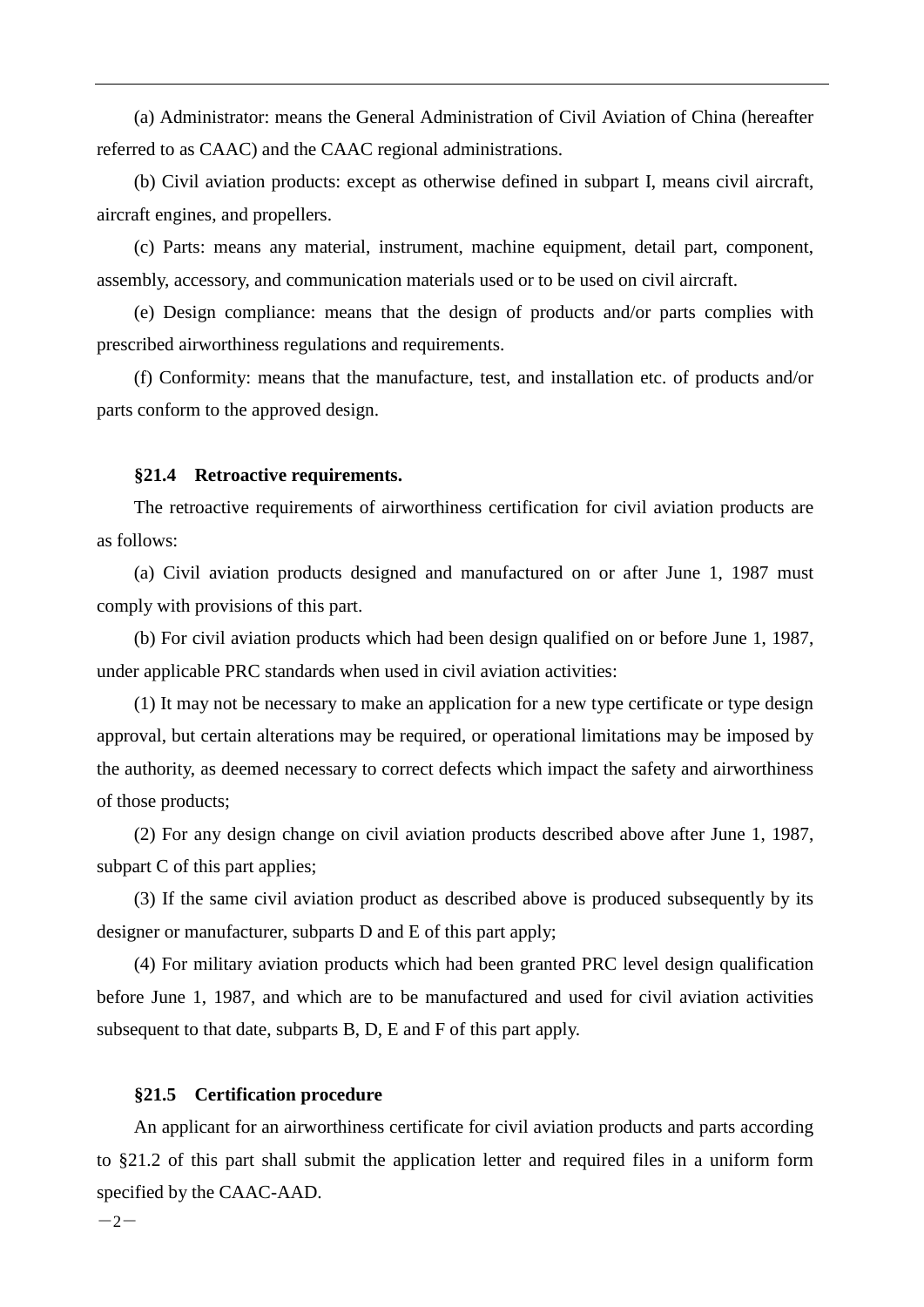After receiving the application, the CAAC shall establish a validation team to carry on a primary review, and notify the applicant in writing whether the application is accepted or not within 5 working days. If the application is rejected, the CAAC shall show the reasons in writing.

The applicant shall pay correlated charges according to the notification.

After ensuring that the applicant has pay the correlated charges, the CAAC shall establish a validation committee and team or inspector to carry on inspection, and notify the applicant in writing whether the airworthiness certificate is issued or not within 20 working days after receiving the inspection report. If the certificate is not issued, the CAAC shall show the reasons in writing.

#### <span id="page-7-0"></span>**§21.6 Petitions for exemptions.**

(a) Any person who is restricted by related provisions of airworthiness regulations and environmental protection requirements may petition the CAAC-AAD (Aircraft Airworthiness Department) for a temporary or permanent exemption from some of those regulations for technical reason.

(b) Each petition submitted to the CAAC-AAD shall have the following information as a minimum:

(1) The airworthiness regulations, environmental protection requirements and specific provisions thereof, from which the exemption is sought.

(2) The reason why the granting is requested and the action to be taken, or the operational limitations to be imposed by the petitioner to provide an equal level of safety.

(3) The extent of the relief sought including the description of each aircraft and the proposed period during which the exemption applies.

(4) The name and address of the petitioner include the name of the petitioner's legal delegate and his occupation, as applicable.

(c) The CAAC-AAD shall establish a validation team to carry on a thorough review of the petition ,and after receiving the reports from the validation team, notify the petitioner in writing whether the petition for exemption is granted or not.

#### <span id="page-7-1"></span>**§21.7 Flight manual.**

Each holder of a type certificate, a type design approval, a supplemental type certificate, a modification and design approval, or the license of a type certificate, or the holder of a validation of type certificate, a validation of supplement type certificate shall make available to

 $-3-$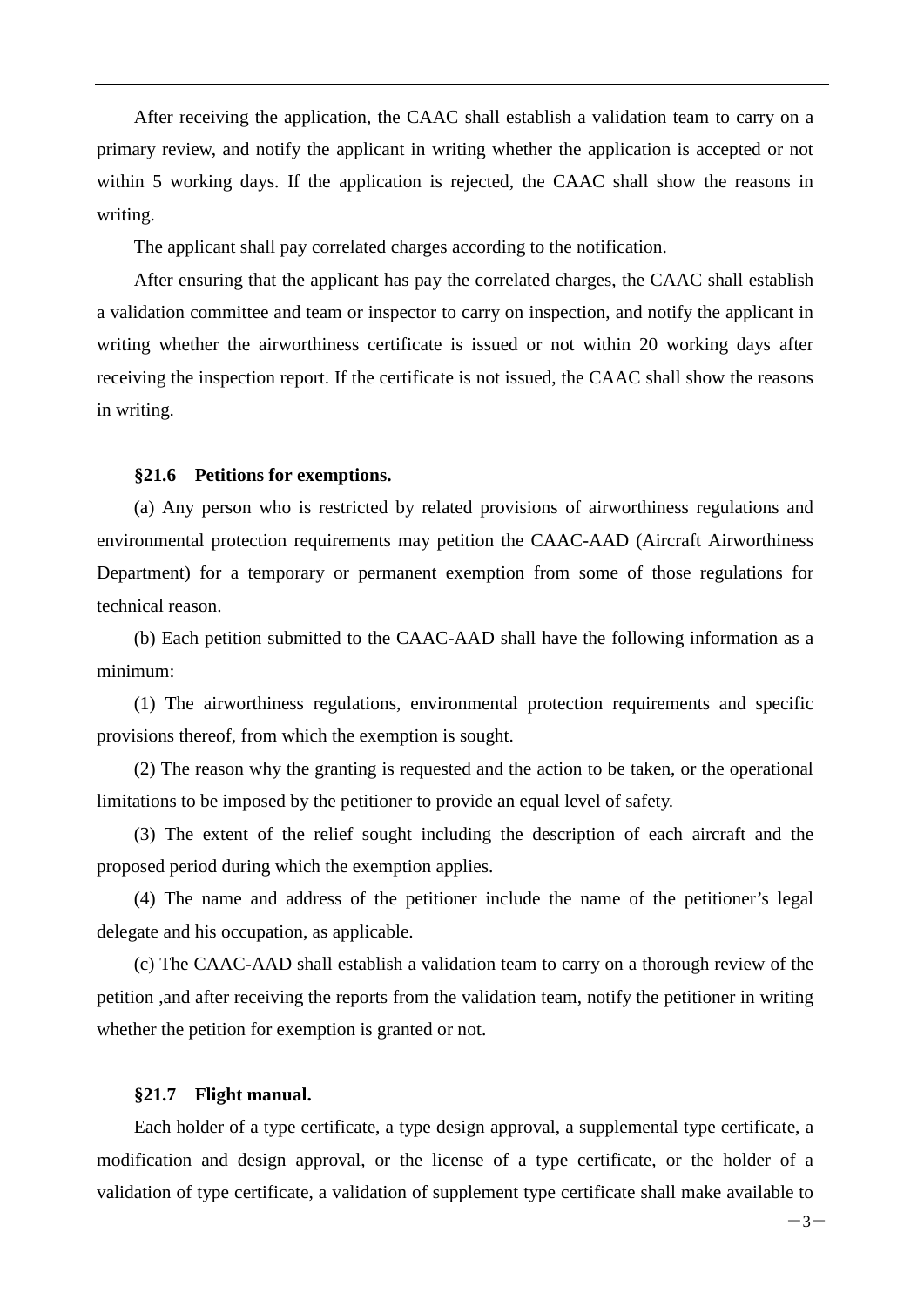the user, at the time of delivery of that aircraft, a current CAAC approved flight manual.

#### <span id="page-8-0"></span>**§21.8 Reporting of failures, malfunctions and defects.**

Occurrences of failures, malfunctions and defects in any civil aviation product, part or article must be reported as follows:

(a) The holder of a type certificate, a type design approval, a supplemental type certificate, a modification and design approval, a parts manufacturer approval, or a CAAC technical standard order authorization, or the license of a type certificate or type design approval, shall report any failure, malfunction, or defect in any product, part or article manufactured by it that it determines has resulted in any of the occurrences listed in paragraph (d) of this section, to the CAAC or its geographically responsible regional administration.

(b) The holder of a type certificate, a type design approval, a supplemental type certificate, a modification and design approval, a production certificate, a approval of production inspection system, a parts manufacturer approval or a CTSOA, or the license of a type certificate or a type design approval, shall report any defect in any civil aviation product, part, or article manufactured by it that has left its quality control system and that determines could result in any of the occurrences listed in paragraph (d) of this section, to the CAAC or its geographically responsible regional administration.

(c) In case of occurrences described in paragraph (d) of this section, which are determined to have been caused by improper maintenance or improper usage, or which are known had been reported to the CAAC or its geographically responsible regional administration by the operator or any person, the requirements of paragraph (b) of this section do not apply.

(d) The following occurrences must be reported as provided in paragraph (a), (b) and (e) of this section:

(1) Fires caused by an aircraft system or equipment failure, malfunction, or defect.

(2) An engine exhaust system failure, malfunction, or defect which causes damage to the engine, adjacent aircraft structure, equipment, or components.

(3) The accumulation or circulation of toxic or noxious gases in the crew compartment or passenger cabin.

(4) A malfunction, failure or defect of a propeller control system.

(5) A propeller or rotorcraft hub, or blade structural failure.

(6) Flammable fluid leakage in areas where an ignition source normally exists.

(7) A brake system failure caused by structural or material failure during operation.

 $-4-$ (8) A significant aircraft primary structural defect or failure caused by any autogenous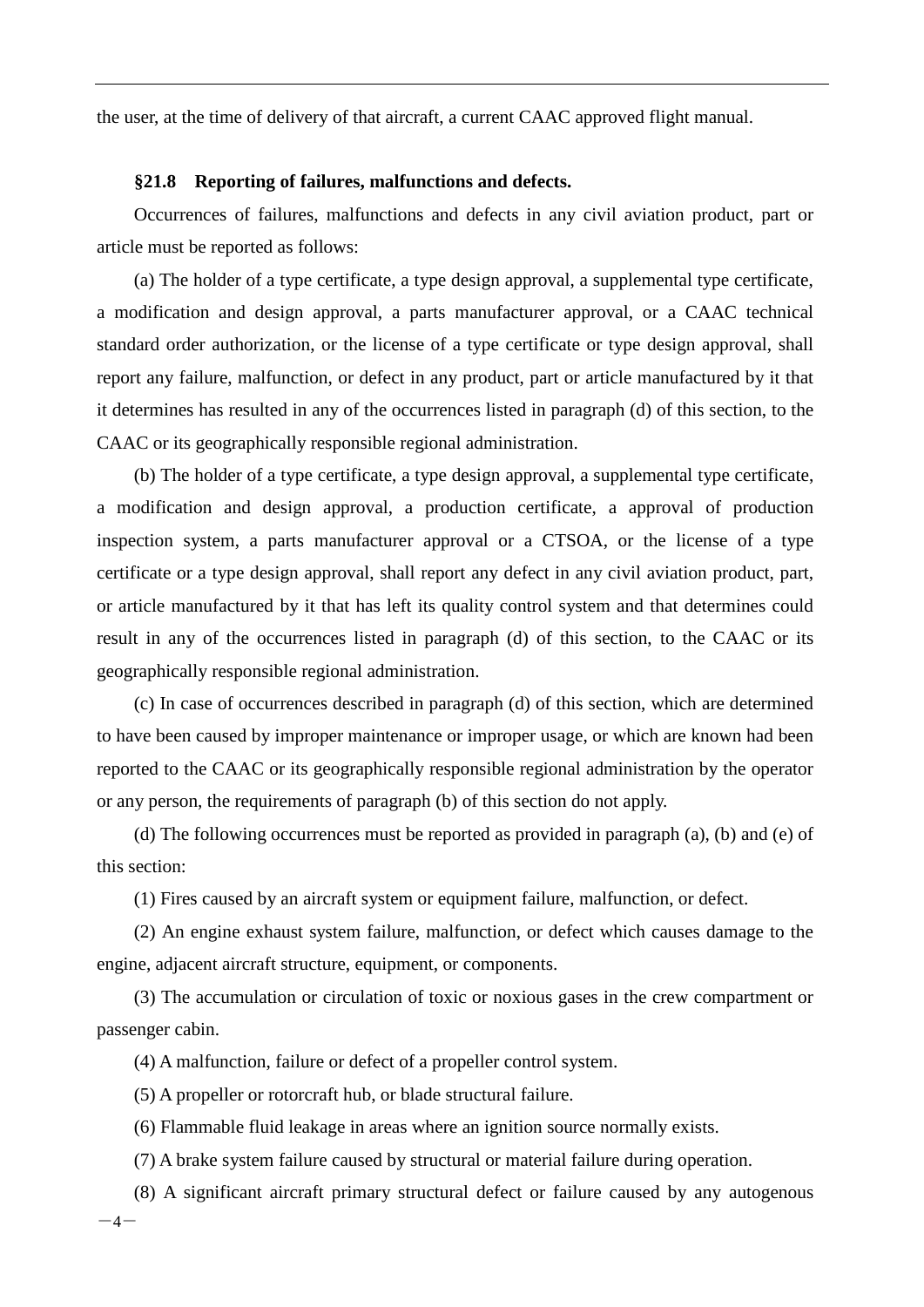condition (fatigue, understrength, corrosion, etc.).

(9) Any abnormal vibration or buffeting caused by a structural or system malfunction, defect, or failure.

(10) An engine failure.

(11) Any structural or flight control system malfunction, defect, or failure which causes an interference with normal control of the aircraft for which derogates the flying qualities.

(12) A complete loss of more than one electrical power generating system or hydraulic power system during a given operation of the aircraft.

(13) A failure or malfunction of more than one attitude, airspeed, or altitude instrument during a given operation of the aircraft.

(e) The holder of a certificate or the license of a certificate in paragraph (a) and (b) of this section shall make reports in a specified form to the CAAC or its geographically responsible regional administration within 48 hours after it has determined that the failure, malfunction, or defect required to be reported has occurred. It shall include as much of the following information as is available and applicable:

(1) Aircraft serial number.

(2) When the failure, malfunction or defect is associated with an appliance, the serial number and model designation of that appliance.

(3) When the failure, malfunction or defect is associated with an engine and/or propeller, the engine or propeller serial number.

(4) Civil aviation product model.

(5) Identification of the part, component, or system involved, including part number.

(6) Nature of the failure, malfunction or defect.

(7) When and where the failure, malfunction, or defect occurred, and an investigation report of the preliminary reason.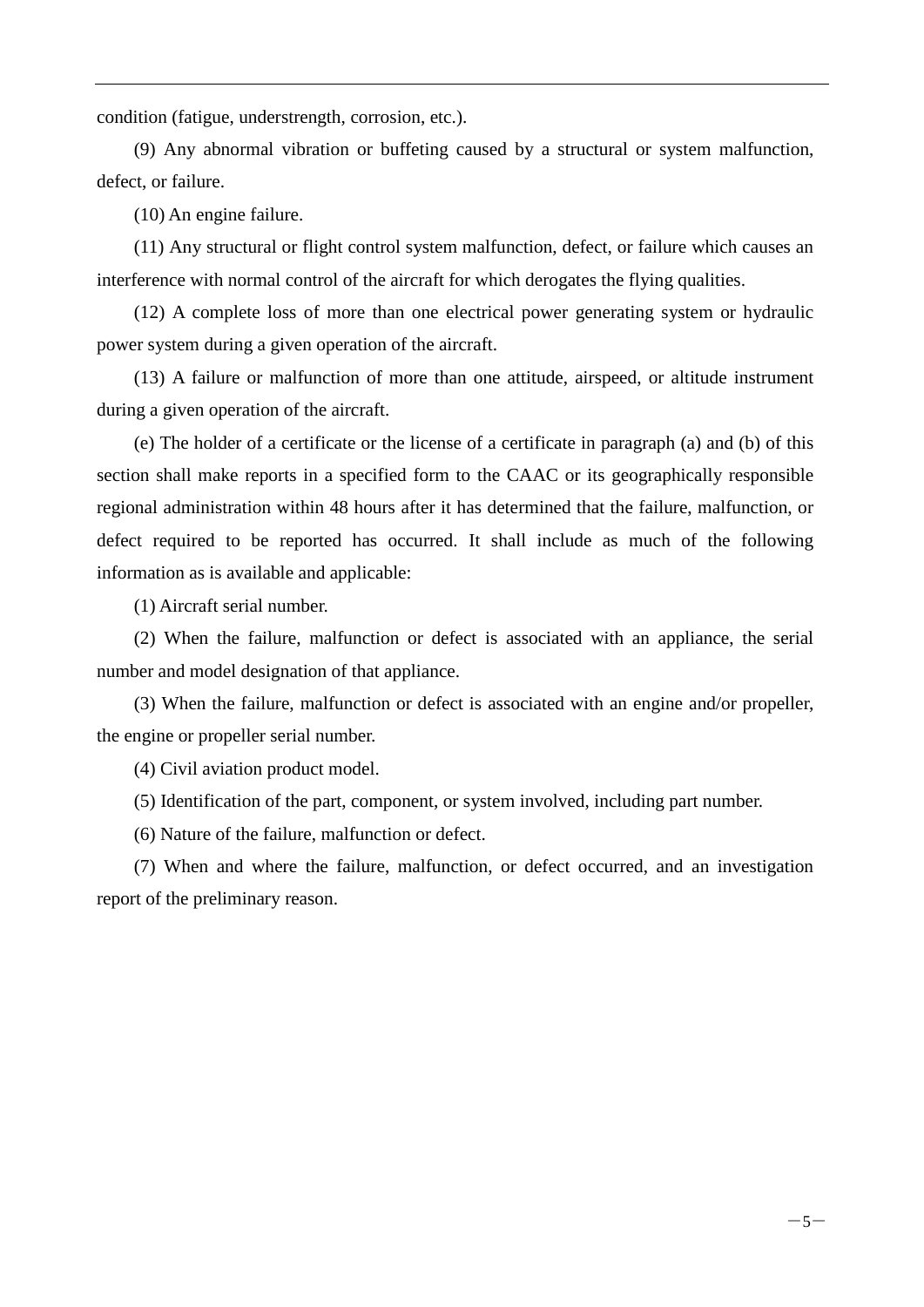## <span id="page-10-0"></span>**Subpart B - Type Certificates, Type Design Approval, Validation of Type Certificates and Validation of Supplemental Type Certificates**

#### <span id="page-10-1"></span>**§21.11 Applicability.**

This part prescribes application and issue of following certificates, and management of the holder of these certificates:

- (a) Type certificates and/or type design approvals of aircraft.
- (b) Type certificates of aircraft engine or propeller.
- (c) Validation of type certificates of civil aircraft, engine and/or propeller.
- (d) Validation of supplement type certificates of civil aircraft, engine and/or propeller.

#### <span id="page-10-2"></span>**§21.13 Eligibility of proposer for type certificates and/or type design approvals.**

Any person capable of civil aviation products design may apply for a type certificate and/or type design approval to CAAC.

#### <span id="page-10-3"></span>**§21.15 Application for type certificates or type design approvals.**

An applicant for a type certificate and/or a type design approval must submit application together with the following information:

(a) An application for an aircraft type certificate and/or type design approval must be accompanied by a description of the aircraft design features, a three-view drawing, and available preliminary basic data of that aircraft.

(b) An application for an aircraft engine type certificate must be accompanied by a description of the engine design features, the engine operating characteristics, and the proposed engine operating limitations.

(c) An application for a propeller type certificate must be accompanied a description of the propeller design features, its operating principles and the proposed operating limitations.

(d) Applicable compliance substantiation plans.

#### <span id="page-10-4"></span>**§21.16 Special conditions.**

If the related airworthiness standards do not contain adequate or appropriate safety requirements for a civil aviation product being submitted for a type certification because of following reasons, the CAAC-AAD will prescribe and issue special conditions for that product:

(a) Civil aviation products have novel or unusual design feature.

 $-6-$ (b) The proposed purpose of civil aviation products is special.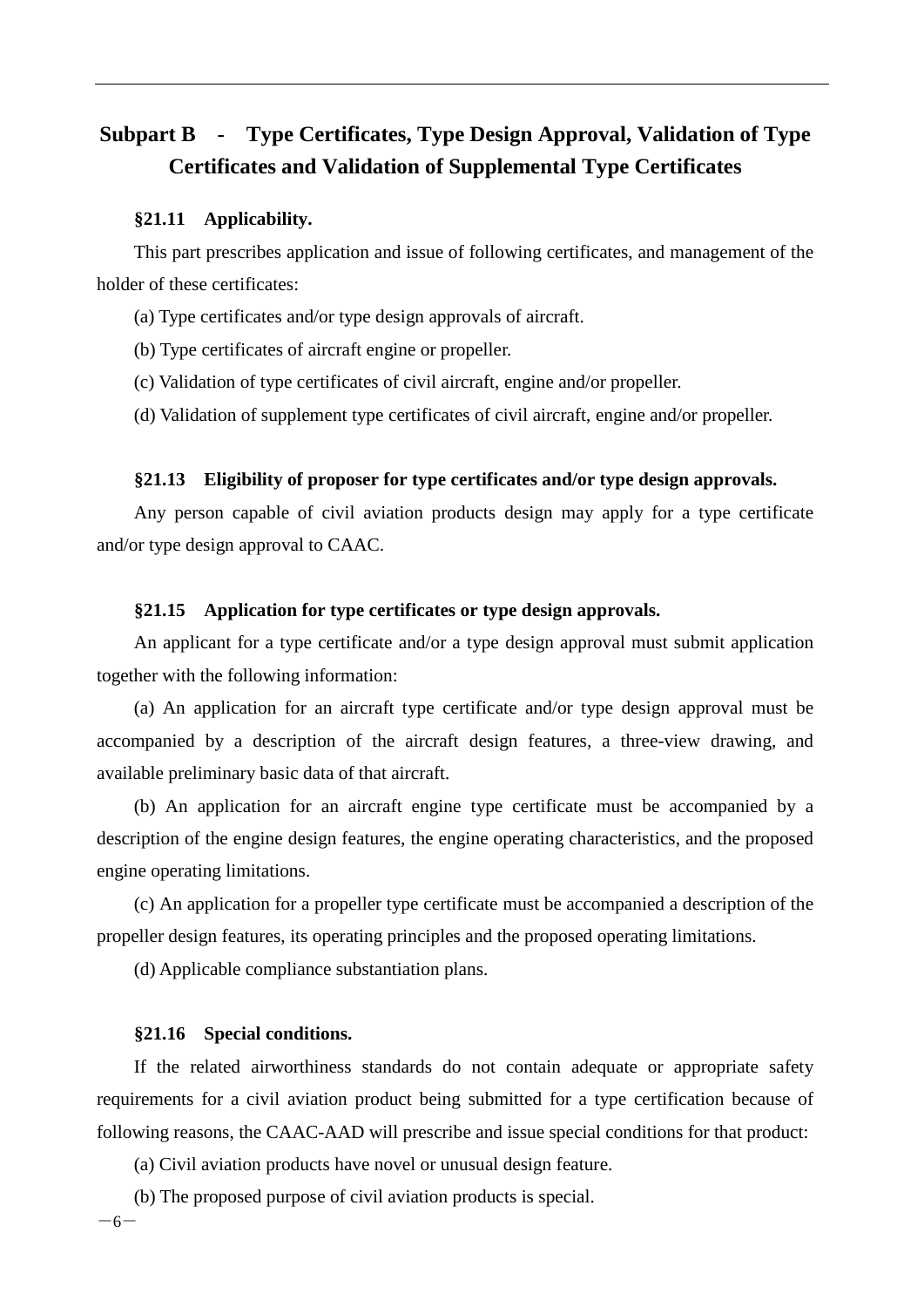(c) The products maybe unsafe, judged from records of similar products or similar design features products in use.

The special conditions shall have a level of safety equivalent to applicable airworthiness regulations.

#### <span id="page-11-0"></span>**§21.17 Designation of applicable regulations.**

Applicable regulations must be designated as follows for an application for a type certificate:

(a) If §23.2 of CCAR-23, §25.2 of CCAR-25, §27.2 of CCAR-27, §29.2 of CCAR-29, CCAR-34 and CCAR-36 do not provide related regulations, an applicant for a type certificate or a type design approval must show that the aircraft, aircraft engine and/or propeller concerned meets:

(1) The applicable airworthiness standards and environment protection requirements that are effective on the date of application for the type certificate or the type design approval.

(i) Specified by the CAAC-AAD.

(ii) The applicable airworthiness standards and environment protection requirements selected or according with the requirements of this section after the date of application.

(2) Special conditions prescribed by the CAAC.

(b) For special classes of aircraft, including the engines and propellers installed thereon (e.g., gliders, airships, and other nonconventional aircraft), for which airworthiness standards have not been issued by CAAC. For special classes of aircraft including the engines and/or propellers installed thereon, the applicable requirements will be the portions of those airworthiness requirements contained in CCAR-23, 25, 27, 29, 31, 33, and 35 which are applicable, or any other airworthiness requirements that the CAAC-AAD finds are applicable to the special type design and its proposed purpose, and may provide an equivalent level of safety to those parts.

(c) An application for a type certificate of a transport category aircraft is effective for 5 years and an application for a type certificate and/or a type design approval of any other category aircraft and a type certificate of aircraft engines, propellers is effective for 3 years, unless an applicant shows, at the time of application that his product requires a longer period of time for design, development, and testing, and the CAAC approves a longer period.

(d) In a case where a type certificate has not been issued, or it is clear that a type certificate will not be issued within the time limit established under §21.17, the applicant may:

(1) File a new application for a type certificate and/or a type design approval and comply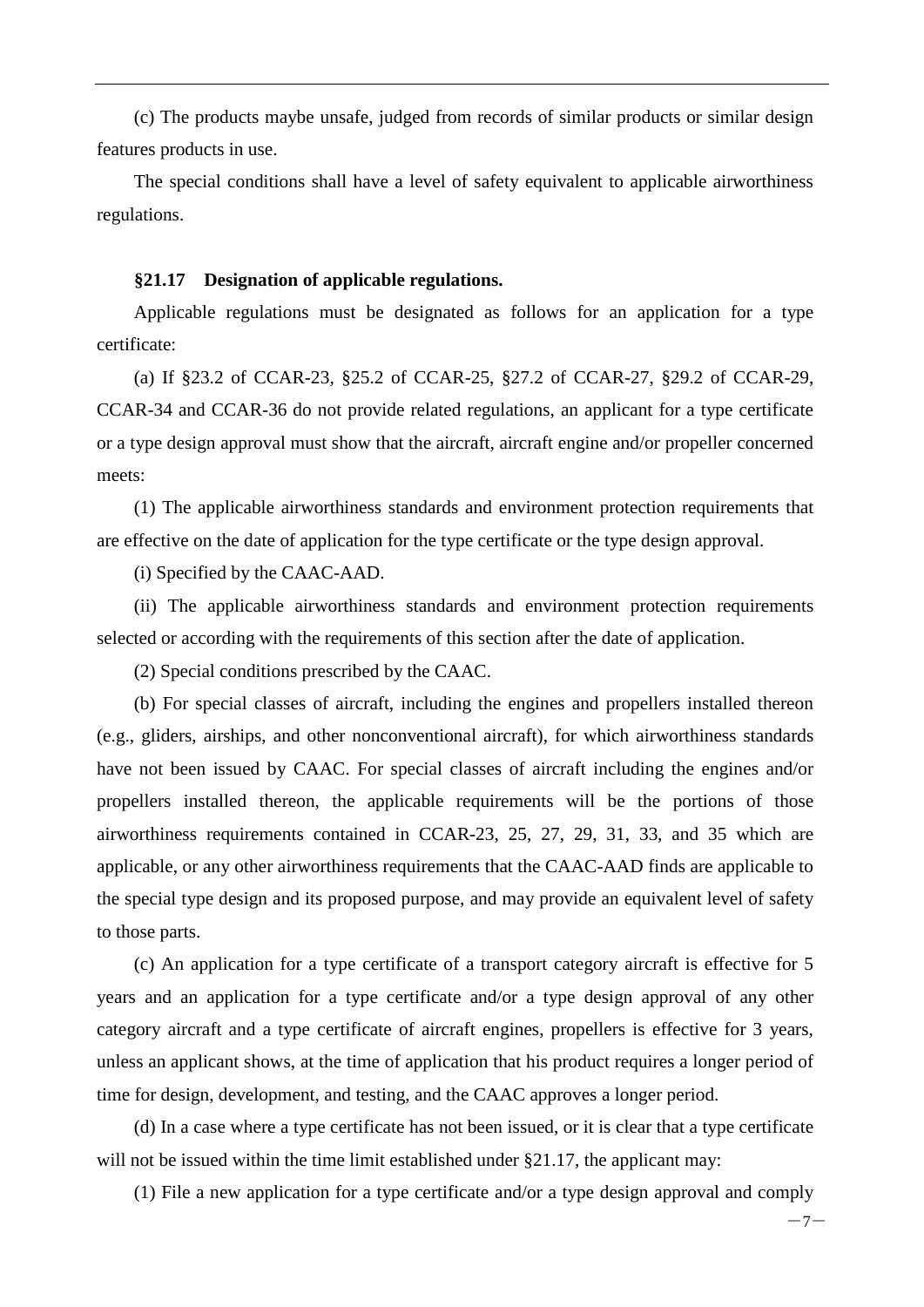with all the provisions of paragraph (a) of this section; or

(2) File for an extension of the original application. In this circumstance, the applicant must show that this design is in compliance with applicable airworthiness regulations and environmental protection requirements which are effective on a date, to be selected by the applicant, not earlier than the date which precedes the date of expiration of the application for extension by the time limit established under §21.17 for the original application.

(e) If an applicant elects to comply with an amendment to an applicable airworthiness regulation and environmental protection requirement that is effective after the filing of the application for a type certificate and/or a type design approval, he must also comply with any other amendment that the CAAC-AAD finds is directly related.

(f) For preliminary category, including the engines and/or propellers installed thereon, the applicable requirements will be portions of the airworthiness requirements contained in CCAR-23, 25, 27, 29, 33 and 35 which are applicable, or any other airworthiness requirements that the CAAC finds are applicable to the special type design, and its proposed purpose, and may provide an equivalent level of safety to those parts.

#### <span id="page-12-0"></span>**§21.19 Changes requiring a new type certificate and/or a type design approval.**

Each person who proposes to change a product must apply for a new type certificate and/or a type design approval if the proposed change in design, power, thrust, or weight is so extensive that a substantially complete investigation of compliance with the applicable regulations is required.

## <span id="page-12-1"></span>**§21.21 Issue of type certificate: normal, utility, acrobatic, commuter, and transport category aircraft; manned free balloons; special classes of aircraft; aircraft engines; propellers.**

An applicant is entitled to a type certificate for an aircraft in the normal, utility, acrobatic, commuter, or transport category, or for a manned free balloon, special class of aircraft, or an aircraft engine or propeller, if:

(a) The applicant submits the type design, test reports, and computations necessary to show that the civil aviation product to be certificated meets the applicable airworthiness regulations, environment protection requirements and special conditions prescribed by the CAAC-AAD.

 $-8-$ (b) Upon examination of the type design, and after completion of all tests and inspections, the CAAC finds that the type design and the civil aviation product meet the applicable airworthiness regulations, special conditions, and applicable environmental protection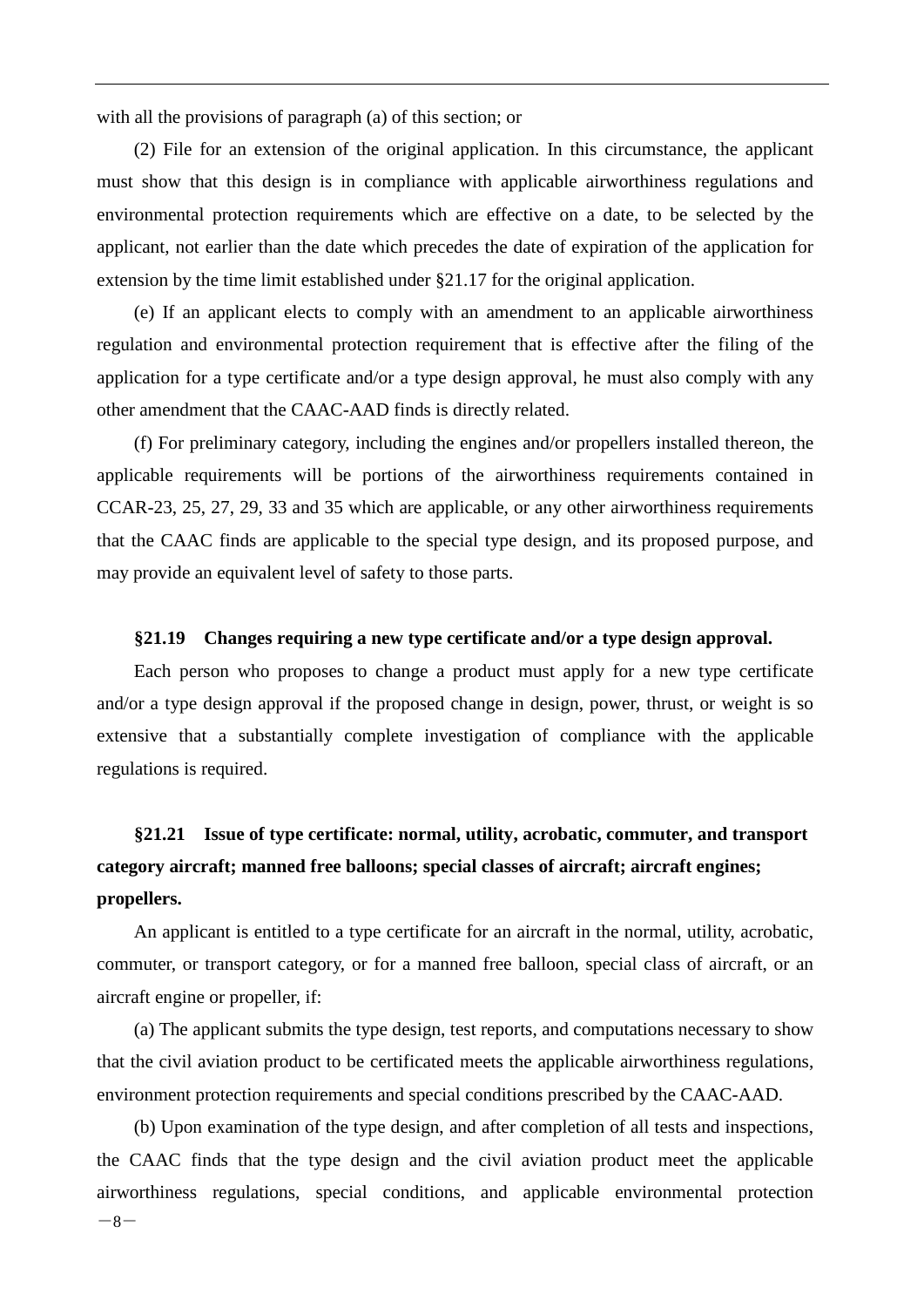requirements, or that any airworthiness provisions not complied with are compensated for by factors that provide an equivalent level of safety; and

(c) The applicant for a type certificate and/or a type design approval for a military aviation product to be used in civil aviation submit its previous qualifications, and acceptance, and service record, on the basis of which the product shows substantially the same level of airworthiness regulations requirements. For a product that has shown equivalent level of safety by its military service record, or may ensure operational safety under appropriately prescribed limitations, the CAAC may relieve the applicant from strict compliance with some applicable regulations which would impose a severe burden on the applicant.

(d) For an aircraft concerned, there is no feature or characteristic that makes it unsafe for the inspections category in which certificate is applied.

#### <span id="page-13-0"></span>**§21.24 Issue of type design approval: primary category aircraft.**

An applicant is entitled to a type design approval for a primary category aircraft, if:

(a) The special aircraft meets all the following conditions:

(1) Is unpowered; is an airplane powered by a single, naturally aspirated engine with a 113-km/h (61-knot) or less stall speed as defined in §23.49; or is a rotorcraft with a 29.3-kg/ square meter (6-pound per square foot) main rotor disc loading limitation, under sea level standard day conditions;

(2) Weighs not more than 1125 kg (2,700 pounds); or, for seaplanes, not more than 1530.9 kg (3,375 pounds);

(3) Has a maximum seating capacity of not more than four persons, including the pilot; and

(4) Has an unpressurized cabin.

(b) An applicant is entitled to a type design approval for a primary category aircraft, if:

(1) The applicant submits the type design, test reports, and computations necessary to show that the civil aviation product to be certificated meets the applicable airworthiness regulations, environment protection requirements and special conditions prescribed by the CAAC-AAD.

(2) Upon examination of the type design, and after completion of all tests and inspections, the CAAC finds that the type design and the civil aviation product meet the applicable airworthiness regulations, special conditions, and applicable environmental protection requirements, or that any airworthiness provisions not complied with are compensated for by factors that provide an equivalent level of safety; and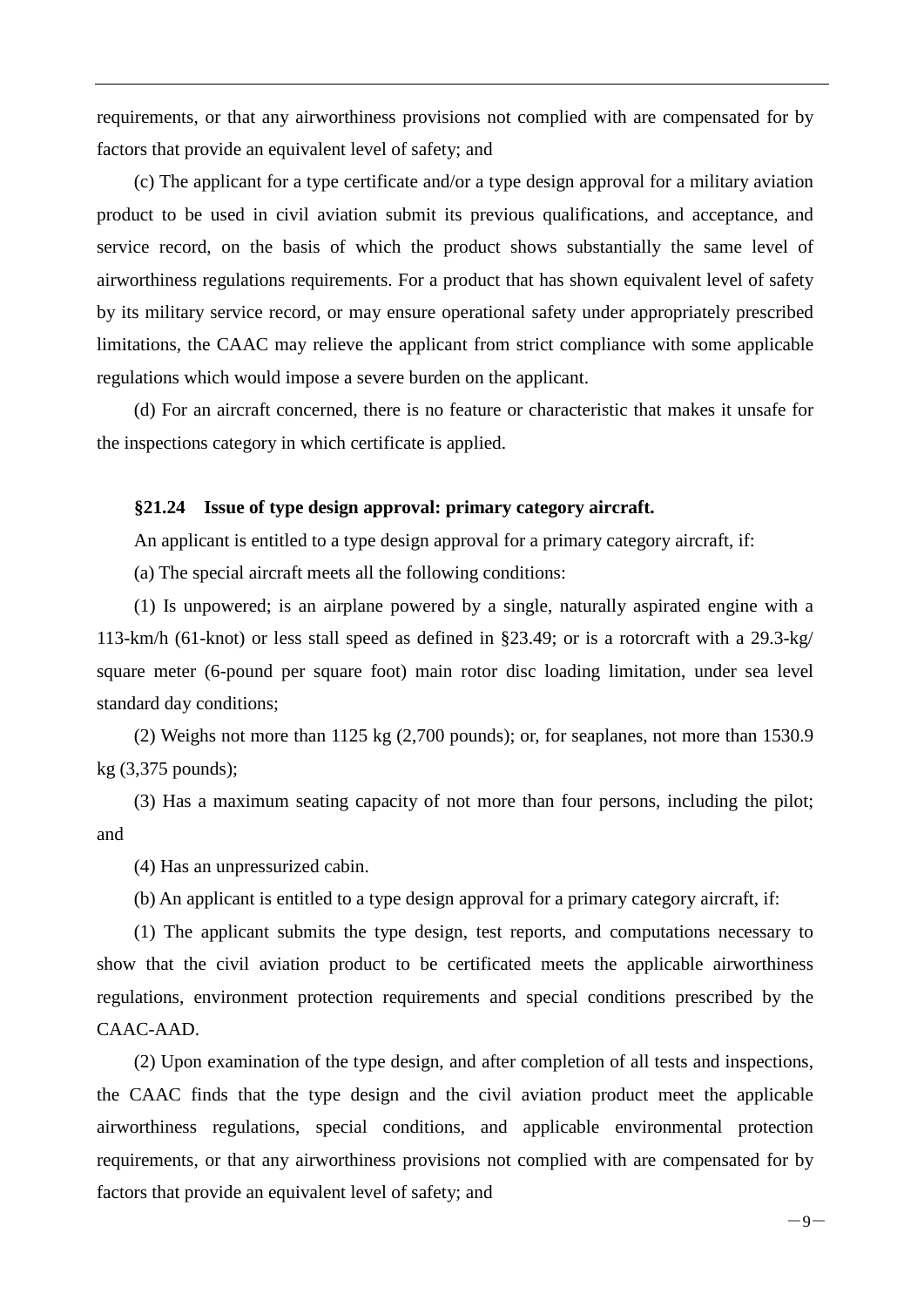(3) The aircraft has no feature or characteristic that makes it unsafe for its intended use.

#### <span id="page-14-0"></span>**§21.25 Issue of type design approval: restricted category aircraft.**

(a) Restricted category aircraft is design for special purpose operations. An applicant is entitled to a type design approval for a p restricted category aircraft, if:

(1) The applicant submits the type design, test reports, and computations necessary to show that the civil aviation product to be certificated meets the applicable airworthiness regulations, environment protection requirements and special conditions prescribed by the CAAC-AAD, except for the requirements that CAAC finds which are unrelated to the special aircraft.

(2) Upon examination of the type design, and after completion of all tests and inspections, the CAAC finds that the type design and the civil aviation product meet the applicable airworthiness regulations, special conditions, and applicable environmental protection requirements, or that any airworthiness provisions not complied with are compensated for by factors that provide an equivalent level of safety; and

- (3) The aircraft has no feature or characteristic that makes it unsafe for its intended use.
- (b) For the purposes of this section, "special purpose operations" includes
- (1) Agricultural (spraying, dusting, and seeding etc);
- (2) Forest and wildlife conservation;
- (3) Aerial surveying (photography, mapping, and oil and mineral exploration);
- (4) Patrolling (pipelines, power lines, and canals);
- (5) Weather control (cloud seeding);
- (6) Aerial advertising; and
- (7) Any other operation specified by the CAAC.

## <span id="page-14-1"></span>**§21.29 Issue of Validation of Type Certificates and Validation of Supplement Type Certificates.**

Import civil aviation products to be used must obtain validation of type certificates and/or validation of supplement type certificates issued by the CAAC. The holder of type certificates and/or supplement type certificates issued by the airworthiness administration of the exporting country can submit an applicant to the CAAC for a validation of type certificates and/or validation of supplement type certificates, as applicable. The following provisions apply:

 $-10-$ (a) Prior to the issue of a validation of type certificates and/or validation of supplement type certificates for an import product, it must be confirmed by the CAAC that PRC has signed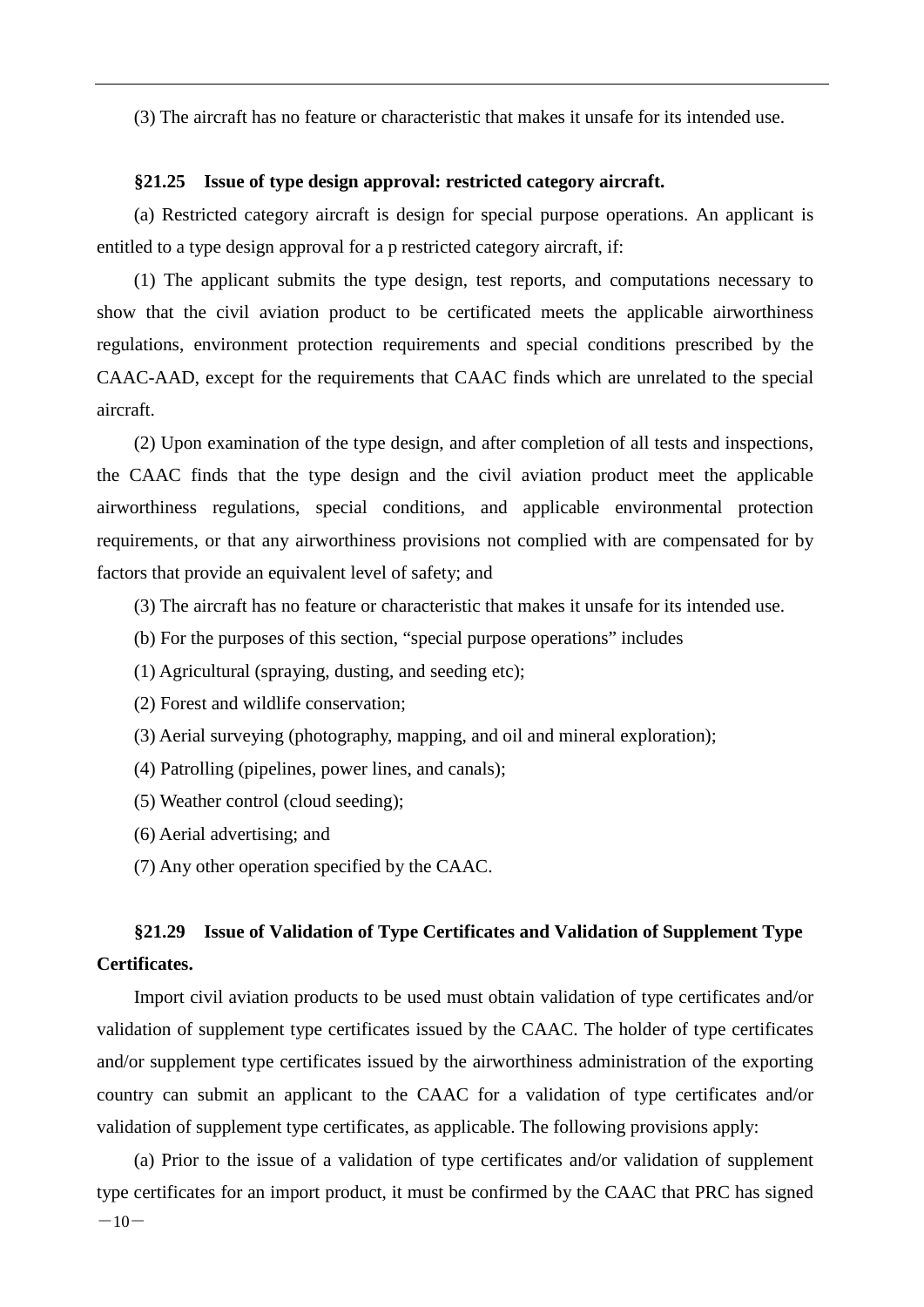an airworthiness agreement, a memorandum or technical agreement for the acceptance of these products for export and import with the exporting country.

(b) An applicant for a validation of type certificate and/or a validation of supplement type certificate must submit, as a minimum, the following information

(1) An application for a validation of type certificate and/or a validation of supplement type certificate which is made on a form prescribed by the CAAC;

(2) The type certificate, type certificate data sheet, and production certificate for that product, issued by the authority of the exporting country;

(3) An approval for the airworthiness regulations and amendments thereof, and any special conditions and exemptions (if any) under which the type design is made;

(4) Applicable portions of the substantiation data prescribed in §21.21(a) of this part;

(5) A statement that the product meets the basis of certificate specified by the CAAC-AAD;

(6) Any other information the CAAC-AAD deems necessary.

(c) An application for a validation of type certificate of a transport category aircraft is effective for 5 years and an application for a validation of type certificate of any other category aircraft, engines, and propellers is effective for 3 years from the time of application.

(d) A validation of type certificate and/or a validation of supplement type certificate are issued if the special civil aviation product meets the following requirements, upon that CAAC review all the information prescribed in paragraph (b) of this section after conducting all necessary inspections at the facility.

(1) The applicable airworthiness requirements of this subchapter as designated in §21.17, or the applicable airworthiness requirements of the country in which the product was manufactured and any other requirements the CAAC-AAD may prescribe to provide a level of safety equivalent to that provided by the applicable airworthiness requirements of this subchapter as designated in §21.17;

(2) The applicable environment protection requirements of this subchapter as designated in §21.17, or environment protection requirements of the country in which the product was manufactured, and any other requirements the CAAC-AAD may prescribe to provide noise, fuel venting and exhaust emission levels no greater than those provided by the applicable aircraft noise, fuel venting, and exhaust emission requirements of this subchapter as designated in §21.17; and

(e) The manuals, placards, listings, and instrument markings required by the applicable airworthiness (and noise, where applicable) requirements are presented in the Chinese or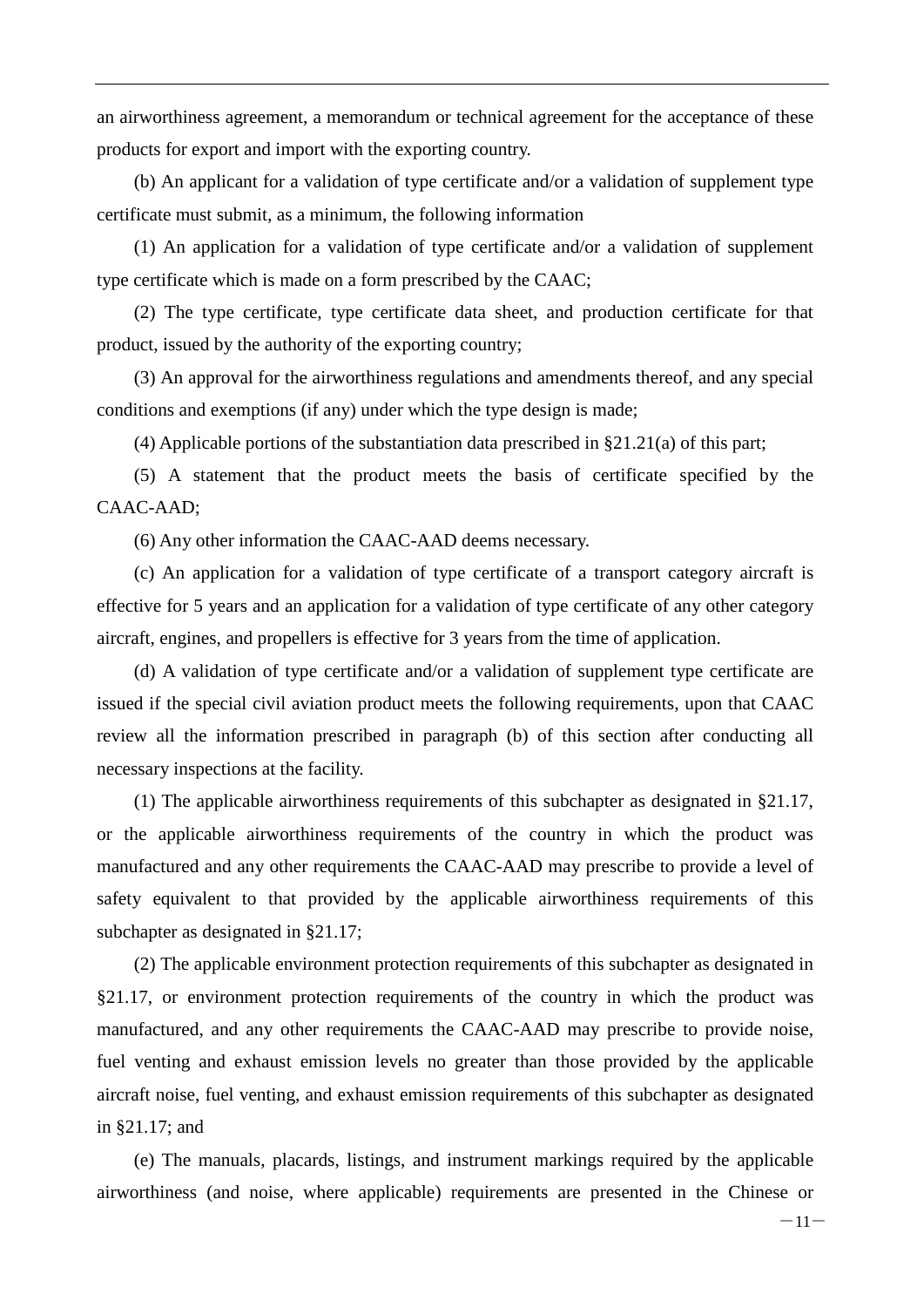English language, and the following items must be presented in the Chinese language:

(1) All the literal markings or placards of tips, warnings and notifications marking to the passengers.

(2) All the literal markings or placards of emergency exits and doors position to the passengers, or rescuer out of the aircraft

(3) All the instructions and directions of emergency sets for the passengers to use.

(f) The validation of type certificate and the validation of supplement type certificate are not transferable.

#### <span id="page-16-0"></span>**§21.31 Type design.**

The type design consists of:

(a) The drawings and specifications, and a listing of those drawings and specifications, necessary to define the configuration and the design features of the civil aviation product shown to comply with the related airworthiness regulation and environment protection requirements ;

(b) Information on dimensions, materials, and processes necessary to define the structural strength of the civil aviation product;

(c) The Airworthiness Limitations section of the Instructions for Continued Airworthiness as required by CCAR-23, 25, 27, 29, 31, 33, and 35; and as specified in the applicable airworthiness criteria for special classes of aircraft defined in §21.17(b); and

(d) Any other data necessary to allow, by comparison, the determination of the airworthiness and environment protection requirement (where applicable) of later civil aviation products of the same type.

#### <span id="page-16-1"></span>**§21.33 Inspection and tests.**

Provisions of inspection and tests include:

(a) Each applicant must allow the CAAC to make any inspection and any flight and ground test necessary to determine compliance with the applicable requirements of the civil aviation regulation of China (CCAR), and:

(1) No civil aviation product or part thereof may be presented to the CAAC for test unless compliance with paragraphs (b) (2) through (b) (4) of this section unless otherwise authorized by the CAAC.

(2) No change may be made to a civil aviation product or part that is presented to the CAAC for test thereof in the time that compliance with paragraphs (b) (2) through (b) (4) of this section unless otherwise authorized by the CAAC.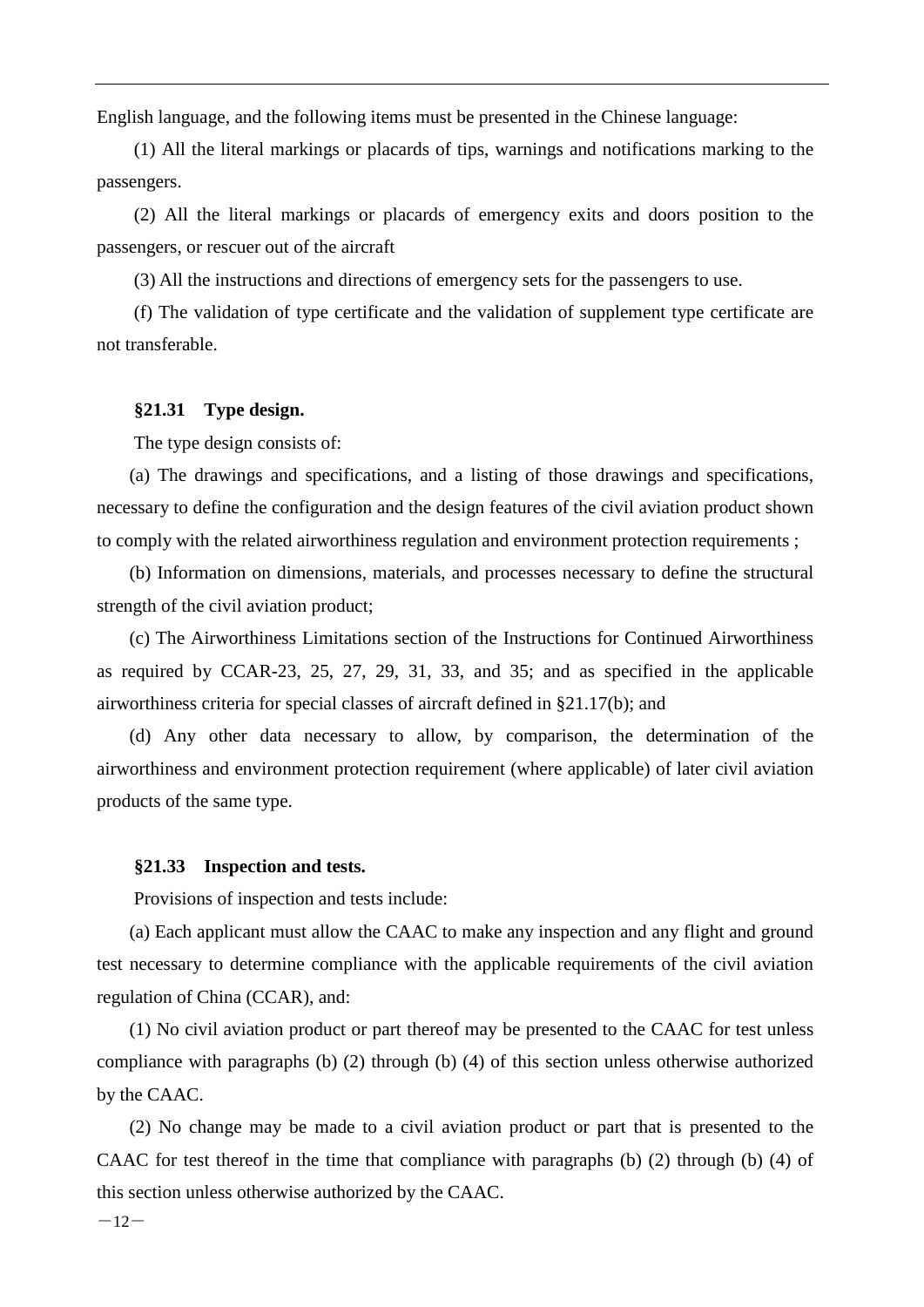(b) Each applicant must make all inspections and tests necessary to determine:

(1) Compliance with the applicable airworthiness regulations and environment requirements;

(2) That materials and products conform to the specifications in the type design;

(3) That parts of the products conform to the drawings in the type design; and

(4) That the manufacturing processes, construction and assembly conform to those specified in the type design.

#### <span id="page-17-0"></span>**§21.35 Flight tests.**

Provisions of flight tests include:

(a) Each applicant must make the tests listed in paragraph (b) of this section. Before making the tests the applicant must show to the CAAC:

(1) Compliance with the applicable structural requirements of airworthiness regulations;

(2) Completion of necessary ground inspections and tests;

(3) That the aircraft conforms with the type design; and

(4) The applicant completed necessary flight tests and submitted test reports to the CAAC.

(b) Upon showing compliance with paragraph (a) of this section, the applicant must make all flight tests that the CAAC finds necessary:

(1) To determine compliance with the airworthiness regulations; and

(2) For aircraft to be certificated under airworthiness regulations, to determine whether there is reasonable assurance that the aircraft, its components, and its equipment are reliable and function properly.

(c) Each applicant must, if practicable, make the tests prescribed in paragraph (b) (2) of this section upon the aircraft that was used to show compliance with:

(1) Paragraph (b) (1) of this section; and

(2) For rotorcraft, the rotor drive endurance tests prescribed in §27.923 or §29.923 of CCAR, as applicable.

(d) Each applicant must show for each flight test (except in a glider or a manned free balloon) that adequate provision is made for the flight test crew for emergency egress and the use of parachutes.

(e) An applicant must discontinue flight tests under this section until he shows that corrective action has been taken, whenever:

(1) The applicant's test pilot is unable or unwilling to make any of the required flight tests;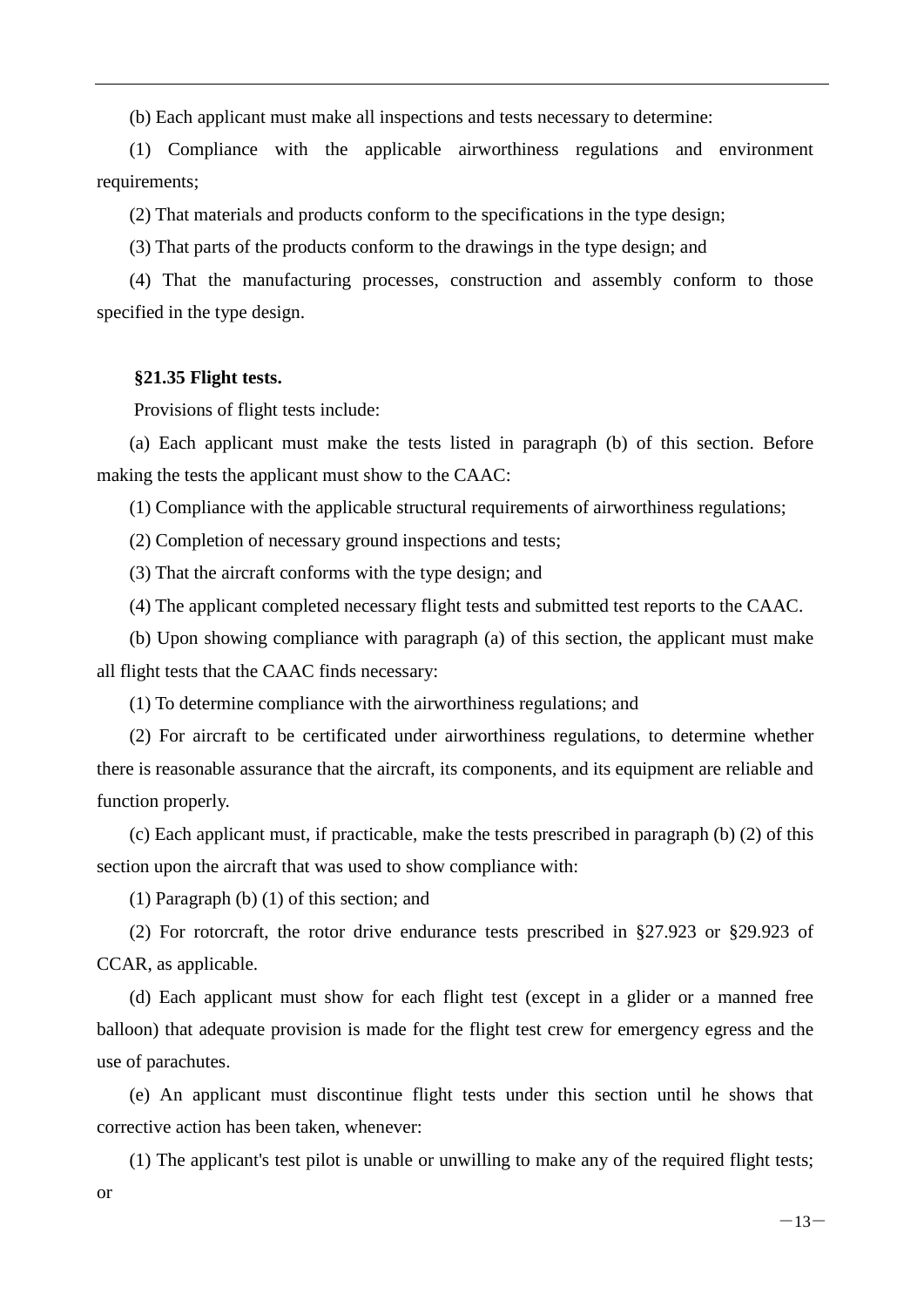(2) Items of noncompliance with requirements are found that may make additional test data meaningless or that would make further test unduly hazardous.

(f) The flight tests prescribed in paragraph (b) (2) of this section must include:

(1) For aircraft incorporating turbine engines of a type not previously used in a type certificated aircraft or a type design approval, at least 300 hours of operation with a full complement of engines that conform to a type certificate; and

(2) For all other aircraft, at least 150 hours of operation.

#### <span id="page-18-0"></span>**§21.37 Flight test pilot.**

Each applicant for a type certificate or a type design approval according to the CCAR-23, 25, 27, 29 must provide a person holding an appropriate pilot certificate to make the flight tests required by this part.

#### <span id="page-18-1"></span>**§21.39 Flight test instrument calibration and correction report.**

Provisions of flight test instrument calibration and correction report include:

(a) Each applicant for a type certificate according to the CCAR-23, 25, 27, 29 must submit a report to the CAAC showing the computations and tests required in connection with the calibration of instruments used for test purposes and in the correction of test results to standard atmospheric conditions.

(b) Each applicant must allow the CAAC to conduct any flight tests that he finds necessary to check the accuracy of the report submitted under paragraph (a) of this section.

## <span id="page-18-2"></span>**§21.41 Type certificates, type design approvals, validation of type certificates and validation of supplement type certificates.**

The type certificates, type design approvals, validation of type certificates and validation of supplement type certificates are considered to include the type design, the operating limitations, the certificate data sheet, the applicable airworthiness regulations and environment protection requirements with which the CAAC records compliance, and any other conditions or limitations prescribed for the civil aviation product.

Besides, the validation of type certificates and validation of supplement type certificates are considered to include the applicable information issued by the exporting country.

#### <span id="page-18-3"></span>**§21.45 Privileges.**

 $-14-$ The holder of a type certificate and/or a type design approval, or licensee of a type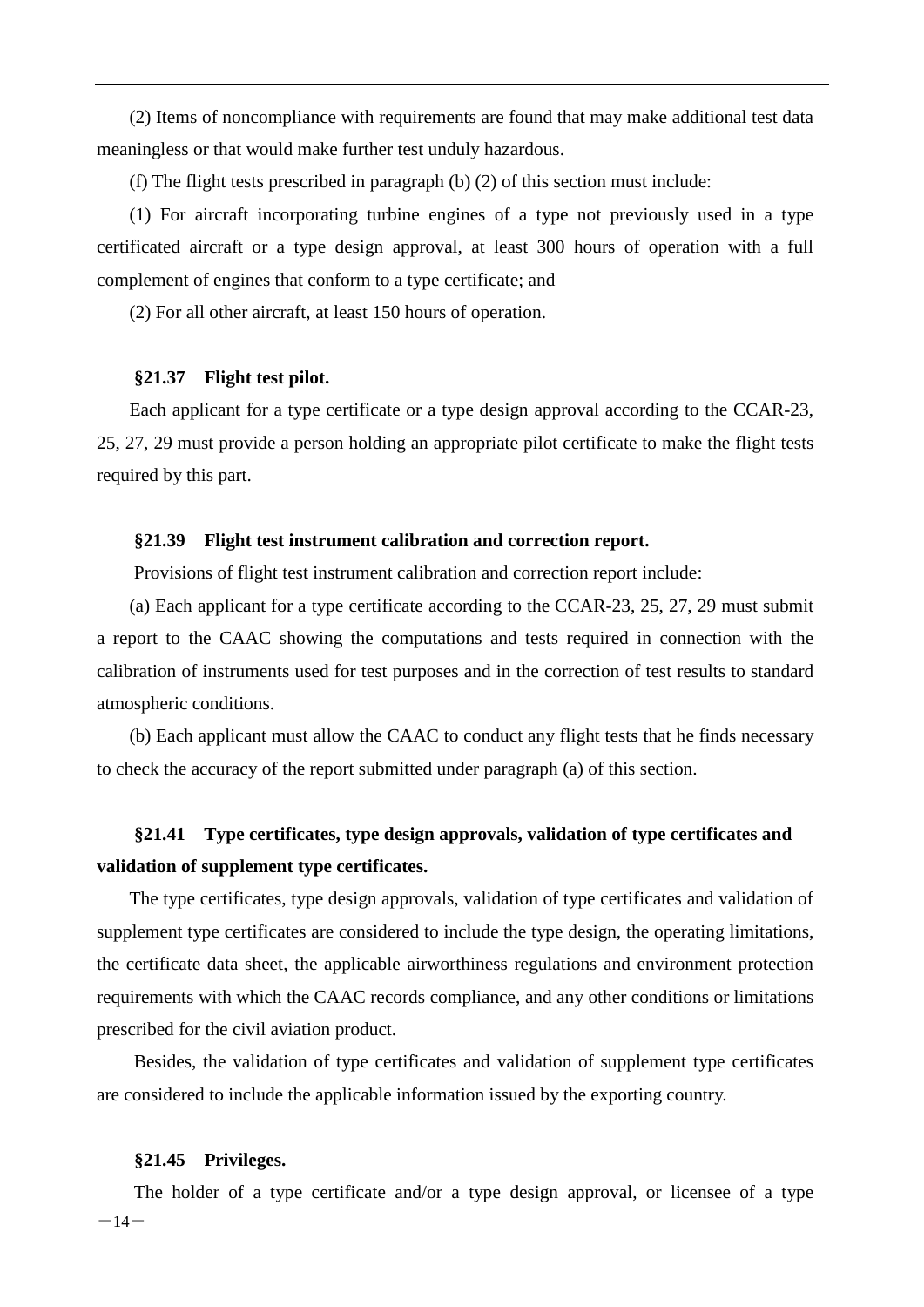certificate and/or a type design approval for a product may:

(a) In the case of aircraft, upon compliance with applicable provisions of subpart F of this part, obtain an airworthiness certificate;

(b) In the case of aircraft engines or propellers, upon compliance with applicable provisions of subpart F of this part, obtain approval for installation or certified aircraft;

(c) In the case of any product, upon compliance with applicable provisions of subpart E of this part, obtain a production certificate for the type certificated product;

(d) Obtain approval of replacement parts for that civil aviation product.

#### <span id="page-19-0"></span>**§21.47 Transferability.**

A type certificate and/or a type design approval may be transferred to or made available to third persons by licensing agreements. Each grantor shall, within 30 days after the transfer of a certificate or execution or termination of a licensing agreement, notify in writing the CAAC. The notification must state the name and address of the transferee or licensee, the date of the transaction, and in the case of a licensing agreement, the extent of authority granted the licensee.

#### <span id="page-19-1"></span>**§21.50 Instructions for continued airworthiness.**

The holder of a type certificate, a type design approval, and a validation of type certificate and a validation of supplement type certificate shall furnish at least one set of complete Instructions for Continued Airworthiness, as applicable, to the owner of aircraft, upon its delivery, or upon issuance of the first standard airworthiness certificate for the affected aircraft. In addition, changes to the Instructions for Continued Airworthiness shall be made available to the owner of aircraft.

#### <span id="page-19-2"></span>**§21.51 Duration.**

A type certificate, a type design approval, a validation of type certificate or a validation of supplement type certificate is effective until surrendered, suspended, revoked, or a termination date is otherwise established by the CAAC. The holder of a type certificate, a type design approval, a validation of type certificate or a validation of supplement type certificate must make those certificates available to be reviewed when the CAAC deems necessary.

#### <span id="page-19-3"></span>**§21.53 Statement of conformity.**

Each applicant must submit a statement of conformity to the CAAC for each product, and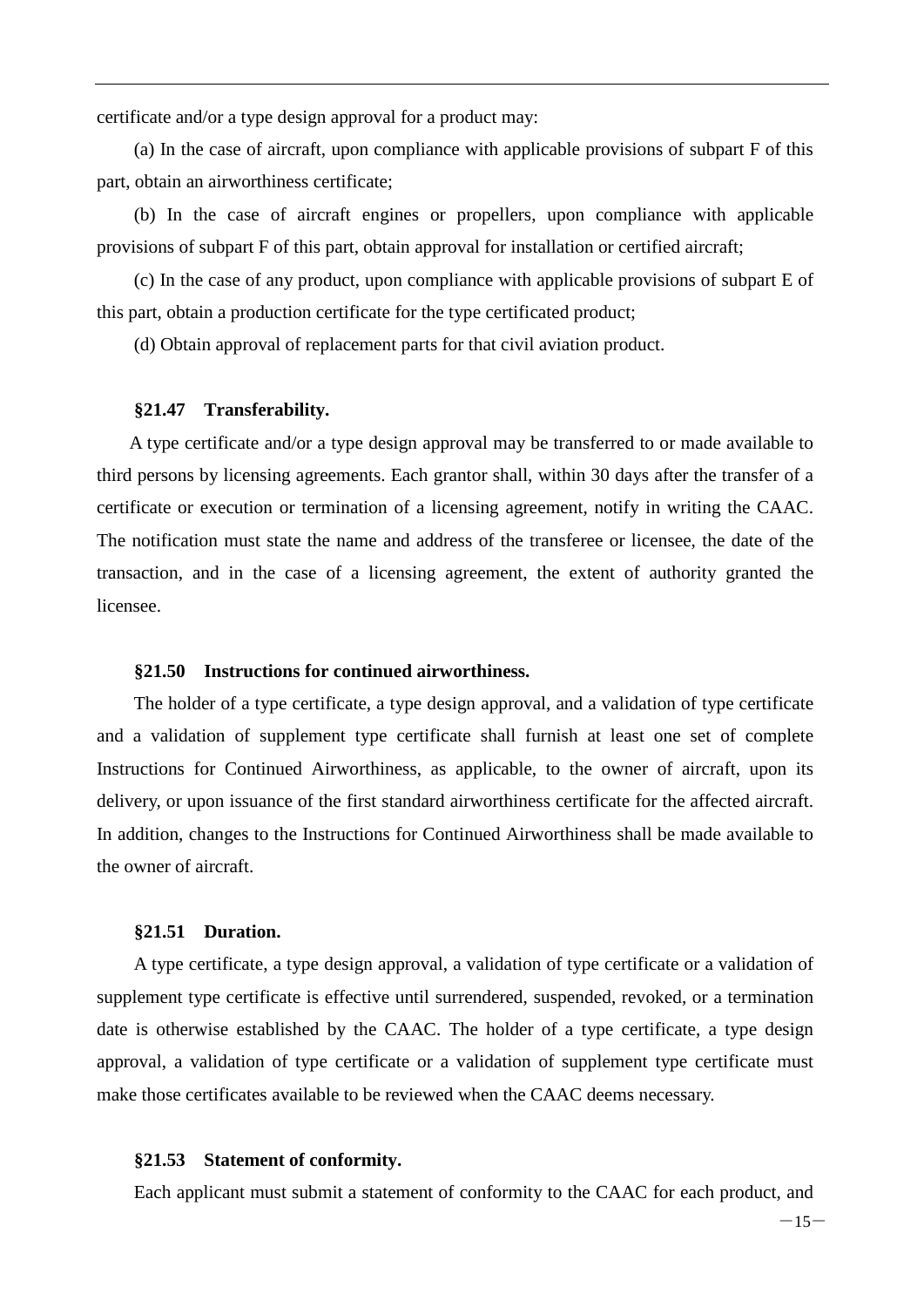part thereof, which is presented to the CAAC for test. This statement of conformity must include a statement that the applicant has complied with the requirements of §21.33 (a) of this subpart.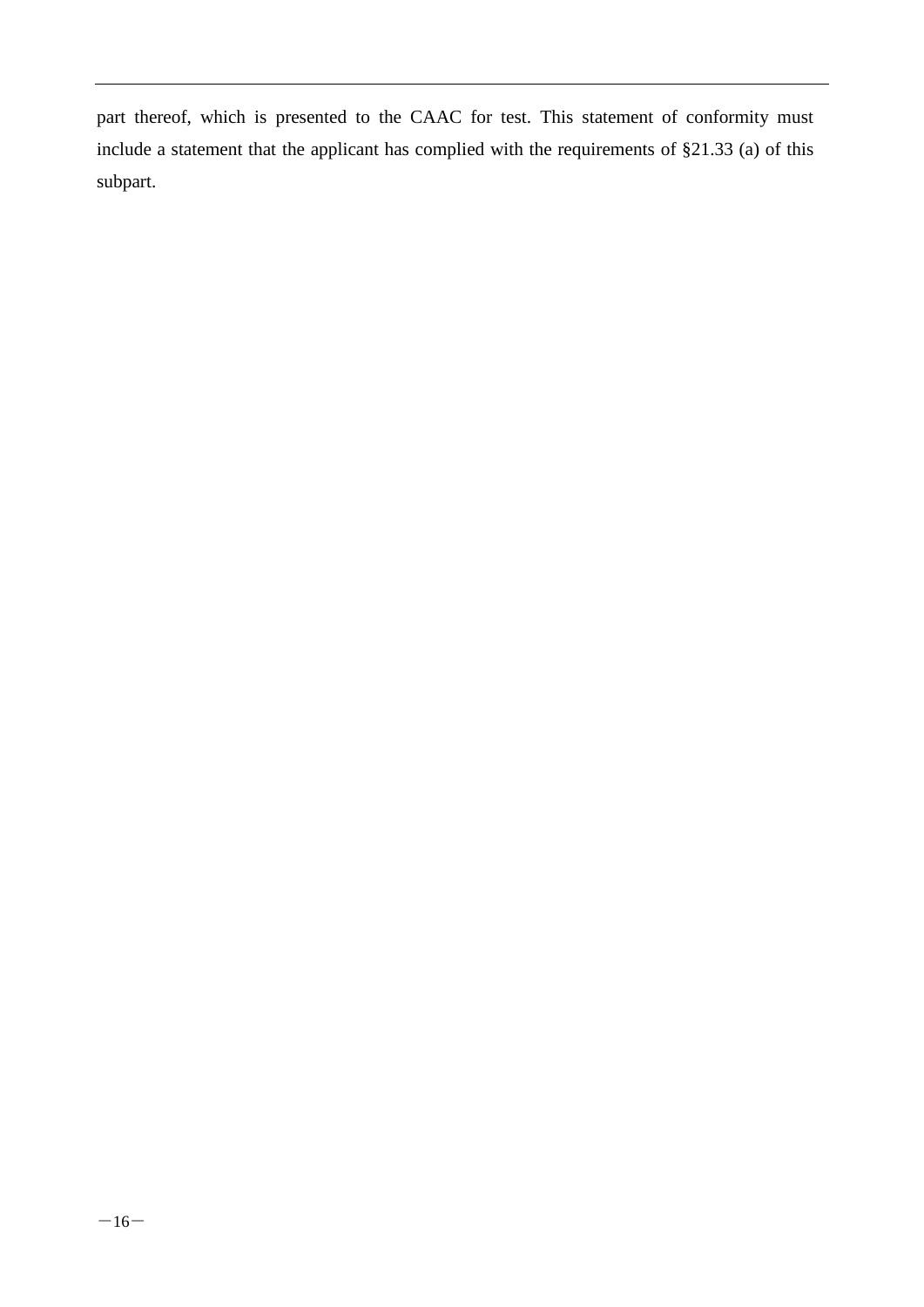## <span id="page-21-0"></span>**Subpart C - Changes to Type Certificates, changes to Type Design Approvals, Supplemental Type Certificates, and Modification DesignApprovals**

#### <span id="page-21-1"></span>**§21.91 Applicability.**

This subpart prescribes procedural requirements for the issue of changes to type certificates, changes to type design approvals, supplemental type certificates, and modification design approvals for import product, and rules governing the holders of those certificates.

#### <span id="page-21-2"></span>**§21.93 Classification of changes in type design.**

(a) Changes in type design are classified as follows:

(1) A "minor change" is one that has no applicable effect on the weight and balance, structural strength, reliability, operational characteristics or other characteristics affecting the airworthiness of the product.

(2) A "major change" is any change other than "minor change" and "acoustical change".

(b) An "acoustical change" is any change in the type design of an aircraft that may increase the noise level of that aircraft. The acoustical change must be made in compliance with the noise standards. An "emission change" is any change in the type design of an aircraft or engine that may increase the fuel venting or exhaust emissions. The acoustical change must be made in compliance with the noise standards.

#### <span id="page-21-3"></span>**§21.95 Approval of minor changes in type design.**

Minor changes in a type design may be approved under a method acceptable to the CAAC.

#### <span id="page-21-4"></span>**§21.97 Approval of major changes in type design.**

In the case of major changes in a certificated type design not great enough to require a new application of type certificates or type design approvals in accordance with §21.19 of this part, the applicant must submit substantiating data and necessary descriptive data for showing that the product after changes is in compliance with the provisions of §21.101 of this part.

The manners in which the CAAC approves major changes in type design include -

(a) Approval of changes to type certificates and/or changes to type design approvals.

(b) Issue of supplemental type certificates and/or modification design approval.

The holder of a type certificate and/or a type design approval may apply for changes to type certificates and/or changes to type design approvals in a specified form of this part, and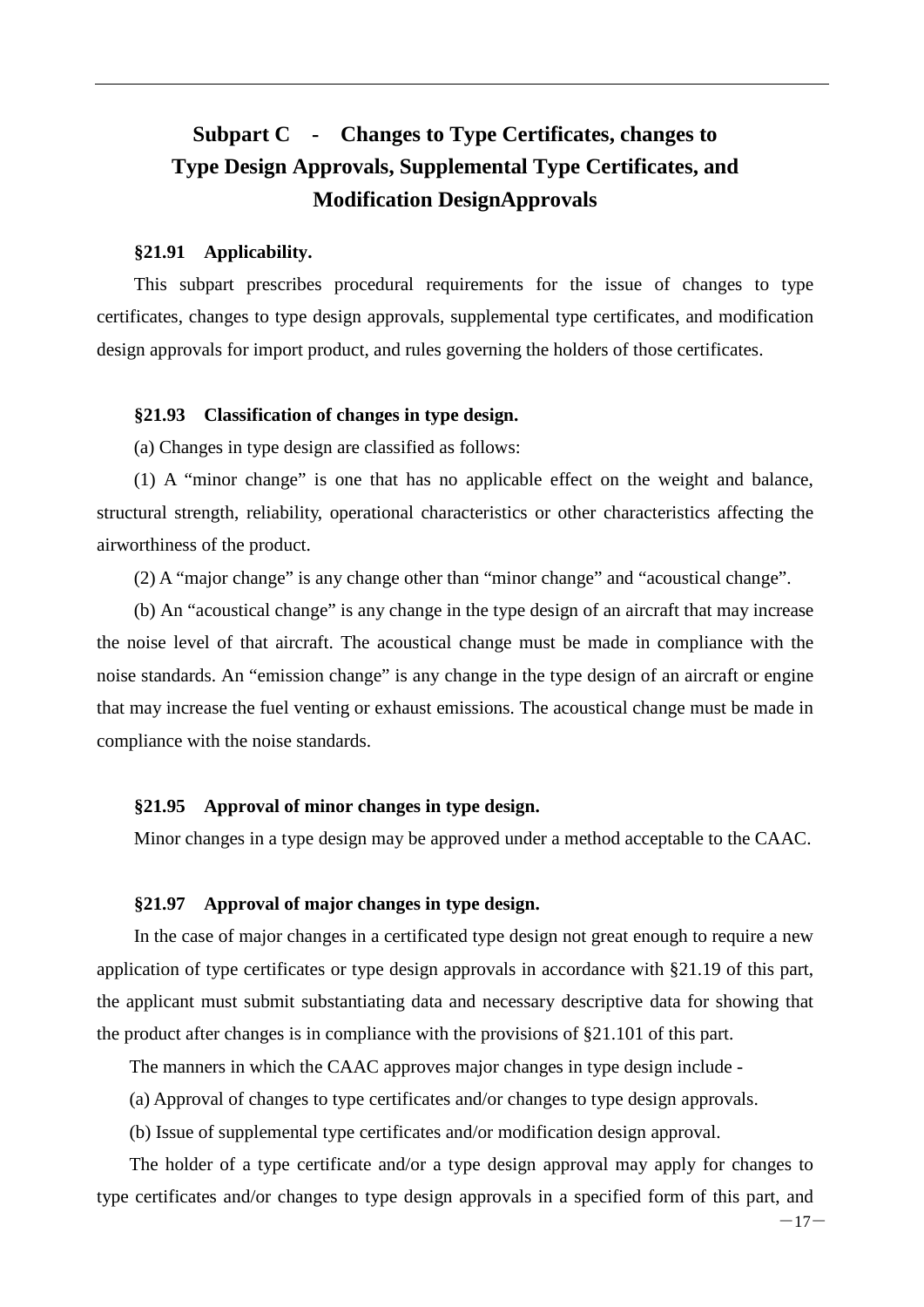any other applicant shall apply for supplement type certificates and/or modification design approvals in a specified form of this part.

#### <span id="page-22-0"></span>**§21.99 Required design changes.**

When an Airworthiness Directive is issued by the CAAC, the holder of the type certificate, the type design approval, the supplement type certificate and the modification design approval for the product concerned must:

(a) Submit appropriate design changes to the CAAC for approval in accordance with the requirements of the Airworthiness Directive;

(b) Upon approval of the design changes from the CAAC, make available the descriptive data covering the changes to all operators and owners of the type of the product concerned.

In a case where there are no current unsafe conditions, but the holder of those certificates finds through service experience that changes in type design will contribute to the safety of the product, the holder of those certificates may submit to the CAAC and implement upon approval the appropriate design changes. The holder shall make information on the design changes available to all operators or owners of the type of product concerned.

#### <span id="page-22-1"></span>**§21.101 Designation of applicable regulations.**

(a) An applicant for a change to a type certificate, a type design approval, a validation of type certificate, a supplement type certificate, a validation of supplement type certificate and/or a modification design approval must show that the changed product complies with the airworthiness requirements and environment protection requirements applicable to the category of the product in effect on the date of the application for the change. Exceptions are detailed in paragraphs (b) and (c) of this section.

(b) If paragraphs  $(b)(1)$ ,  $(2)$ , or  $(3)$  of this section apply, an applicant may show that the changed product complies with an earlier amendment of a regulation required by paragraph (a) of this section, and of any other regulation the CAAC finds is directly related. However, the earlier amended regulation may not precede either the corresponding regulation incorporated by reference in the type certificate, the type design approval and/or validation of type certificate, or related special requirements in the airworthiness regulations that is related to the change. The applicant may show compliance with an earlier amendment of an airworthiness regulation for any of the following:

 $-18-$ (1) A change that the CAAC finds not to be significant. In determining whether a specific change is significant, the CAAC considers the change in context with all previous relevant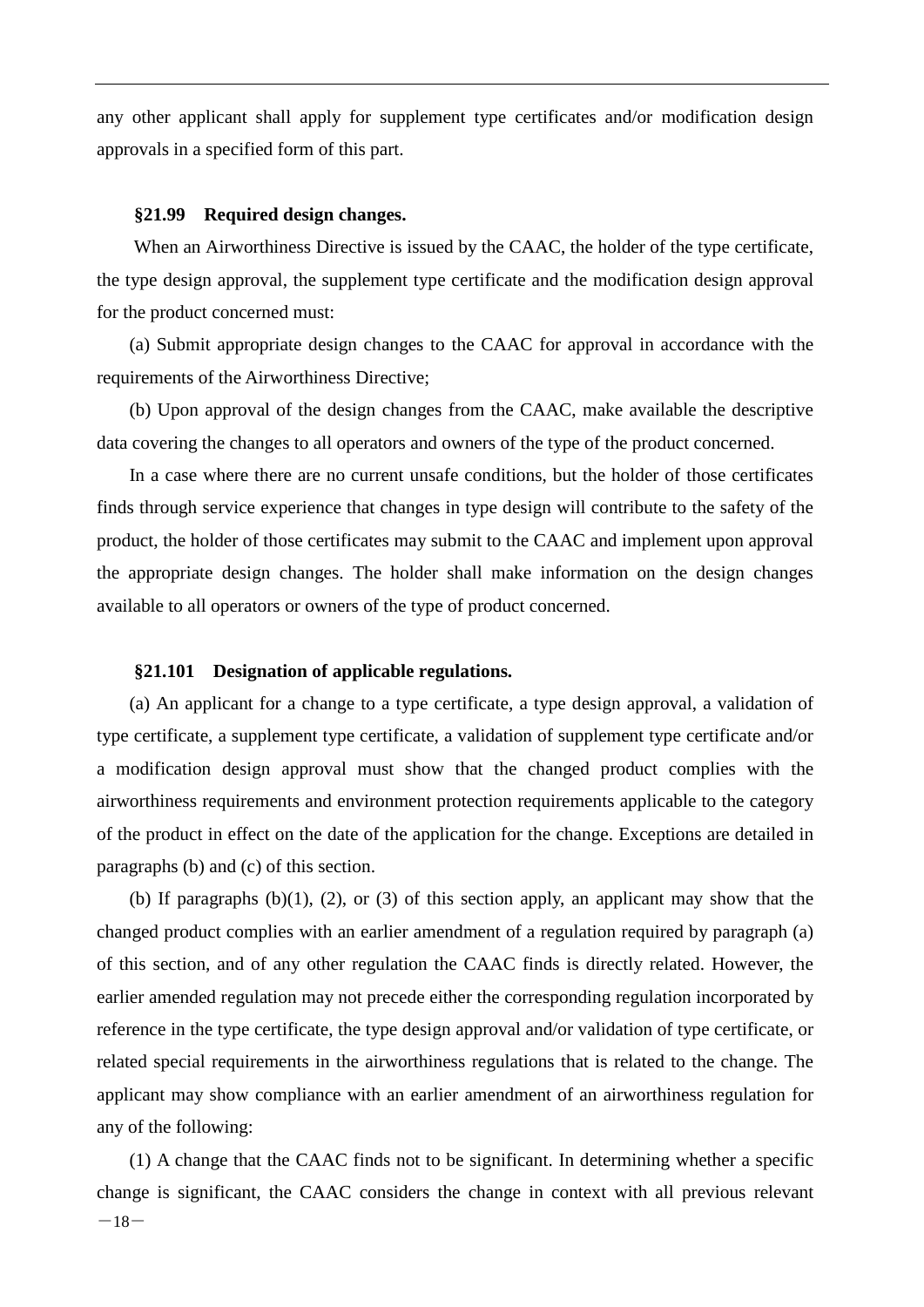design changes and all related revisions to the applicable regulations incorporated in the type certificate, the type design approval and/or the validation of type certificate for the product. Changes that meet one of the following criteria are automatically considered significant:

(i) The general configuration or the principles of construction are not retained.

(ii) The assumptions used for certification of the product to be changed do not remain valid.

(2) Each area, system, component, equipment, or appliance that the Administrator finds is not affected by the change.

(3) Each area, system, component, equipment, or appliance that is affected by the change, for which the CAAC finds that compliance with a regulation described in paragraph (a) of this section would not contribute materially to the level of safety of the changed product or would be impractical.

(c) If the CAAC finds that the regulations in effect on the date of the application for the change do not provide adequate standards with respect to the proposed change because of a novel or unusual design feature, the applicant must also comply with special conditions, and amendments to those special conditions, prescribed, to provide a level of safety equal to that established by the regulations in effect on the date of the application for the change.

(d) An application for a change to a type certificate and/or a validation of type certificate, and a application for a supplement type certificate ,a validation of supplement type certificate and/or a modification design approval for a transport category aircraft is effective for 5 years, and an application for a change to any other type certificate, type design approval and/or validation of type certificate, and a application for any other supplement type certificate, validation of supplement type certificate and/or modification design approval is effective for 3 years. If the change has not been approved, or if it is clear that it will not be approved under the time limit established under this paragraph, the applicant may do either of the following:

(1) File a new application for a change to the type certificate, the type design approval and/or the validation of type certificate, and a new application for the supplement type certificate, the validation of supplement type certificate and/or a modification design approval and comply with all the provisions of paragraph (a) of this section applicable to an original application for a change.

(2) File for an extension of the original application and comply with the provisions of paragraph (a) of this section. The applicant must then select a new application date. The new application date may not precede the date the change is approved by more than the time period established under this paragraph (d).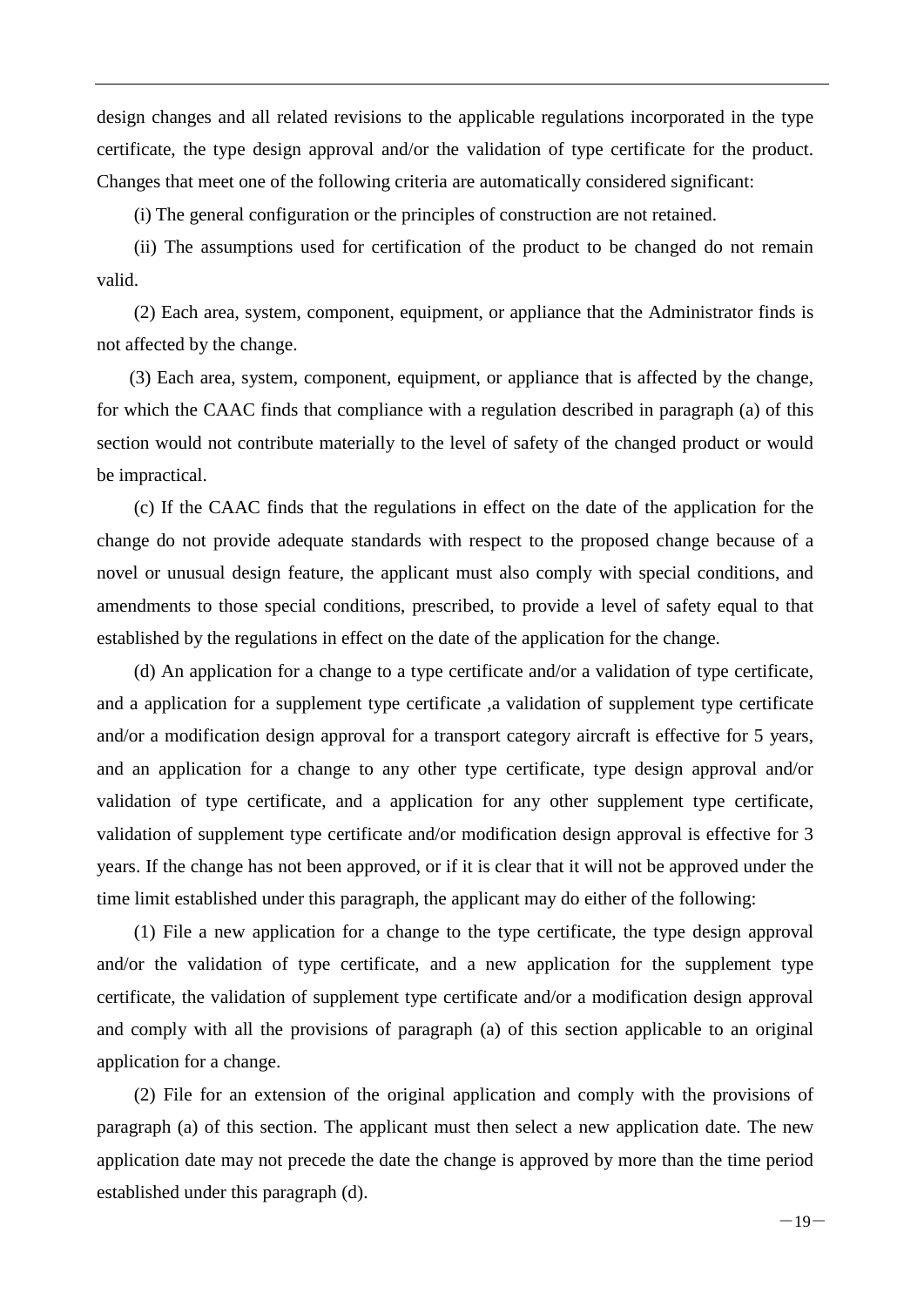(e) For aircraft certificated under §21.17(b), 21.21, and 21.29, the airworthiness requirements applicable to the category of the product in effect on the date of the application for the change include each airworthiness requirement that the CAAC finds to be appropriate for the type certification, the type design approval and/or the validation of type certificate of the aircraft in accordance with those sections.

## <span id="page-24-0"></span>**§21.113 Requirement of supplemental type certificate and modification design approval.**

For a supplemental type certificate and a modification design approval:

(a) Any person who submits an application in a form specified by the CAAC may apply for a supplemental type certificate and/or a modification design approval to the CAAC according to §21.97 of this part.

(b) A supplemental type certificate consists of:

(1) The approval of a change in the type design of the civil aviation product; and

(2) The type certificate, the type design approval and/or validation of type certificate previously issued for the civil aviation product.

#### <span id="page-24-1"></span>**§21.119 Privileges.**

The holder of a supplemental type certificate and/or a modification design approval may

(a) In the case of aircraft, obtain airworthiness certificates;

(b) In the case of other civil aviation products, obtain approval for installation on certificated aircraft; and

(c) Obtain a production certificate for the change in the type design that was approved by that supplemental type certificate and/or modification design approval.

#### <span id="page-24-2"></span>**§21.120 Instructions for continued airworthiness.**

The holder of a change to the type certificate and/or the type design approval, and a supplemental type certificate and/or a modification design approval shall furnish at least one complete set of Instructions for Continued Airworthiness, prepared in accordance with the applicable airworthiness regulations to the owner of aircraft upon the delivery of the first affected aircraft having an airworthiness certificate. In addition, changes to the Instructions for Continued Airworthiness shall be made available in succession to any owner.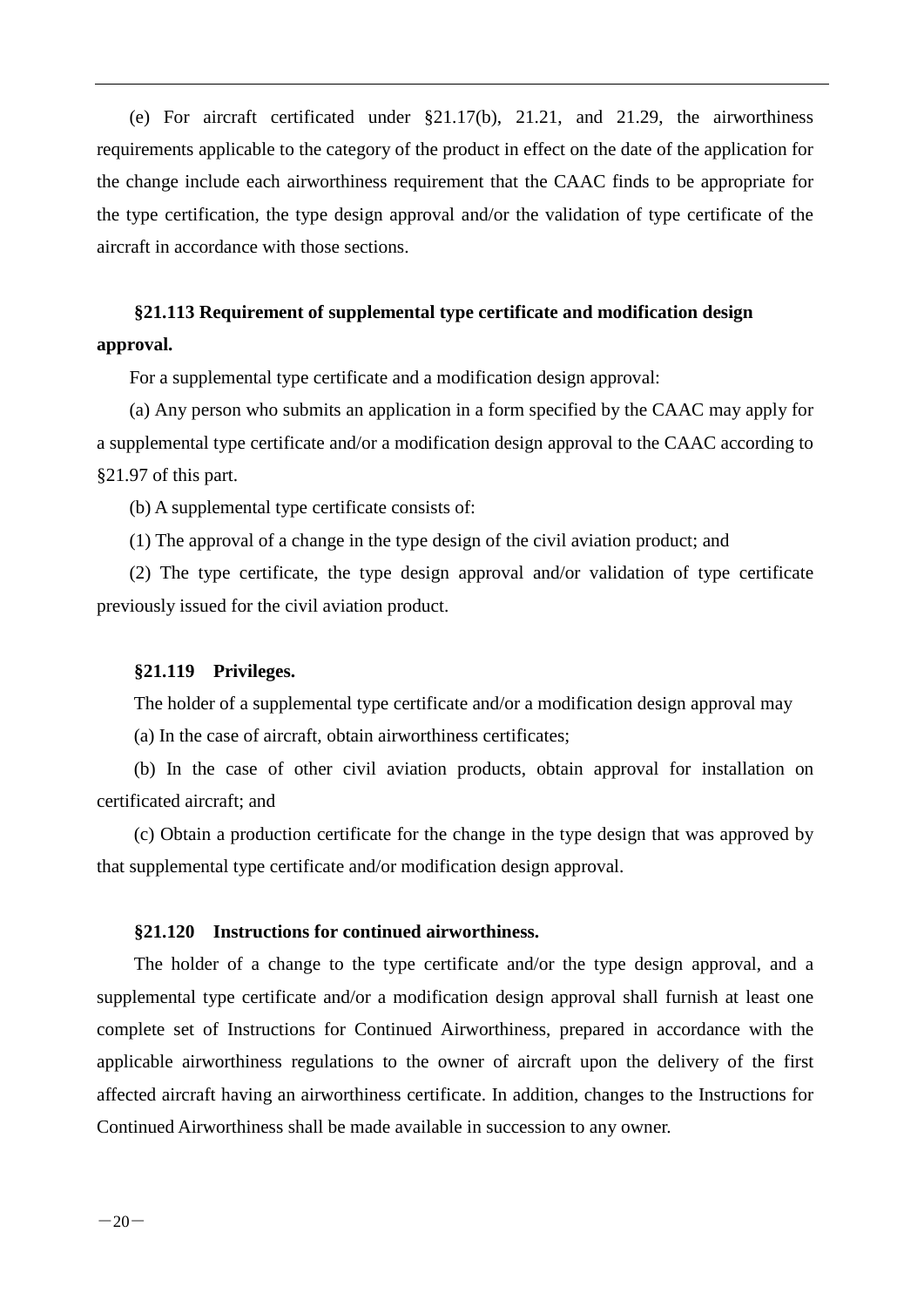## <span id="page-25-0"></span>**Subpart D - Production Under Type Certificate Only or Type Design Approval**

#### <span id="page-25-1"></span>**§21.121 Applicability.**

This subpart prescribes rules for production under a type certificate only.

#### <span id="page-25-2"></span>**§21.123 Production under type certificate or type design approval.**

Each manufacturer of a product being manufactured under a type certificate only or a type design approval shall:

(a) Make each product available for inspection by the Administrator;

(b) Maintain at the place of manufacture the technical data and drawings necessary for the Administrator to determine whether the product and its parts conform to the type design;

(c) Except as otherwise authorized by the CAAC, for products manufactured more than 1 year after the date of issue of the type certificate and/or the type design approval, establish and maintain an approved production inspection system that insures that each product conforms to the type design and is in condition for safe operation; and

(d) Submit to the Administrator an application of the production inspection system, and a manual and an audit plan in written form that comply with §21.97 of this part.

#### <span id="page-25-3"></span>**§21.125 Production inspection system.**

For a production inspection system and its approval:

(a) Each manufacturer required to establish a production inspection system by §21.123(c) shall

(1) Establish a Material Review Board to include representatives from the Inspection, Engineering and any other cognizant technical department, and material review procedures; and

(2) Retain complete records of Materials Review Board action for at least 5 years.

(b) The production inspection system must provide a means for determining at least the following:

(1) Incoming materials, and bought or subcontracted parts used in the finished product must be as specified in the type design data, or must be suitable equivalents.

(2) Incoming materials, and bought or subcontracted parts, must be properly identified if their physical or chemical properties can not be readily and accurately determined.

(3) Materials subject to damage and deterioration must be suitably stored and adequately protected.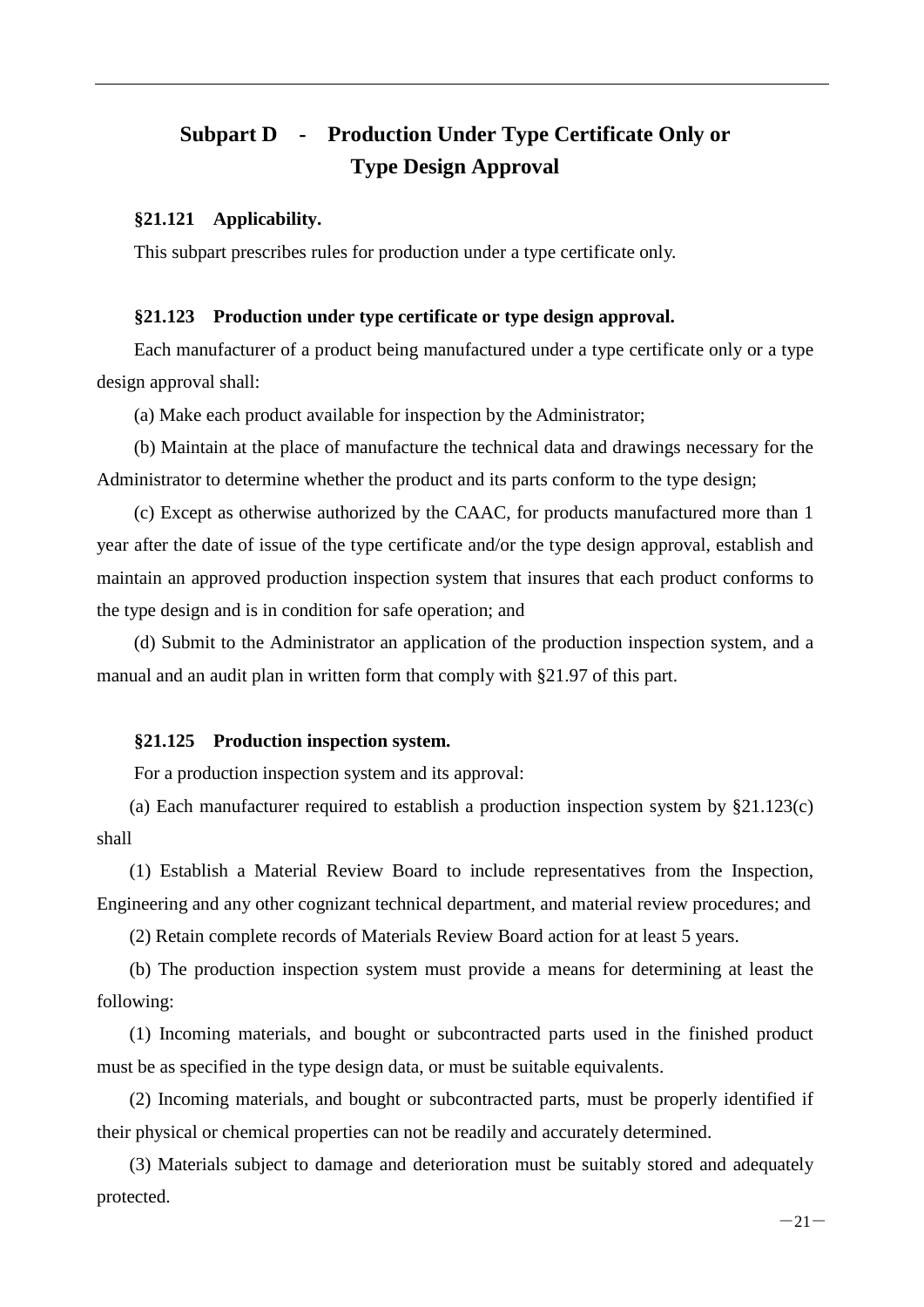(4) Processes affecting the quality and safety of the finished product must be accomplished in accordance with specifications and standards acceptable to the CAAC.

(5) Parts and components in process must be inspected for conformity with the type design data at points in production where accurate determinations can be made.

(6) Current design drawings must be readily available to manufacturing and inspection personnel, and used when necessary.

(7) Design changes, including material substitutions, must be controlled and approved before being incorporated in the finished product.

(8) Rejected materials and parts must be segregated and identified in a manner that precludes installation in the finished product.

(9) Materials and parts that are withheld because of departures from design data or specifications must be processed through the Material Review Board. Those materials and parts determined by the Board to be serviceable must be properly identified and re-inspected if rework or repair is necessary. Materials and parts rejected by the Board must be marked and disposed of to ensure that they are not incorporated in the final product.

(10) Inspection records must be identified with the completed product where applicable, and retained for at least five years.

(c) Upon determination that the manufacturer meets the requirements prescribed in paragraph (a), (b) of this section, the CAAC will issue to the manufacturer a production inspection system approval with its effective duration identified. The production inspection system approval is effective for 5 years and not transferable.

#### <span id="page-26-0"></span>**§21.127 Tests: aircraft.**

Each manufacturer who produces aircraft under a type certificate only or a type design approval shall conduct tests for that aircraft in accordance with the following provisions:

(a) Establish production flight test procedures and flight check-off forms, and in accordance with such procedures and forms, flight test each aircraft produced.

(b) Each production flight test procedure must include the following:

(1) An operational check of the trim, controllability, or other flight characteristics to establish that the production aircraft has the same range and degree of controllability as the prototype aircraft;

(2) An operational check of each part or system operated by the crew which in flight to establish that, during flight, instrument readings are within normal range;

 $-22-$ (3) A determination that all instruments are properly marked, and that all placards and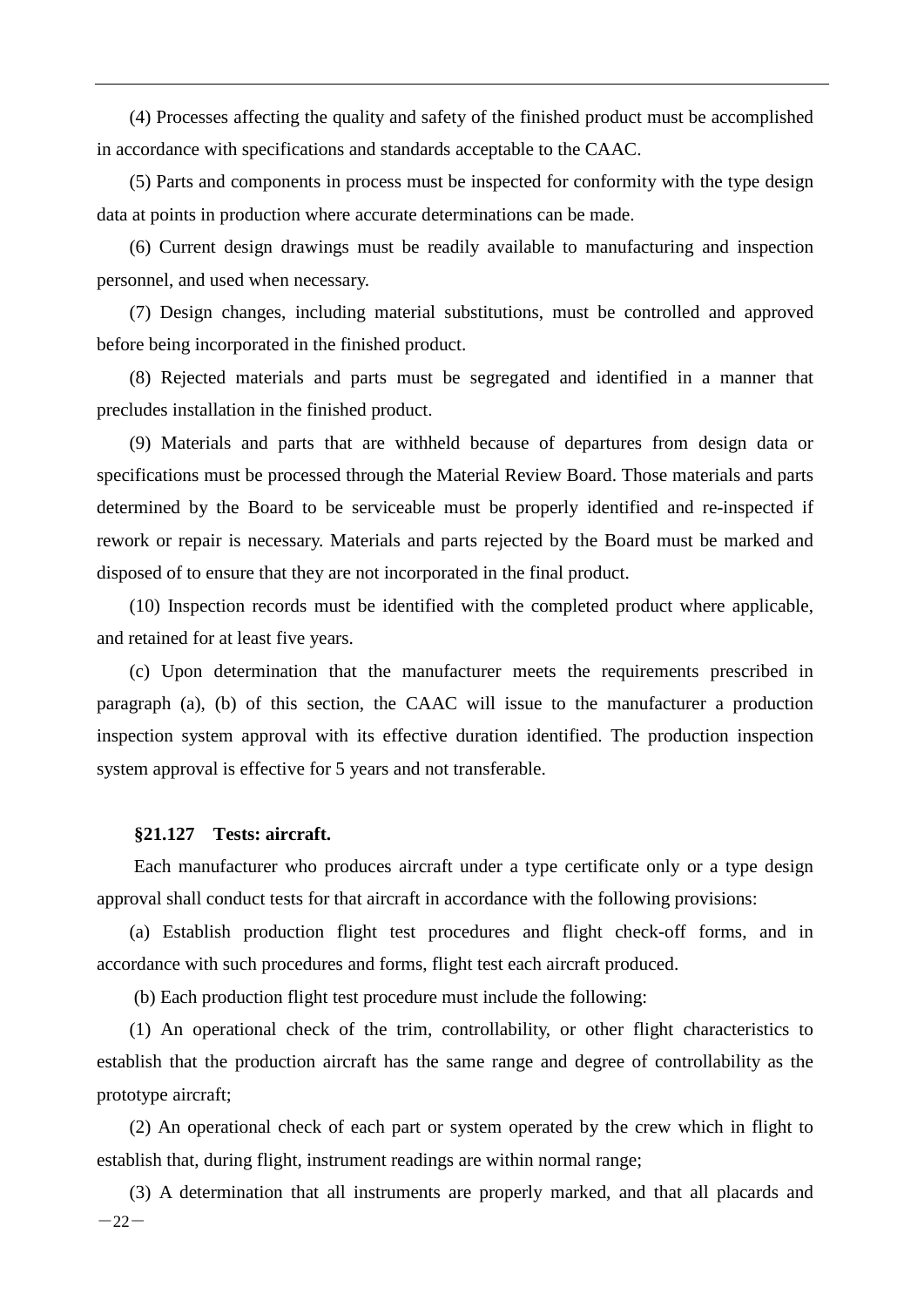required flight manuals are installed after flight tests;

(4) A check of the operational characteristics of the aircraft on the ground;

(5) A check on any other items peculiar to the aircraft being tested that can best be done during either ground of flight operation of the aircraft.

#### <span id="page-27-0"></span>**§21.128 Tests: aircraft engines.**

(a) Each manufacturer who produces aircraft engines under a type certificate only shall conduct tests for such engines in accordance with the following requirements:

(1) Subject each engine to an acceptable test run that includes the following:

(i) Break-in runs that include a determination of fuel and oil consumption and a determination of power characteristics at rated maximum continues power or thrust and, if applicable, at rated takeoff power or thrust;

(ii) At least five hours of operation at rated maximum continuous power or thrust. For engines having a rated takeoff power (or thrust) higher than rated maximum continuous power (or thrust), the five-hour run must include 30 minutes at rated takeoff power (or thrust);

(2) The test run required by paragraph (a) of this section may be made with the engine appropriately mounted and using current types of power (or thrust) measuring equipment.

(b) Each manufacturer who produces propellers under a type certificate only shall give each variable pitch propeller an acceptable functional test to determine if it works properly throughout the normal range of operation.

#### <span id="page-27-1"></span>**§21.130 Responsibilities of manufacturer.**

Responsibilities of manufacturer include:

(a) A product manufacturer before the production inspection system of its manufacturer was approved must meet the requirements prescribed in §21.123 (a), (b) and the applicable requirements of §21.127, §21.128 of this part, and must be subject to the inspection of the Administrator.

(b) Each manufacturer must maintain his approved production inspection system. Any changes to that system must be submitted to the Administrator for approval prior to their implementation.

(c) Each product must be marked for identification and have placard installed in accordance with the requirements prescribed in Subpart J of this part.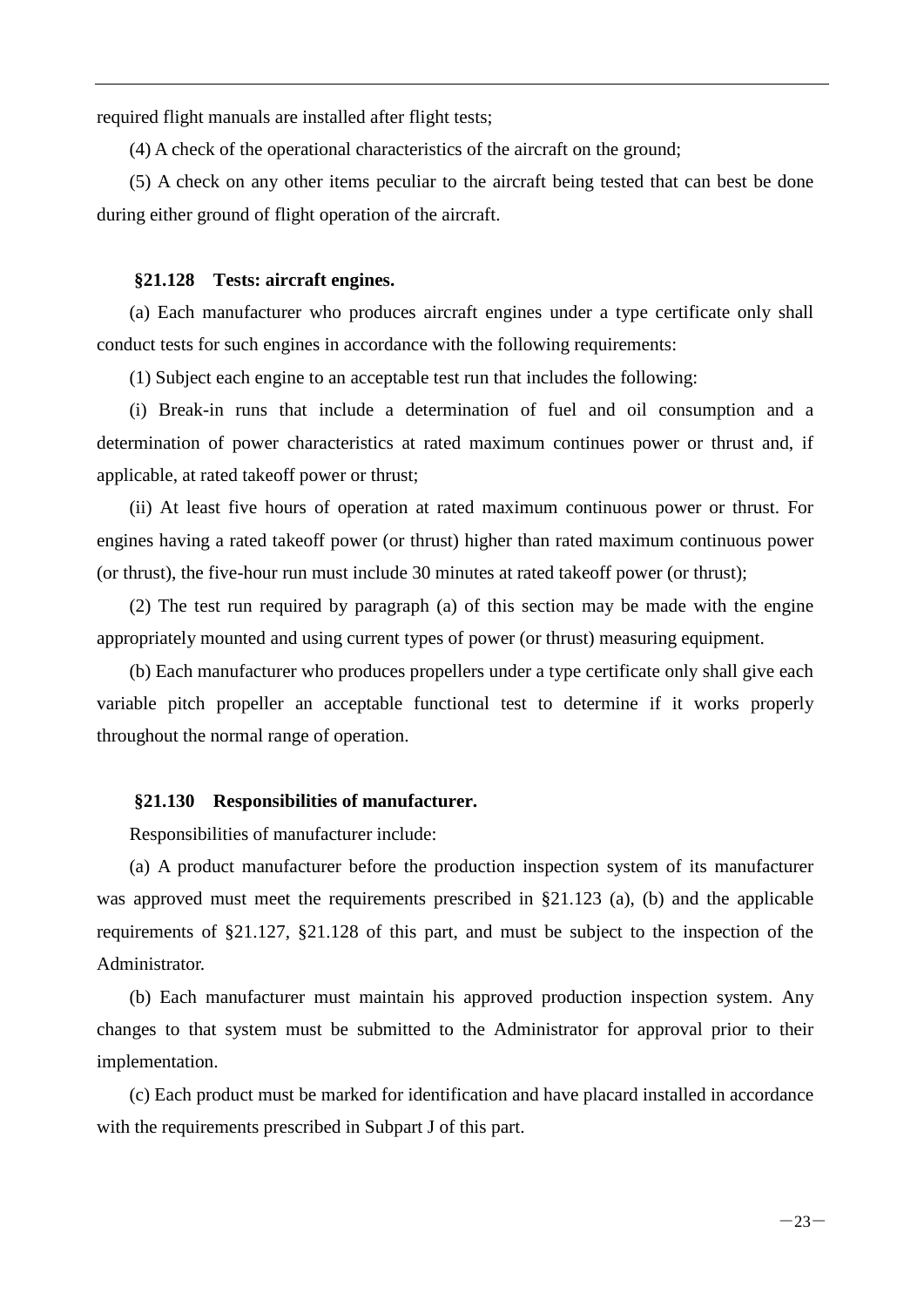#### <span id="page-28-0"></span>**§21.130 Statement of conformity.**

Each holder or licensee of a type certificate and/or a type design approval shall, for a product manufactured by him under that type certificate only or type design approval, upon application for the original issue of an aircraft airworthiness certificate or an aircraft engine or propeller airworthiness approval, give the Administrator a statement of conformity signed by a person authorized by the manufacturer, which must include:

(a) For each product, a statement that the product conforms to its type certificate and is in a condition for safe operation;

(b) For each aircraft, a statement that the aircraft has been ground and flight checked; and

(c) For each aircraft engine or variable pitch propeller, a statement that the engine or propeller has been subjected by the manufacturer to a final test run or operational check.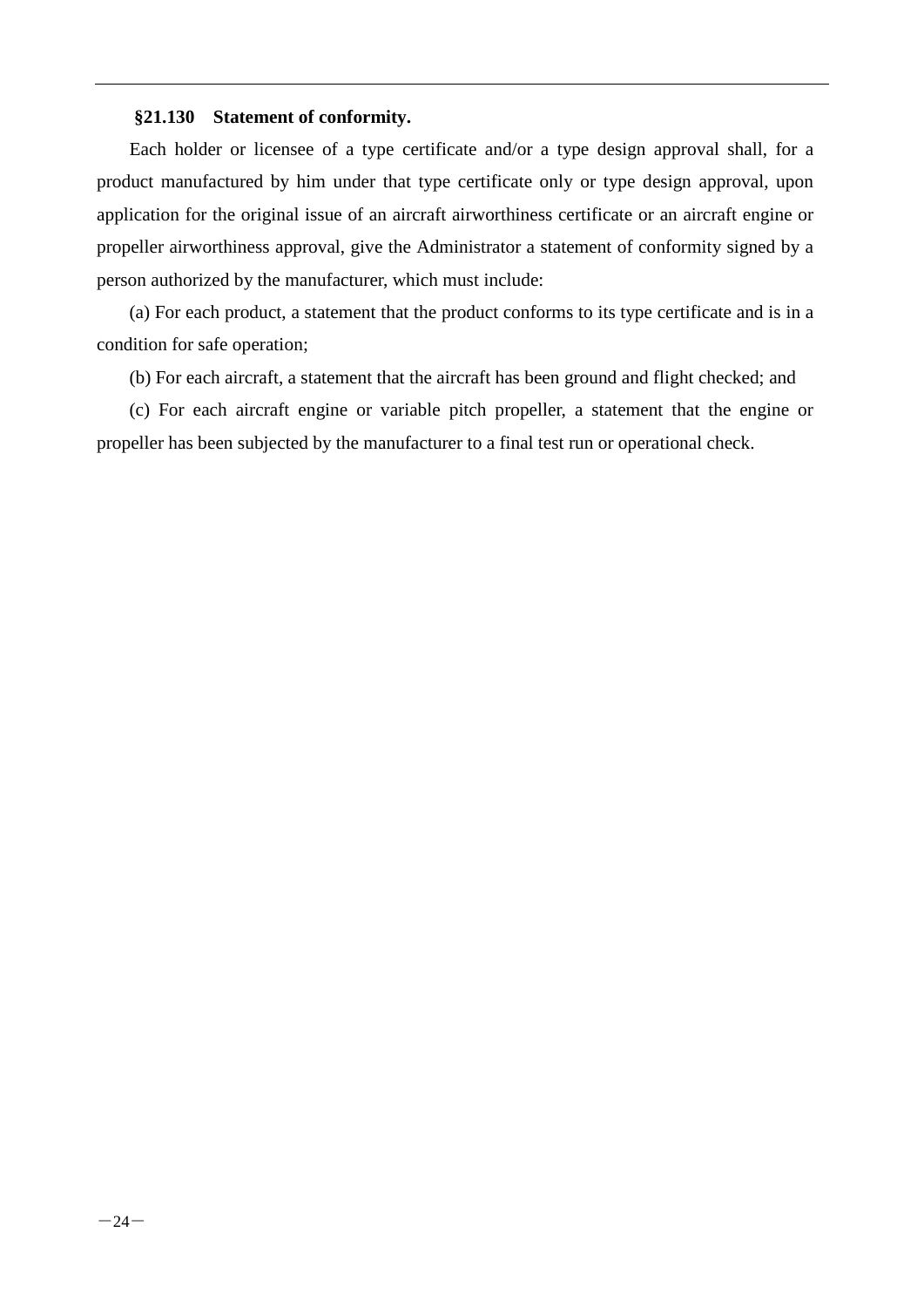#### **Subpart E - Production Certificates**

#### <span id="page-29-1"></span><span id="page-29-0"></span>**§21.131 Applicability.**

This subpart prescribes procedural requirements for the application and issue of production certificates and rules governing the holders of those certificates.

#### <span id="page-29-2"></span>**§21.133 Eligibility.**

The eligibility and procedural requirements for an application for production certificate are as follows:

(a) Any person may apply for a production certificate if he holds, for the product concerned, one of the following documents, or meets other conditions as may be imposed by the CAAC:

(1) A current type certificate or type design approval;

(2) A supplement type certificate or modification design approval; or

(3) Right to the benefits of the above certificates under a licensing agreement.

(b) Each application for a production certificate must be made in a form and manner prescribed by the CAAC, and submit information prescribed in §21.143 of this part.

#### <span id="page-29-3"></span>**§21.135 Issue of production certificates.**

An applicant is entitled to a production certificate by the CAAC if the Administrator finds, after examination of the quality control data, and after inspection of the organization and production facilities, that the applicant has established and can maintain a quality control system which meets the requirements of §21.139 and §21.143 of this part, to ensure that each product is produced in compliance with the design requirements of the related type certificate, type design approval, supplement type certificate and/or modification design approval. The Administrator may authorize more than one type-certificated product to be manufactured under the terms of one production certificate, if the products have similar production characteristics.

#### <span id="page-29-4"></span>**§21.139 Quality control system.**

Each applicant must show that he has establish and can maintain, a quality control system for any product for which he requests a production certificate, so that each article will meet the design provisions of the pertinent type certificate, type design approval, supplement type certificate and/or modification design approval.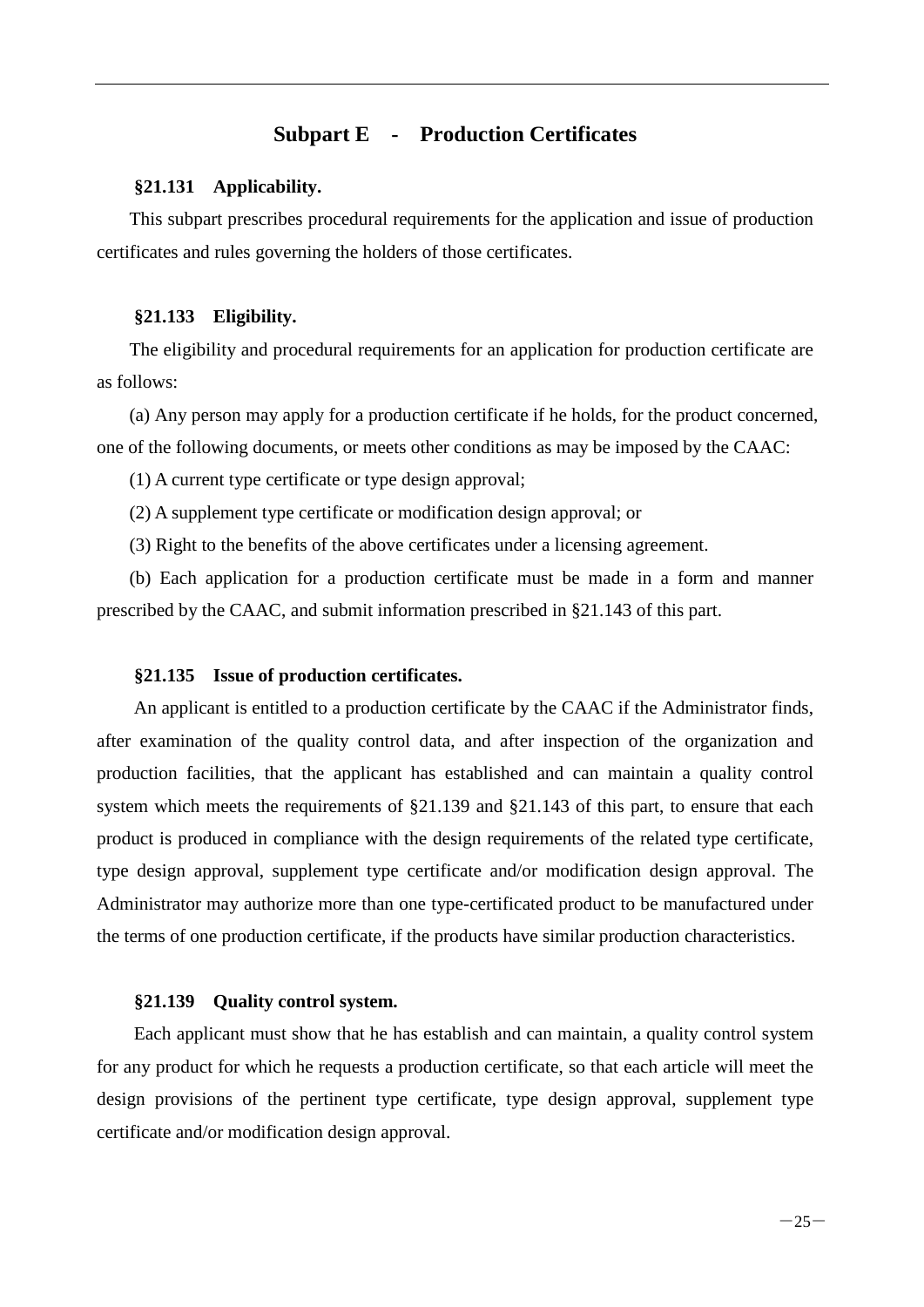#### <span id="page-30-0"></span>**§21.143 Quality control system and data requirements.**

Requirements of quality control system and data include:

(a) Each applicant must submit to the CAAC for approval data describing the inspection and test procedures necessary to ensure that each article produced conforms to the type design an is in a condition for safe operation, as applicable, including:

(1) A statement describing assigned responsibilities and delegated authority of the quality control organization, together with a chart indicating the functional relationship of the quality control organization to management and to other organizational components, and indicating the line of authority and responsibility within the quality control organization;

(2) A description of inspection procedures for incoming raw materials, purchased items, and parts and assemblies produced by the manufacturers' suppliers including methods used to ensure acceptable quality of parts and assemblies that cannot be completely inspected for conformity and quality when delivered to the prime manufacturer's plant;

(3) A descriptions of the methods used for production inspection of individual parts and complete assemblies, including the identification of any special manufacturing process involved, the means used to control the processes, the final test procedure for the complete product, and, in the case of aircraft, a copy of the manufacturer's production flight test procedures and check-off list;

(4) An outline of the materials review system, including the procedure for recording review board decisions and disposing of rejected parts;

(5) An outline of a system for informing company inspectors of current changes in engineering drawings, specifications, and quality control procedures; and

(6) A list or chart showing the location and type of inspection stations.

(b) Each prime manufacturer shall make available to the Administrator information regarding all delegation of authority to suppliers to conduct major inspections of parts or assemblies for which the prime manufacturer is responsible.

#### <span id="page-30-1"></span>**§21.147 Changes in quality control system.**

After the issue of a production certificate, each change to the quality control system is subject to review and approval by the Administrator. The holder of a production certificate shall immediately notify the Administrator, in writing of any change that may affect the inspection, conformity, or airworthiness of the product.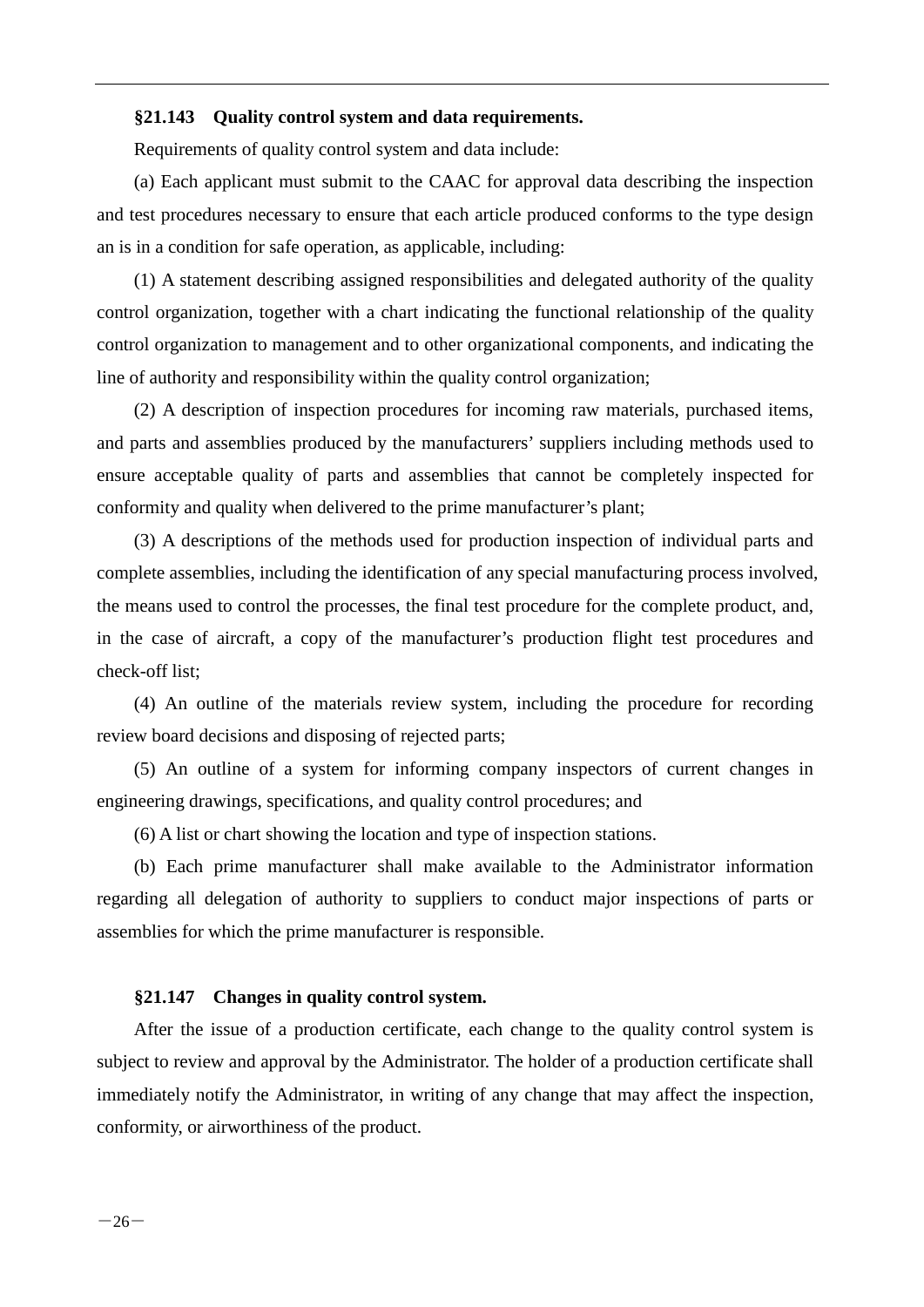#### <span id="page-31-0"></span>**§21.151 Production limitation record.**

A production limitation record lists each product that the applicant is authorized to manufacture under the terms of the production certificate, the name, the serial number of its type certificate, type design approval, supplement type certificate and modification design approval , and the date when its production was authorized.

#### <span id="page-31-1"></span>**§21.153 Amendment of the production certificates.**

The holder of a production certificate desiring to amend it to add a type certificate and/or a type design approval, or model, or both, must apply therefor in a form and manner prescribed by the Administrator. The applicant must comply with the applicable requirements of §21.139, 21.143, and 21.147.

#### <span id="page-31-2"></span>**§21.155 Transferability.**

A production certificate is not transferable.

#### <span id="page-31-3"></span>**§21.157 Inspections and tests.**

Each holder of a production certificate shall allow the Administrator to make any inspections and tests necessary to determine compliance with the applicable regulations.

#### <span id="page-31-4"></span>**§21.159 Duration.**

A production certificate is effective until:

- (a) Surrendered, suspended or revoked by the CAAC;
- (b) A termination date is otherwise established by the Administrator, or
- (c) The location of the manufacturing facility is changed.

#### <span id="page-31-5"></span>**§21.161 Display.**

The holder of a production certificate shall display it prominently in the main office of the factory in which the product concerned is manufactured.

#### <span id="page-31-6"></span>**§21.163 Privileges.**

The holder of production certificate may:

(a) Obtain an airworthiness certificate without further showing, except that the CAAC may inspect the aircraft for conformity with the approved type design and in conditions for safe operation; or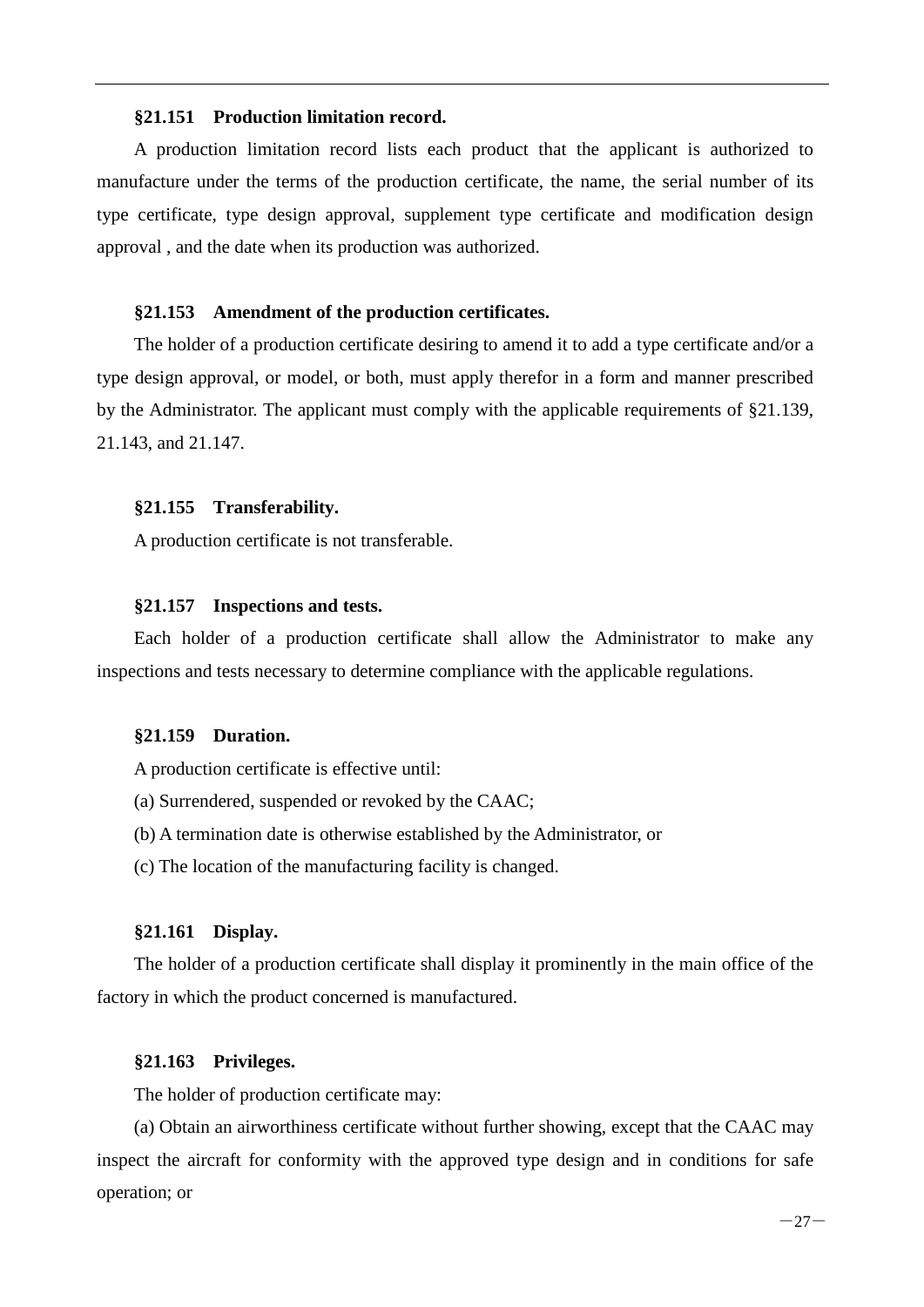(b) Obtain an airworthiness approval for aircraft engines or propellers for installation on certificated aircraft, except that the CAAC may inspect the aircraft engines or propellers for conformity with the approved type design and in conditions for safe operation.

#### <span id="page-32-0"></span>**§21.165 Responsibility of holder.**

The holder of a production certificate shall -

(a) Ensure that the quality control system is maintained in conformance with the data and procedures approved for the production certificate; and

(b) Ensure that each completed product submitted for airworthiness certification or approval conforms to the type design and is in a condition for safe operation;

(c) Conduct surveillance of all his subcontractors to ensure that they observe the provisions of §21.139 and §21.143 of this part, and allow the Administrator to make any inspections deemed necessary;

(d) Take necessary corrective action and submit reports to the CAAC by §21.8 of this part in the time specified if any discrepancy and/or failure is found.

(e) Maintain records of production until the product retire permanently.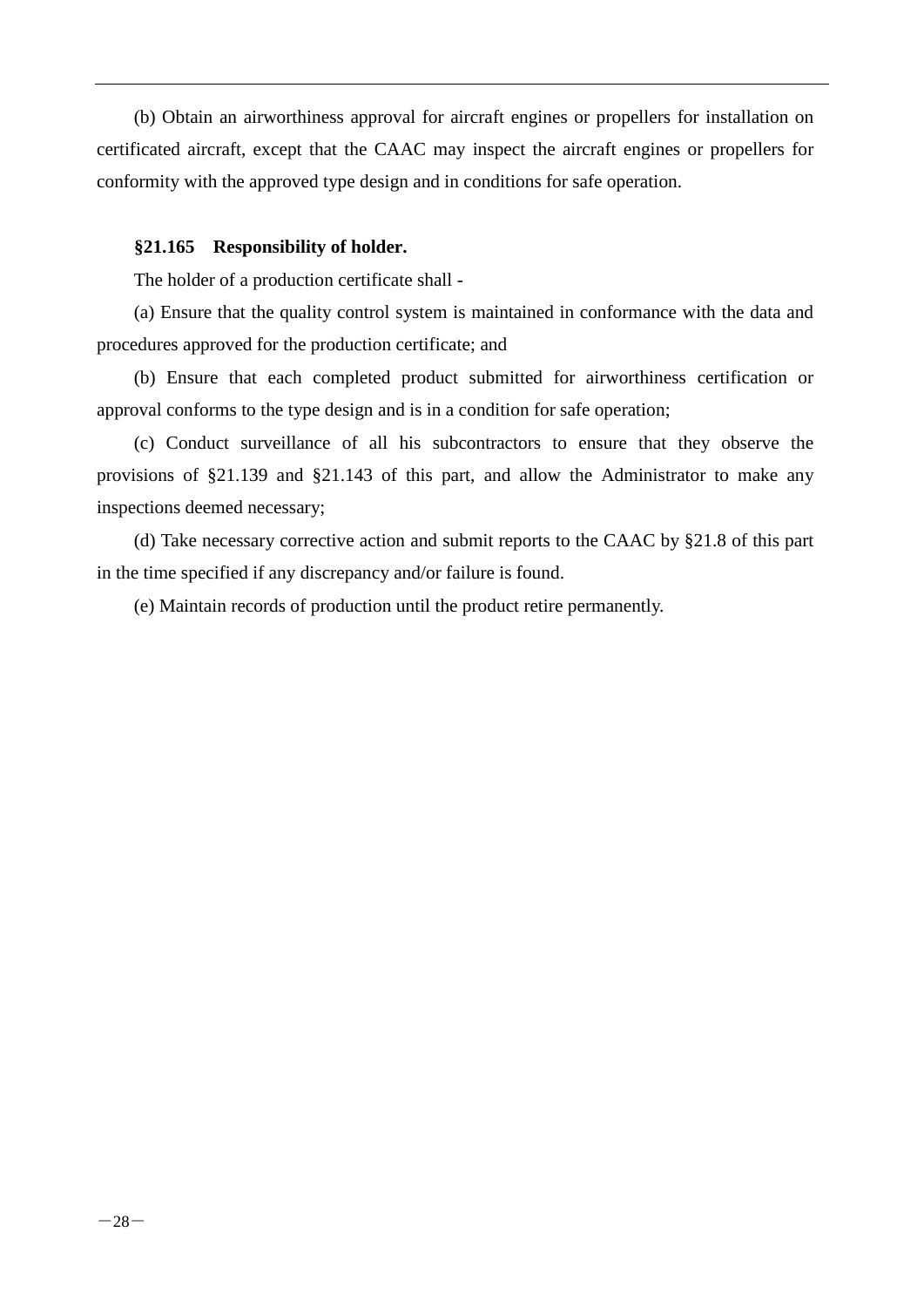## <span id="page-33-0"></span>**Subpart F - Airworthiness Certificates, Airworthiness Approvals, and Validation of Foreign Airworthiness Certificates**

#### <span id="page-33-1"></span>**§21.170 Applicability.**

This subpart prescribes procedural requirements for the application and issue of Airworthiness Certificates, Airworthiness Approvals, and Validation of Foreign Airworthiness Certificates for aircraft, engine and/or propeller and rules governing the holders of those certificates.

#### <span id="page-33-2"></span>**§21.171 Airworthiness certificates: classification.**

The airworthiness certificate is classified into the following two types:

(a) The standard airworthiness certificate

The standard airworthiness certificate, which is issued for aircraft type certificated or type certificate validated under this part as applicable.

(b) The Special airworthiness certificates

The Special airworthiness certificates, which is issued for aircraft other than those described in paragraph (a) of this section.

#### <span id="page-33-3"></span>**§21.172 Application.**

The provisions of application for the airworthiness certificate and validation of foreign airworthiness certificates include:

(a) Any owner or occupant of a PRC-registered aircraft may apply for an airworthiness certificate for that aircraft.

(b) Any occupant who legally operates civil aircraft with foreign registration and airworthiness certificate, may apply for validation of the foreign airworthiness certificate of that aircraft, or apply for a new airworthiness certificate.

(c) Each applicant for an airworthiness certificate shall submit the following information to the CAAC as applicable:

(1) A complete veracious "The application for an airworthiness certificate to the CAAC" in a form prescribed by the CAAC;

(2) "Statement of conformity"

(3) An export airworthiness certificate issued by the authority of the exporting country or the country where that aircraft was manufactured;

(4) Description for the aircraft configuration and the configuration difference of the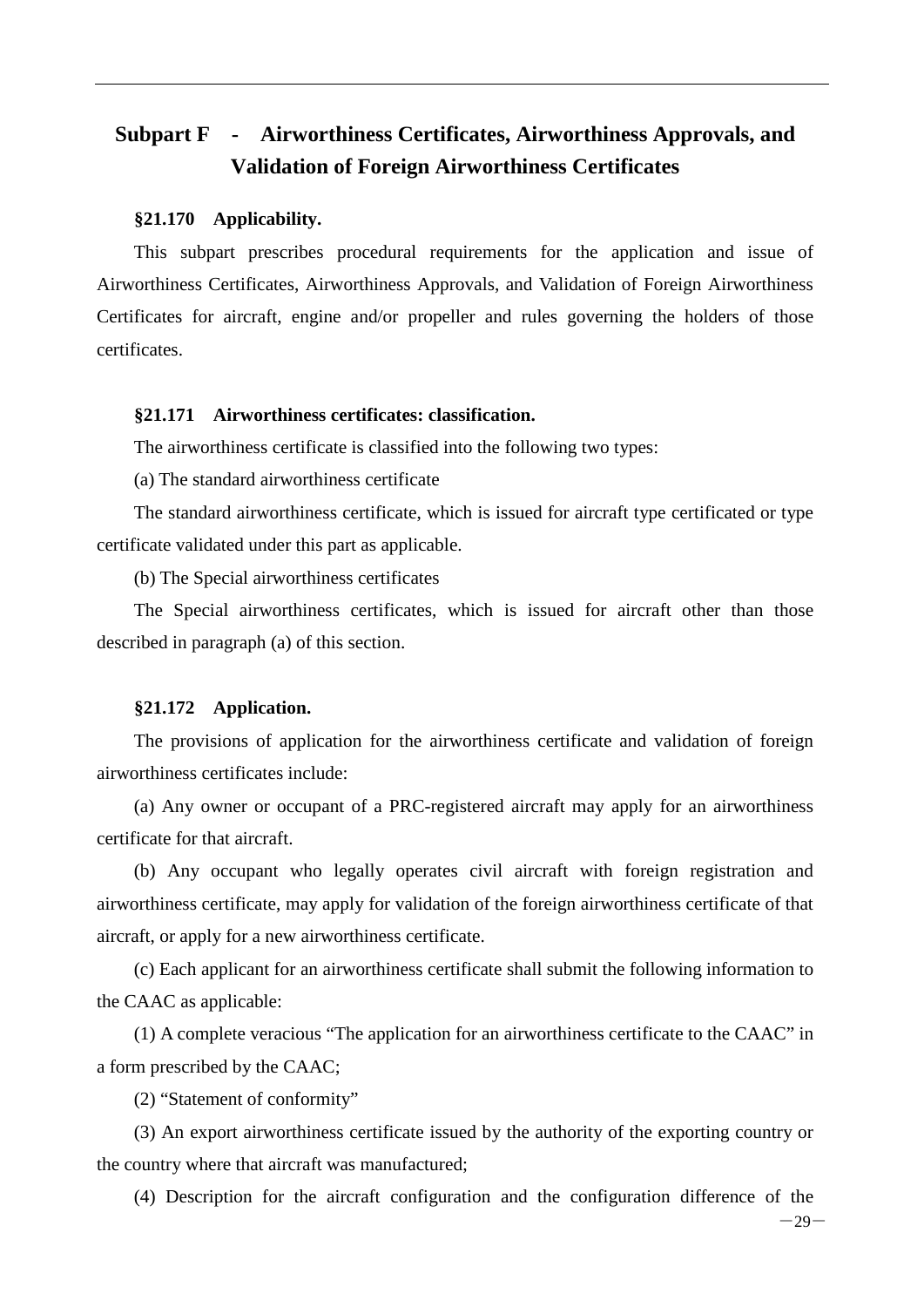aircraft approved or certificated.

(3) Any related technical data necessary to show the aircraft, after important repair or alteration, is in compliance with the approved type design, and to ensure the aircraft is in continued airworthiness;

(6) A list for the Instructions for Continued Airworthiness

(7) A statement that the aircraft meets the applicable airworthiness directives and a list for airworthiness directives completed.

(8) Any other information considered necessary by the CAAC.

(d) Each applicant for a validation of foreign airworthiness certificate shall submit the following information to the CAAC as applicable:

(1) A complete veracious "The application for a validation of foreign airworthiness certificate for the CAAC" in a form prescribed by the CAAC;

(2) A current approved instrument for confirmation of the aircraft airworthiness certificate by the foreign airworthiness Administrator.

(3) A foreign airworthiness certificate, a nationality registration and a licence duplicate of radio station.

(4) A statement that the aircraft meets the applicable airworthiness directives and a list for airworthiness directives completed.

(5) Any other information considered necessary by the CAAC.

#### <span id="page-34-0"></span>**§21.173 Airworthiness inspections.**

Each applicant must allow the Administrator to conduct airworthiness inspections on his aircraft in accordance with the following provisions:

(a) An applicant for an airworthiness certificate or validation of foreign airworthiness certificate shall present the aircraft concerned for necessary inspection of the Administrator, at the time and place previously agreed upon with the Administrator.

(b) Airworthiness inspections include the review of the certificates, technical data and instructions for continued airworthiness, and the inspection of the technical conditions at the time of delivery of that aircraft and the approved type design compliance.

(c) The applicant must perform any flight test of the aircraft as considered necessary by the Administrator, showing that the performance, controllability, and function of electronic equipment of that aircraft meet applicable airworthiness requirements.

 $-30-$ (d) In the case of a used aircraft, the applicant must submit for review complete records for all alterations, maintenance, inspections, flight tests and calibration previously performed on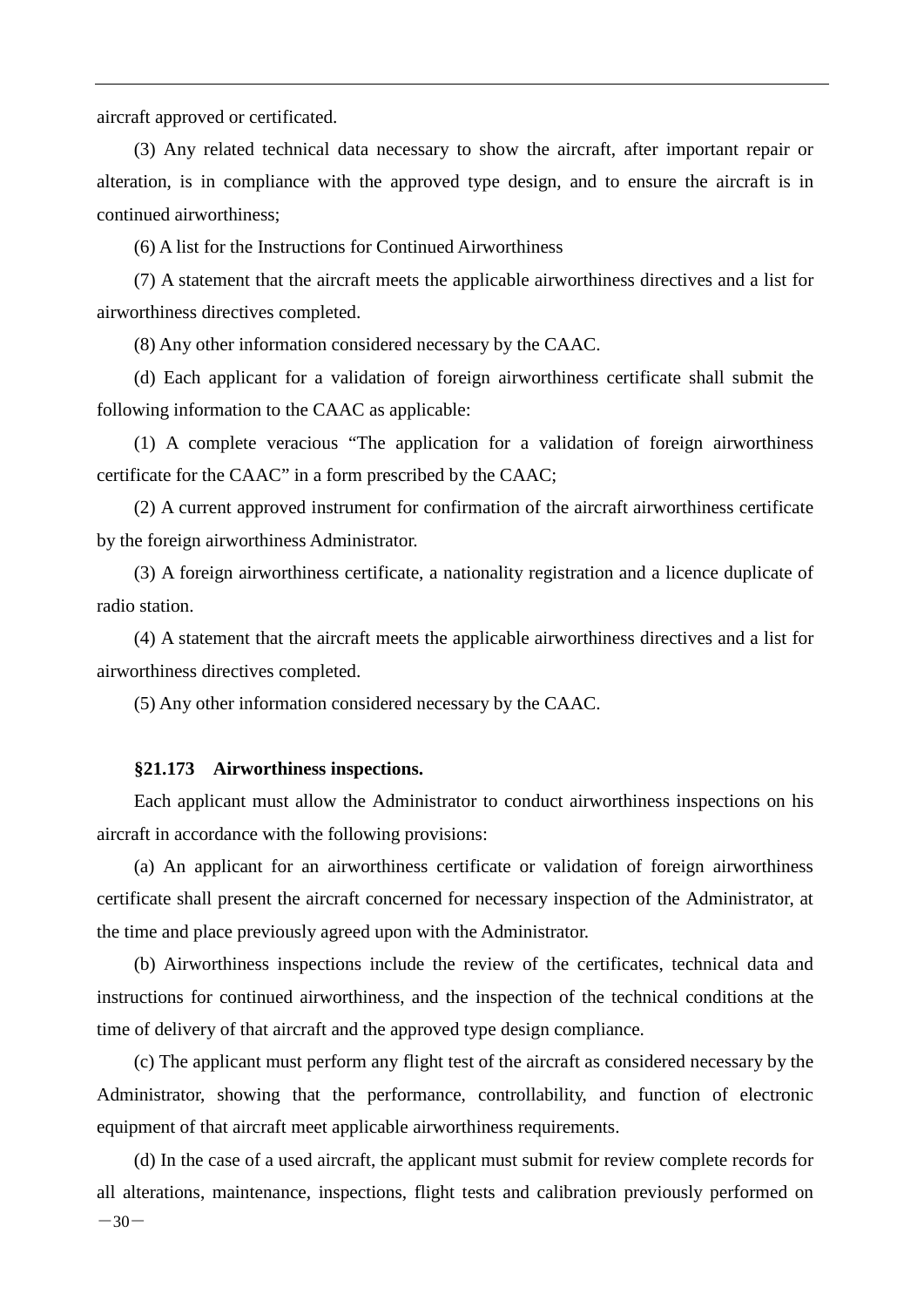that aircraft, and give support for records of compliance status with airworthiness directives, service bulletins and any data the CAAC deems necessary; the applicant must make inspections necessary to the aircraft, and submit inspection reports to the CAAC.

(e) An applicant must effectively correct every finding identified by the CAAC during the above inspections, and submit evidence showing that the aircraft concerned is in compliance with the approved type design, and that all design modifications are approved and that the aircraft is in condition for safe operation.

## <span id="page-35-0"></span>**§21.174 Issue of airworthiness certificates and validation of foreign airworthiness certificates.**

For the issue of airworthiness certificates, and validation of foreign airworthiness certificates, the following apply:

(a) The applicant for an airworthiness certificate for a new aircraft manufactured under a CAAC production certificate is entitled to an airworthiness certificate without further showing, upon submittal of all the necessary information prescribed in §21.172 (c) of this part by the applicant, except that the Administrator may inspect the aircraft to determine conformity to the approved type design and condition for safe operation in accordance with §21.173 of this part.

(b) The applicant for an airworthiness certificate for a new aircraft manufactured under type certificate only, as authorized by the CAAC is entitled to an airworthiness certificate, upon presentation of all related information as prescribed in §21.172 (c) of this part, and if the CAAC finds, after airworthiness inspections by the Administrator or designee in accordance with this part, that the aircraft conforms to the approved type certificate and is in a condition for safe operation.

(c) According to §21.29 of this part, the applicant for an airworthiness certificate for an import new aircraft, to which validation of type certificates or validation of supplemental type certificates has been issued, is entitled to an airworthiness certificate upon presentation of all related information described in §21.172 (c) of this part, and if having been confirmed by the country where that aircraft was manufactured and the Administrator finds, after airworthiness inspections conducted in accordance with §21.173 of this part, that the aircraft conforms to the CAAC approved type design and is in a condition for safe operation.

(d) According to §21.29 of this part, the applicant for an airworthiness certificate for an import used aircraft, to which validation of type certificates or validation of supplemental type certificates has been issued, is entitled to an airworthiness certificate upon presentation of not only all related information described in §21.172 (c) of this part, but also: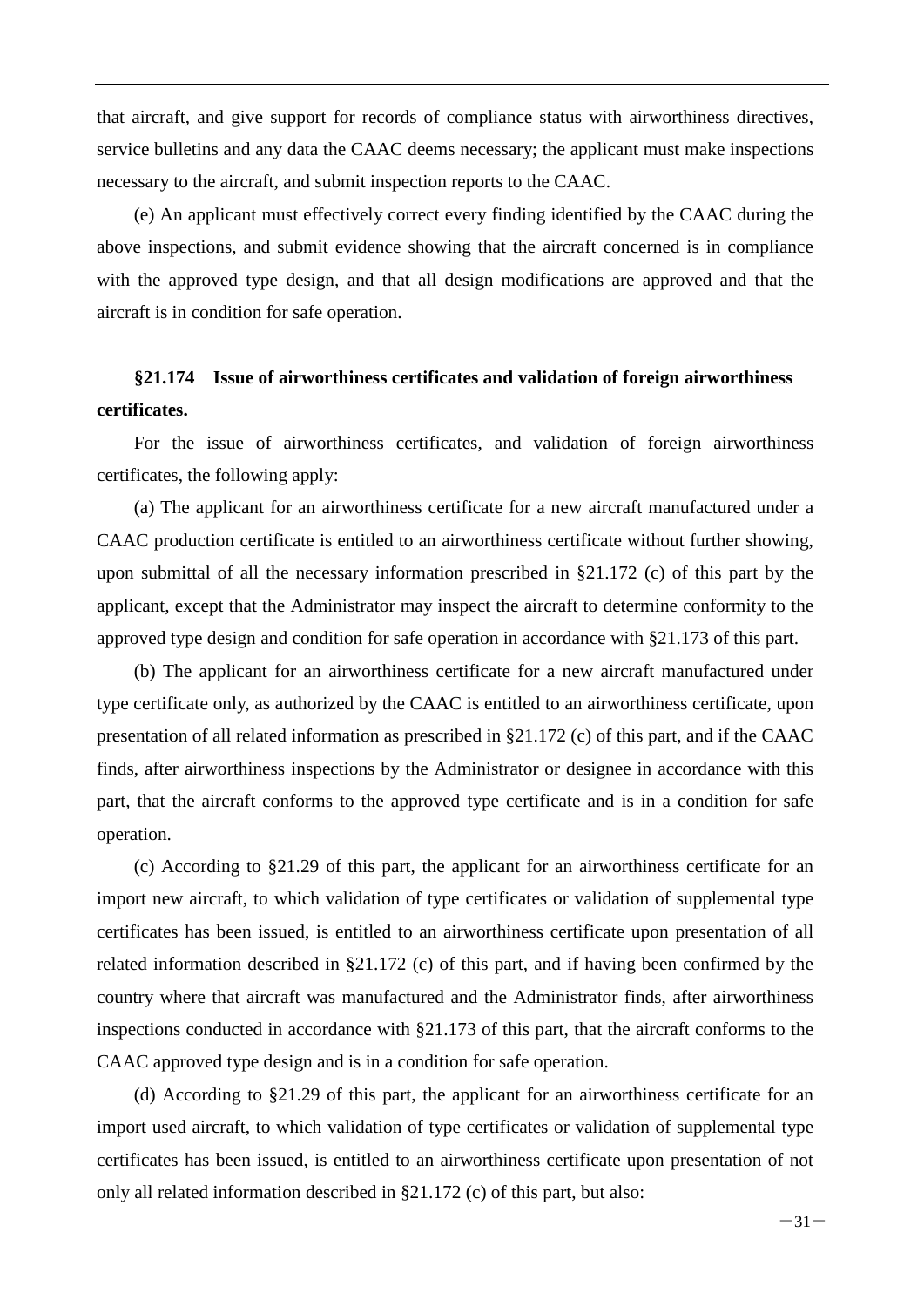(1) The bilateral agreement has been subscribed between the exporting country and the CAAC if the aircraft is import from the country where that aircraft was not manufactured to CHINA.

(2) The aircraft, after repair or alteration prescribed by the CAAC, is ensured to be airworthiness by the qualified organization or person, or the original manufacturer of the aircraft before the airworthiness certificate is entitled by the CAAC.

The applicant is entitled to an airworthiness certificate if having been confirmed by the exporting country and the Administrator finds, after airworthiness inspections conducted in accordance with §21.173 of this part, that the aircraft conforms to the CAAC approved type design and is in a condition for safe operation.

(e) The applicant for CAAC validation of foreign airworthiness certificates, or a CAAC airworthiness certificate for foreign registered aircraft with a foreign airworthiness certificate, for which the CAAC has validated the type design, is entitled to validation of foreign airworthiness certificates or an airworthiness certificate, upon presentation of all related information described in§21.172 (d) of this part, and if the Administrator finds, after conducting airworthiness inspections in accordance with §21.173 of this part, that the aircraft meets all the applicable airworthiness requirements and is in a condition for safe operation.

(f) The applicant for an airworthiness certificate for aircraft nor covered from paragraph (a) to (e) of this section is entitled to an airworthiness certificate if he presents all related information prescribed in §21.172 of this part, and if the Administrator finds, after airworthiness inspections conducted in accordance with §21.173 of this part, that the aircraft conforms to the approved type design and is in a condition for safe operation.

(g) The applicant have access to technical support from the qualified organization or person, or the original manufacturer to reassemble the aircraft together that is imported for the first time if necessary. The aircraft is approved after flight tests are completed according to §21.127. The airworthiness certificate is issued after the CAAC insure that the aircraft conforms to its type certificate and is in a condition for safe operation according to §21.173.

## <span id="page-36-0"></span>**§21.175 General requirements and limitations of issue of a special airworthiness certificate.**

(a) Classification of special classes airworthiness certificate

 $-32-$ The preliminary category special airworthiness certificate is issued for aircraft the preliminary category type design approved, and the limited category airworthiness certificate is issued for aircraft the limited category type design approved and meets any other conditions of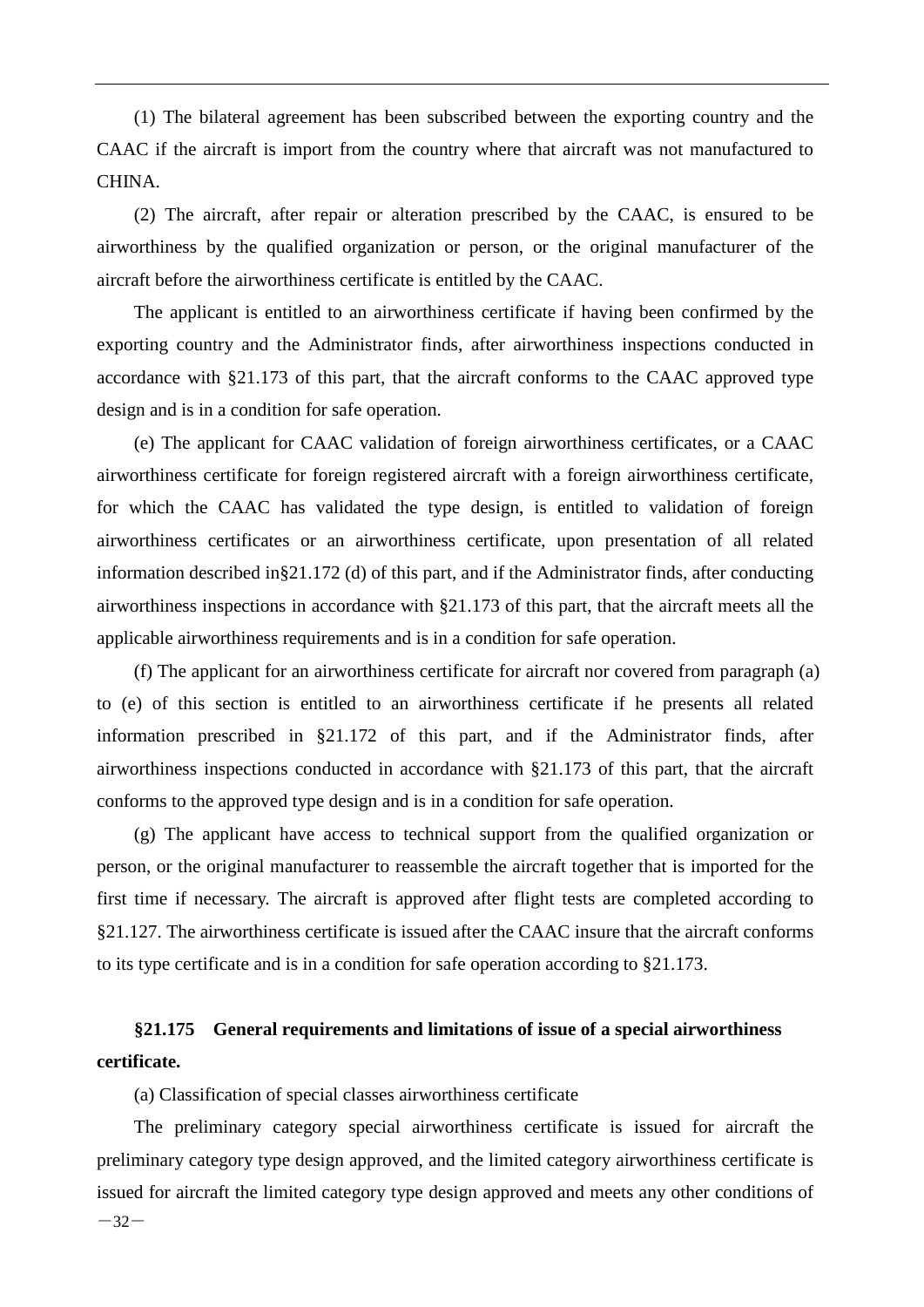the CAAC

(b) The requirement of identification

The identification as "The preliminary category" or "The limited category" characters of special airworthiness certificated aircraft must be secured to the aircraft fuselage exterior either adjacent to the main most entrance door or the crew compartment. The identification must be durable and prominently, and its size must be between 5 to 20 centimeter.

(c) The special classes airworthiness certificated aircraft must not been operated for business passenger transport purpose.

#### <span id="page-37-0"></span>**§21.176 Renewal and re-issue of airworthiness certificates.**

(a) The applicant must submit to the CAAC an application for the renewal of the airworthiness certificates if:

(1) The issue record of the renewal of airworthiness certificates is full,

(2) The airworthiness certificate is damaged or lost;

(b) The applicant must submit to the CAAC an application for re-issue of the airworthiness certificates if:

(1) The airworthiness certificate is revoked;

(2) The airworthiness certificate type is changed;

(3) The aircraft type is changed; or

(4) The national registration number is changed.

(c) The applicant shall submit to the CAAC the data as following:

(1) A descriptive letter to the CAAC.

(2) "The application for an airworthiness certificate to the CAAC".

(3) A summary report including a list identifying all works accomplished on that aircraft since the last issue of its airworthiness certificate. This list must identify various working records, major inspections and repairs, records of compliance status with related airworthiness directives, service bulletins, or similar documents incorporated or not incorporated, and replacement records for significant equipment, components, and parts;

(4) Operation hours (since the start or the last repair or overhaul) of the aircraft frame, aircraft engines or propellers etc;

(5) The latest weight and balance report for that aircraft, including records of weighing, charts for center of gravity and the list of essential equipment for the aircraft;

(6) Demonstration flight test report necessary for making application;

(7) The correction data incorporated after the airworthiness certificate was revoked.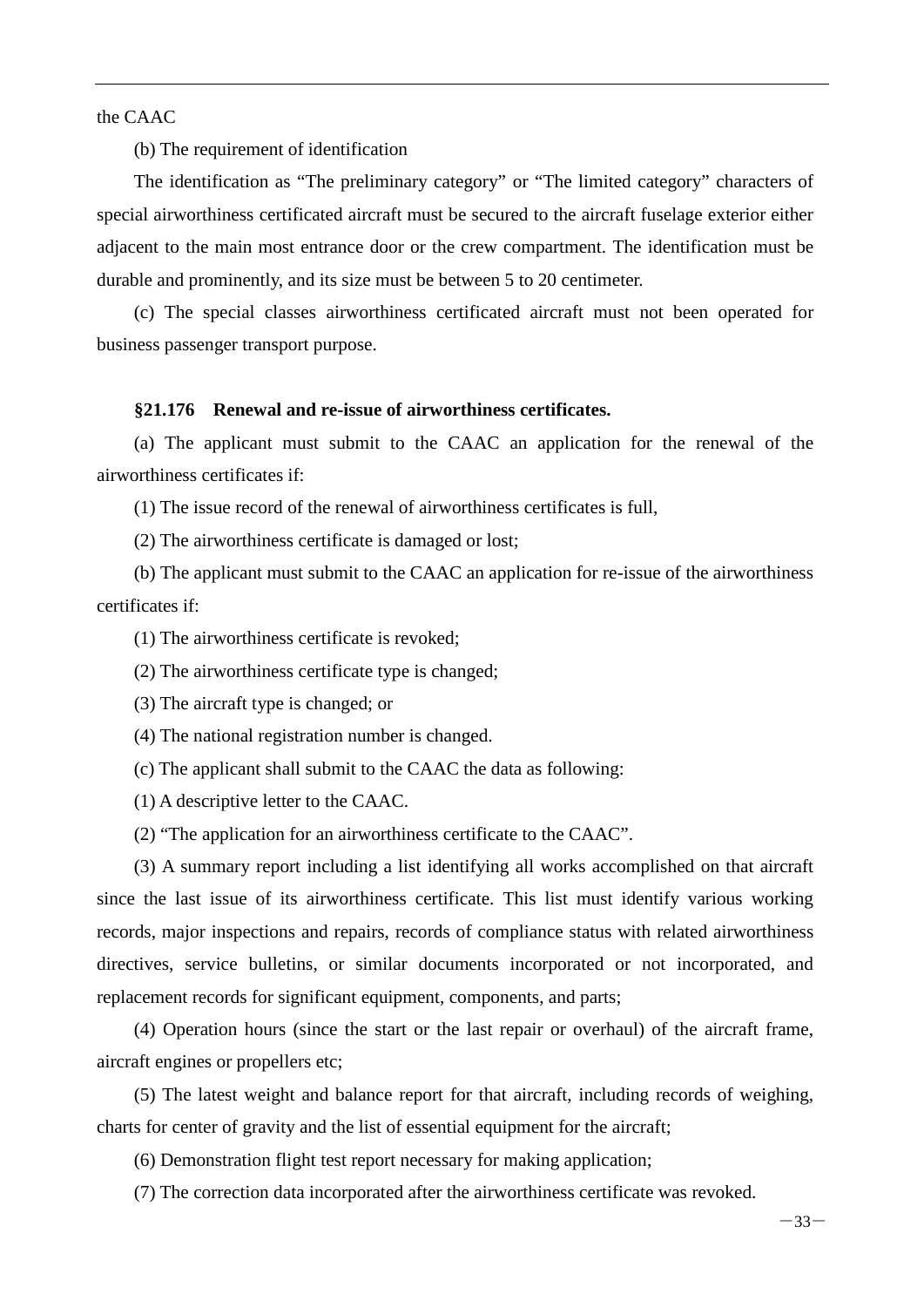(8) The related descriptive and technical data of application for the change of the airworthiness certificate type.

(9) Any other information the CAAC deems necessary.

#### <span id="page-38-0"></span>**§21.177 Suspension and revocation of airworthiness certificate.**

(a) The CAAC can suspend the airworthiness certificate if:

(1) Any characteristics of the aircraft are suspected of jeopardizing safety;

(2) Any aircraft damage has occurred which can not be repaired in a short period of time;

(3) An aircraft is sealed for storage.

(4) During maintenance, alteration or modification according to approved plan.

(b) The CAAC can revoke the airworthiness certificate if:

(1) The flight exceeds the operation category or operation limitation of the certificate.

(2) The maintenance and repair are not in compliance with the approved plan.

(3) The aircraft does not meet the requirements under the time limit specified by the CAAC, such as the airworthiness directives.

In above (a) and/or (b) condition, any owner or occupant of the aircraft must return the airworthiness certificate to the affiliating CAAC regional administrations after he is notified that the airworthiness certificate of the aircraft was suspended or revoked.

#### <span id="page-38-1"></span>**§21.179 Duration of airworthiness certificate.**

During registration in China, if the aircraft is operated in compliance with maintenance requirements and operation limits, its airworthiness certificate is effective until suspended, revoked, or a termination date is otherwise established by the CAAC. The duration of validation of foreign airworthiness certificates is determined by the CAAC.

#### <span id="page-38-2"></span>**§21.180 Display of airworthiness certificate.**

An airworthiness certificate or validation of a foreign airworthiness certificate shall be displayed prominently in the aircraft concerned for access to inspection.

#### <span id="page-38-3"></span>**§21.181 Transferability.**

An airworthiness certificate is transferable with the aircraft.

#### <span id="page-38-4"></span>**§21.182 Changes to airworthiness certificates.**

 $-34-$ Any change to an airworthiness certificate, or validation of a foreign airworthiness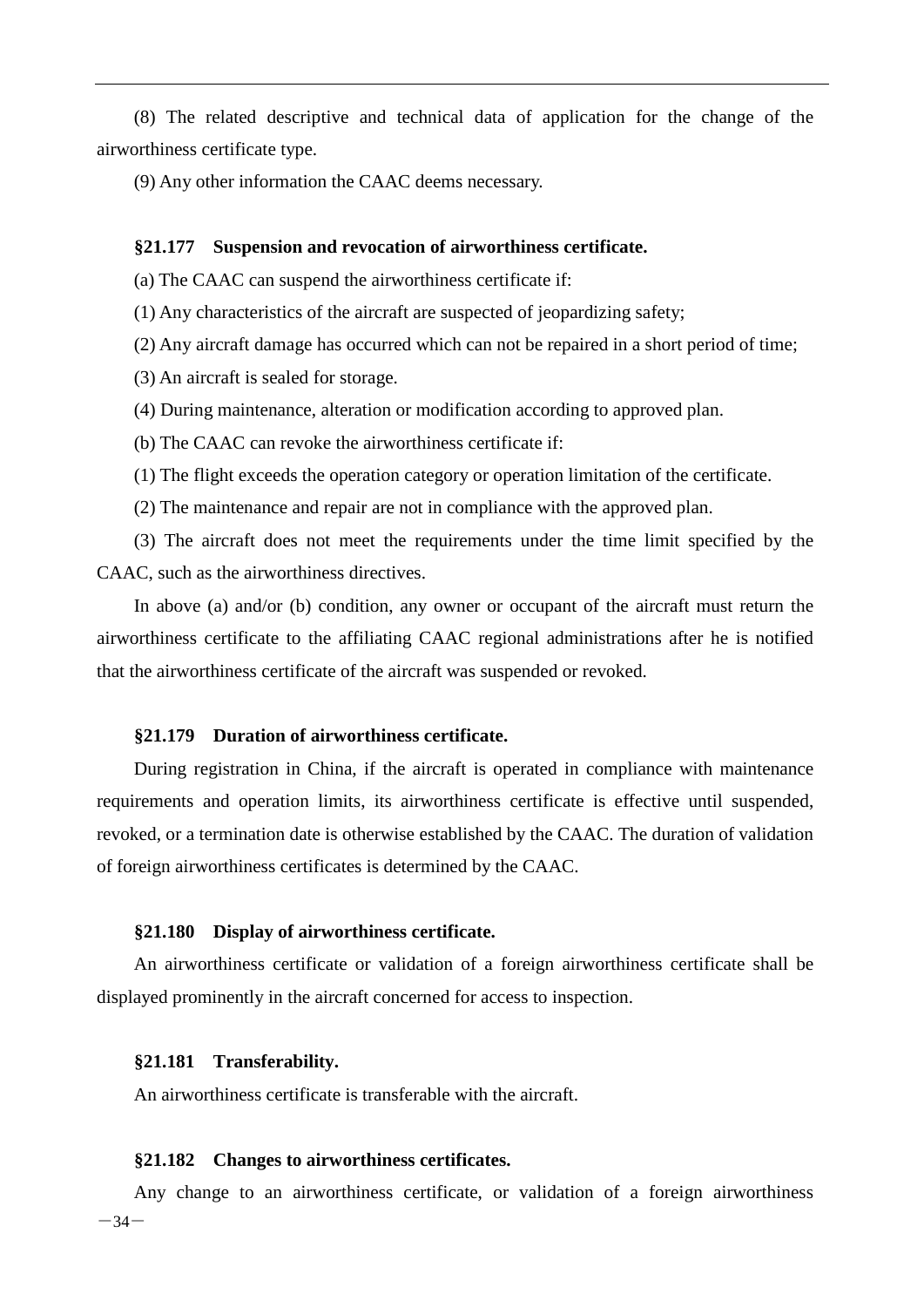certificate, may be made upon application to the CAAC.

## <span id="page-39-0"></span>**§21.183 Application for and issue of an airworthiness approval for aircraft engines and propellers.**

An applicant is entitled to an airworthiness approval for his aircraft engine or propeller concerned if the Administrator finds, after such an application is made in a form prescribed by the CAAC, and after the inspection is accomplished by the Administrator, that the product conforms to its approved type design and is in a condition for safe operation.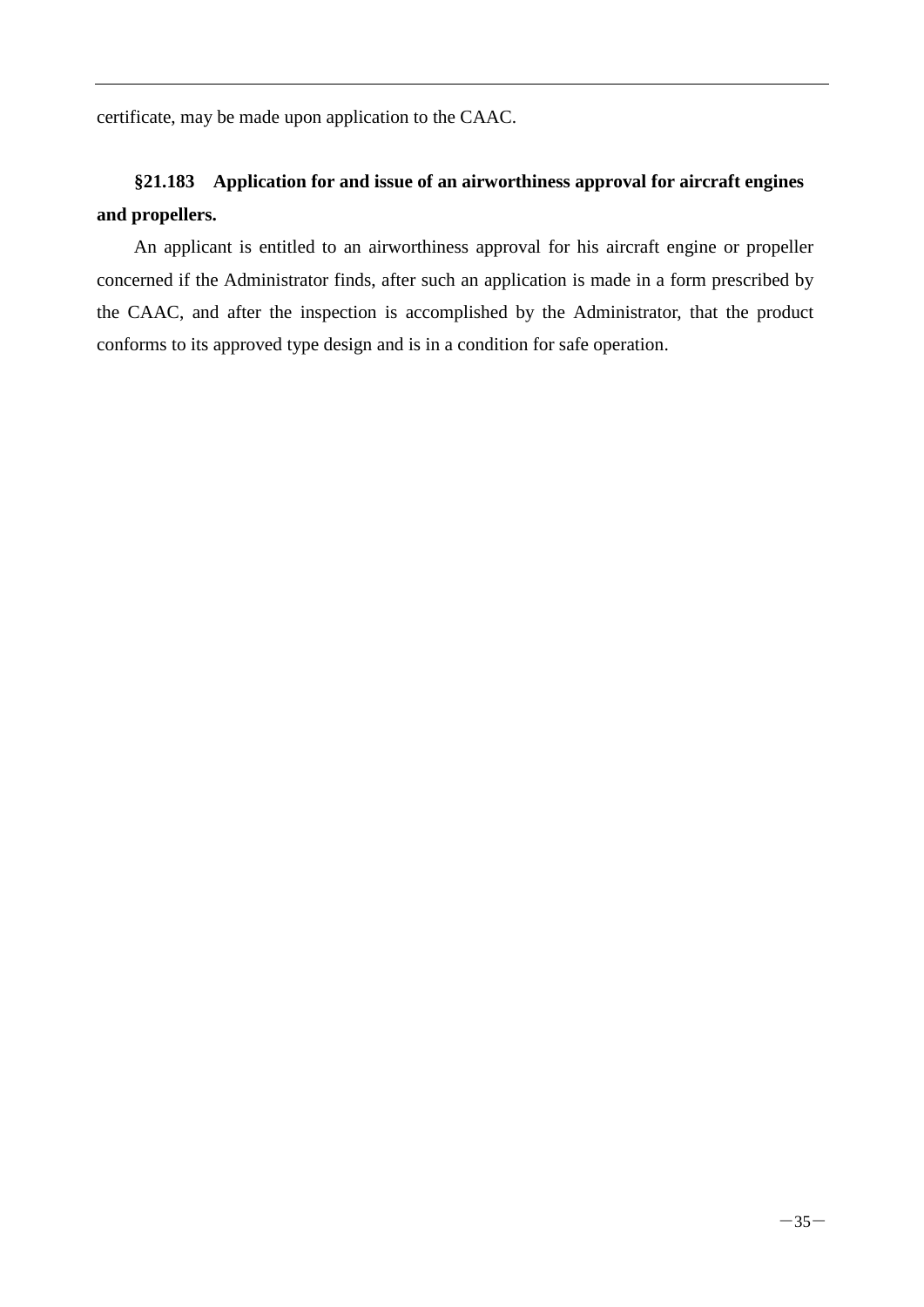## **Subpart G - Special Flight Permits**

#### <span id="page-40-1"></span><span id="page-40-0"></span>**§21.211 Applicability.**

This subpart prescribes procedural requirements for application, issue and management of a special fight permits.

#### <span id="page-40-2"></span>**§21.212 Classification of special flight permits**

There are two classes for special flight permits: Class I, Class II.

(a) A Class I special permit shall be obtained for a civil aircraft without a current airworthiness certificate, for the following purposes:

(1) Flying the aircraft for testing new aircraft design concepts, new aircraft equipment, new aircraft installations, new aircraft operational techniques, or new uses for aircraft;

(2) Flying the aircraft for showing compliance with applicable airworthiness standards, including demonstration flights to show compliance with the type certificate, type design approval, supplemental type certificate, and modification design approval for that aircraft, flights to substantiate major design changes, and flights to show compliance with function and reliability requirements of the applicable regulations;

(3) Production flight testing for new aircraft.

(4) Delivering or exporting the aircraft.

(5) Flying for flight crew training;

(6) Flying for air competitions or exhibiting an aircraft's flight capabilities, performance, or unusual characteristics, including flying to and from competitions, air shows and productions;

(7) Flying the aircraft for market surveys and sales promotion;

(8) Other flights authorized by the CAAC.

(b) A Class II special flight permit shall be obtained for an aircraft that does not have a current airworthiness certificate, or may not currently meet applicable airworthiness requirements, but is capable of safe flight under special limitations for the following purposes:

(1) Ferry flights for aircraft repairs, alterations, maintenance or storage;

(2) Ferry flights for aircraft delivery or export;

(3) Evacuating aircraft from area of impending danger; or

(4) Other flights considered necessary by the CAAC.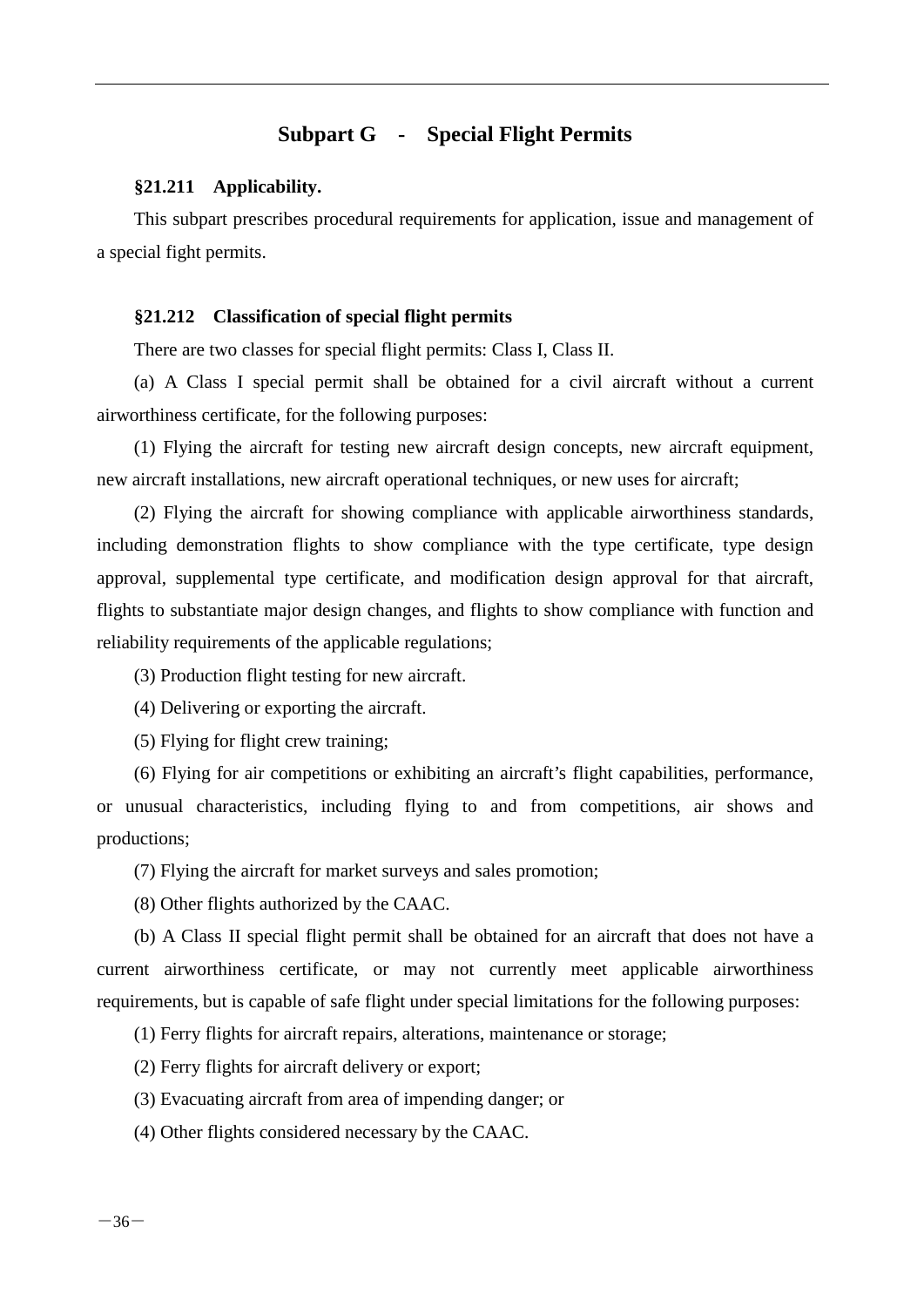#### <span id="page-41-0"></span>**§21.213 Application and issue of a special flight permits.**

The provisions of application and issue of a special flight permits are as follows:

(a) Any owner or occupant of civil aircraft may apply for a special flight permit for that aircraft.

(b) The applicant must submit an application in a form prescribed by the CAAC.

(c) Upon receipt of the application, the CAAC will, after review of the application and identification of limit conditions, as necessary for safe operation, issue a special flight permit with its classification and necessary limitations identified.

#### <span id="page-41-1"></span>**§21.214 General requirements and limitations.**

General requirements and limitations are as follows:

(a) No aircraft may conduct any flight under a special permit without a certificate of national registration unless a provisional registration is applied for to the CAAC and issued from the CAAC for that aircraft.

(b) No aircraft may conduct any flight under a special permit unless the exterior of that aircraft is marked with a provisional registration identification assigned by the CAAC.

(c) No aircraft with a Class I or Class II special permit may be used for transportation or other operations for the purpose of profit.

(d) Each pilot who conducts a specially permitted flight must hold an appropriate pilot certificate issued or validated by the CAAC. Any person not related to this flight operation will not be allowed on-board the aircraft. Each flight crew member and other related person must be aware of the conditions, applicable requirements and actions for this specially permitted flight.

(e) Each specially permitted flight must meet the applicable operational rules and avoid busy air traffic area, densely populated area or area where the public safety could be jeopardized.

(f) Each specially permitted flight must be conducted within the performance limitations prescribed in the flight manual or any other limit conditions imposed on this specially permitted flight by the CAAC.

(g) No aircraft with a special permit may fly over any country without permissions of the country.

#### <span id="page-41-2"></span>**§21.215 Duration.**

The duration of each special flight permit is determined by the CAAC.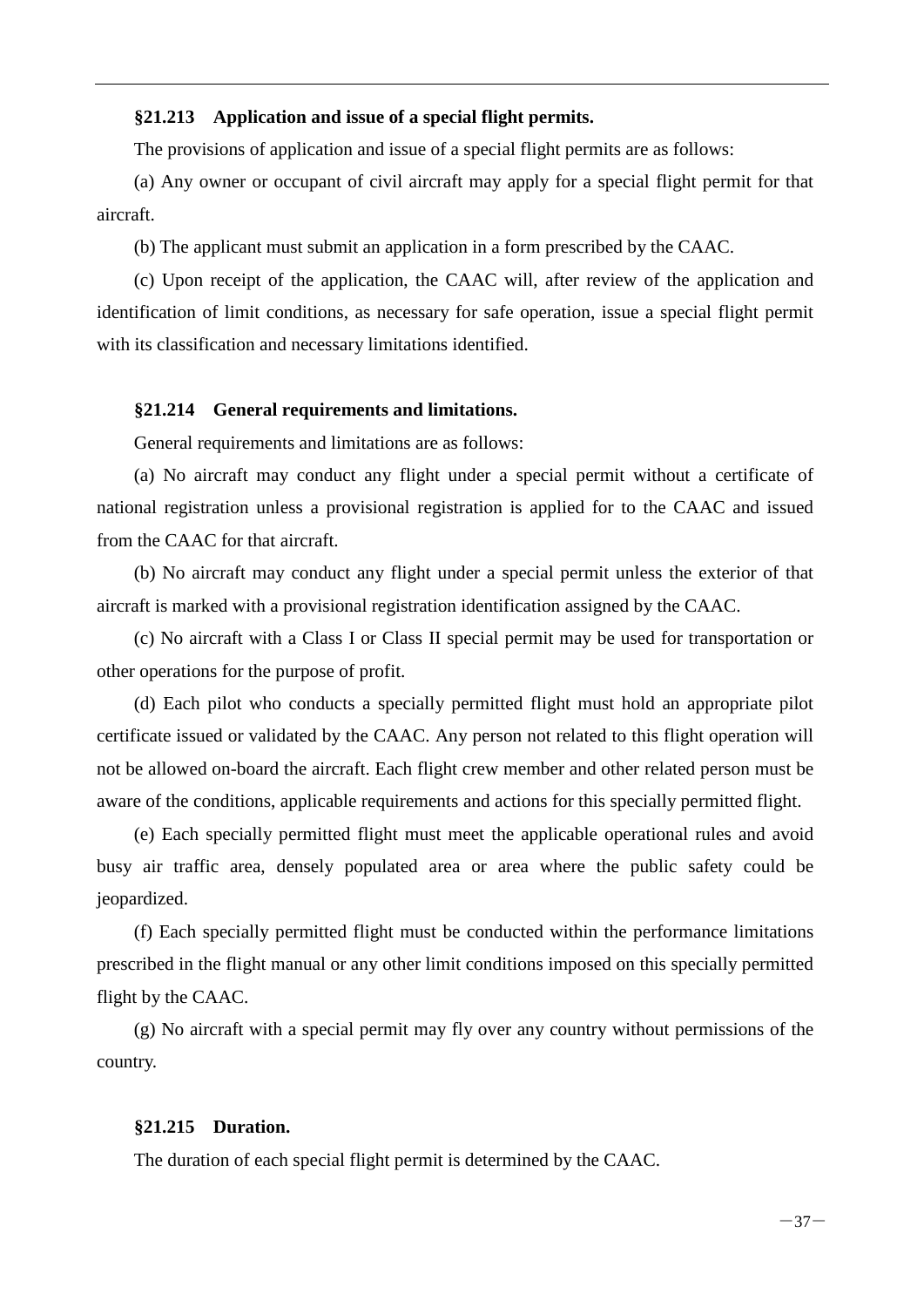#### <span id="page-42-0"></span>**Subpart H - Approval of Materials, Parts and Appliances**

#### <span id="page-42-1"></span>**§21.301 Applicability.**

This subpart prescribes procedural requirements for the design and production approval of materials, parts and appliances, and rules governing the holders of those certificates.

#### <span id="page-42-2"></span>**§21.302 Manners of approval.**

A material, part or appliance may be approved:

(a) Under a Parts Manufacturer Approval (PMA) issued under§21.303 to §21.308 of this part;

(b) Under a CAAC Technical Standard Order Authorization (CTSOA) issued under §21.309 to §21.317 of this part;

(c) In conjunction with a type certificate, type design approval, supplemental type certification and modification design approval process for a product; or

(d) In conjunction with a validation of type certificate, validation of supplemental type certification process for a product; or

(e) Under a Validation of Design Approvals (VDA) issued under §21.319 of this part;

(f) In any other manner specified by the CAAC.

#### <span id="page-42-3"></span>**§21.303 Applicability of a PMA.**

(a) A Parts Manufacturer Approval (PMA) does not apply to the following:

(1) Parts produced under a type certificate, type design approval or production certificate;

(2) Parts produced under a CAAC Technical Standard Order Authorization (CTSOA);

(3) Standard parts (such as bolts and nuts) considered to be conforming to applicable industry or national specifications by the CAAC;

(4) Parts produced by an owner or leaseholder for maintenance or alteration of his own aircraft under any authorization from the CAAC.

(b) Except as parts described in paragraph (a) of this section, no person may produce a modification and replacement part for a product that is issued a type certificate and type design approval unless he has obtained a Parts Manufacturer Approval issued in accordance with §21.303 to §21.309 of this part.

#### <span id="page-42-4"></span>**§21.304 Application for a PMA.**

 $-38-$ (a) The applicant must submit a completed application in a form specified by the CAAC,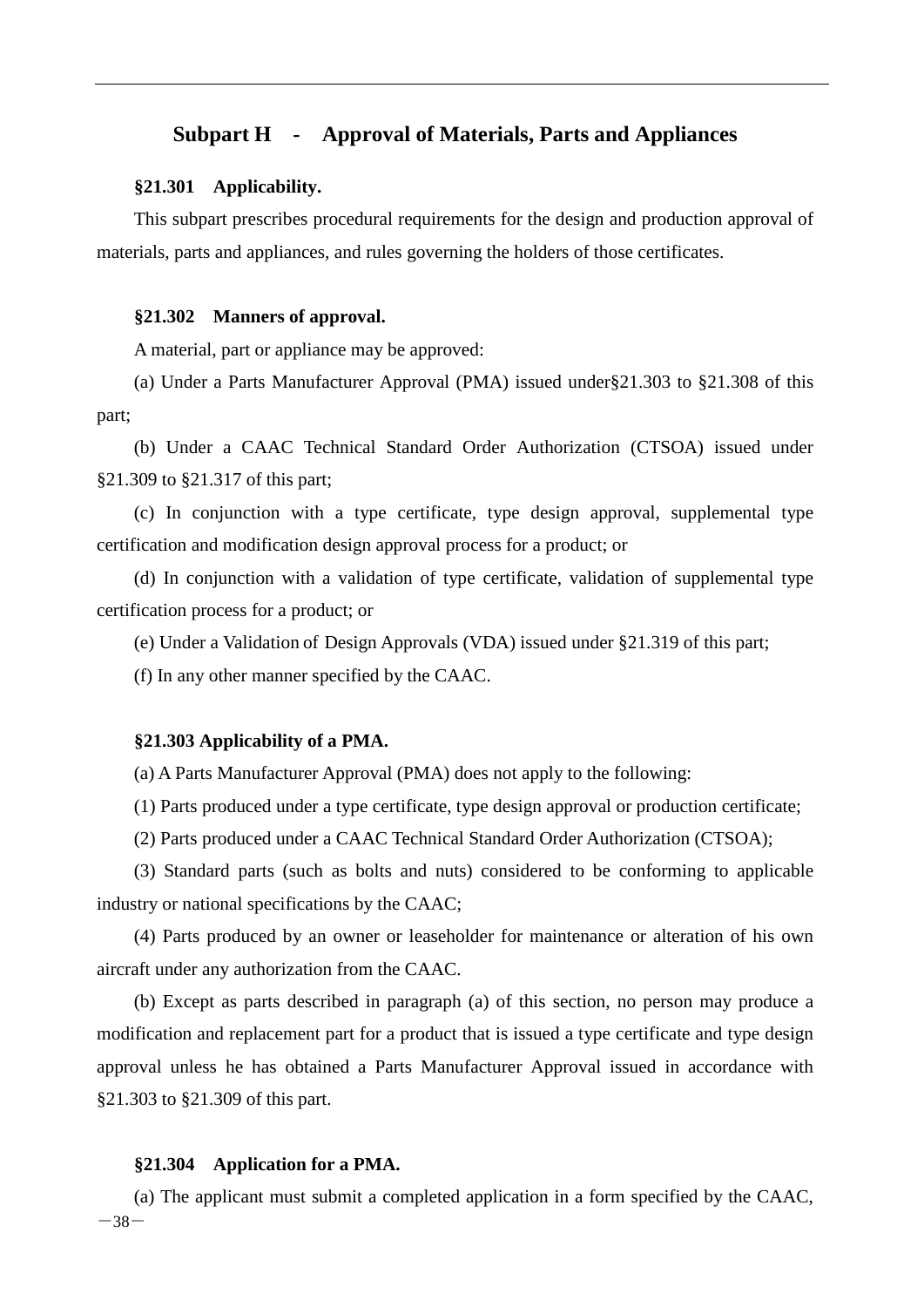identifying the name and model of the product on which the parts are to be installed, the name and address of the manufacturer, together with the following information:

(1) The drawings and specifications necessary to define the configuration of the part;

(2) Information on dimensions, materials and processes necessary to define the structural strength of the part;

(3) Tests and analysis reports necessary to show that the design of the part is in compliance with the applicable airworthiness requirements for the product on which the part is to be installed, except that the applicant may otherwise show that his part has design features identical to those of the part approved under the type certificate and the type design approval for that product;

(4) A licensing agreement, if applicable, under which the design of the part was obtained.

(b) An application for a Parts Manufacturer Approval is effective for two years.

#### <span id="page-43-0"></span>**§21.305 Conditions of issue of a PMA.**

An applicant is entitled to a Parts Manufacturer Approval when he meets the following conditions:

(a) Each applicant for a Parts Manufacturer Approval must make all inspections and tests necessary to determine:

(1) The part design is in compliance with applicable airworthiness requirements;

(2) The materials used for that part meet applicable specifications in the design;

(3) The part conforms to applicable drawings in the design; and

(4) The processes, constructions and assembly confirm to those in the design.

(b) Each applicant must submit a statement indicating that a quality control system has been established in accordance with §21.143 of this part, together with all related information to the CAAC.

(c) An applicant is entitled a Parts Manufacturer Approval for his product, and is allowed to identify his product according to §21.308, if the CAAC finds, upon examination of his design, tests and inspections, that the design is in compliance with applicable airworthiness regulations, and the CAAC determines, after evaluation of his quality control system, that the system is performing effectively;

(d) An applicant must allow the CAAC to make any inspections or tests necessary to determine compliance with applicable airworthiness requirements. Except as otherwise approved by the CAAC, each applicant must:

(1) Not present his part to the CAAC for inspection or test unless he has shown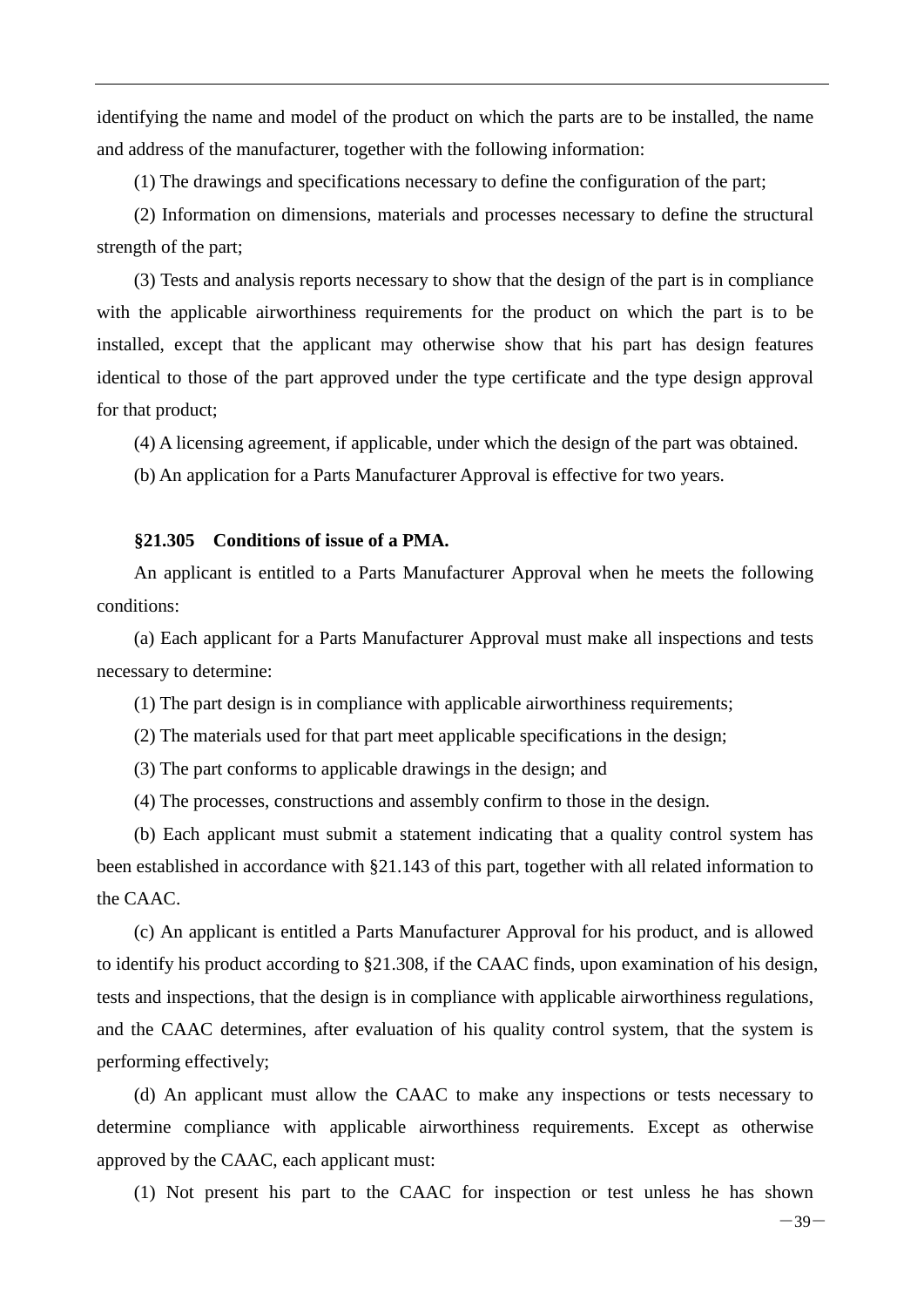compliance with the requirements of (a) (1) to (a) (4) of this section; and

(2) Not make any change to a part which has been shown in compliance with (a) (2) to (a) (4) of this section before it is presented to the CAAC for inspection or test.

#### <span id="page-44-0"></span>**§21.306 Duration and transferability of a PMA.**

A Parts Manufacturer Approval is effective until suspended, revoked or a termination date is otherwise established by the CAAC.

A Parts Manufacturer Approval project list is a part of the Parts Manufacturer Approval, which includes project's name, type, part number, the replaced manufacturer's name or parts number of applicable aircraft, engine and propeller, model designation, serial number, register number and design approval basis. A Parts Manufacturer Approval project list is effective for 2 years.

A Parts Manufacturer Approval is not transferable.

#### <span id="page-44-1"></span>**§21.307 Relocation of manufacturing facility.**

The holder of a Parts Manufacturer Approval shall notify the CAAC in writing before the date the manufacturing facility at which the parts are manufactured is relocated or expanded to include additional facilities at other locations.

#### <span id="page-44-2"></span>**§21.308 Responsibility.**

Each holder of a Parts Manufacturer Approval shall:

(a) Maintain his quality control system to continuously meet the requirements prescribed in §21.143 of this part;

(b) Ensure each part manufactured conforms to the approved design and is safe for installation on a type-certificated product;

(c) Identify each part with the letters "CAAC-PMA"; the name of the manufacturer, trademark, or symbol of the approval holder; the part type number, serial number; and the model designation of the product on which the part is installed. For parts that are too small or where it would be impracticable to mark with the above information, a tag with such information may be attached to the specific part's container.

#### <span id="page-44-3"></span>**§21.309 CAAC Technical Standard Order Authorizations (CTSOA).**

 $-40-$ §21.310 to §21.317 of this part prescribe the procedural requirements for issue of CAAC Technical Standard Order Authorizations (CTSOA) and rules governing the holders of a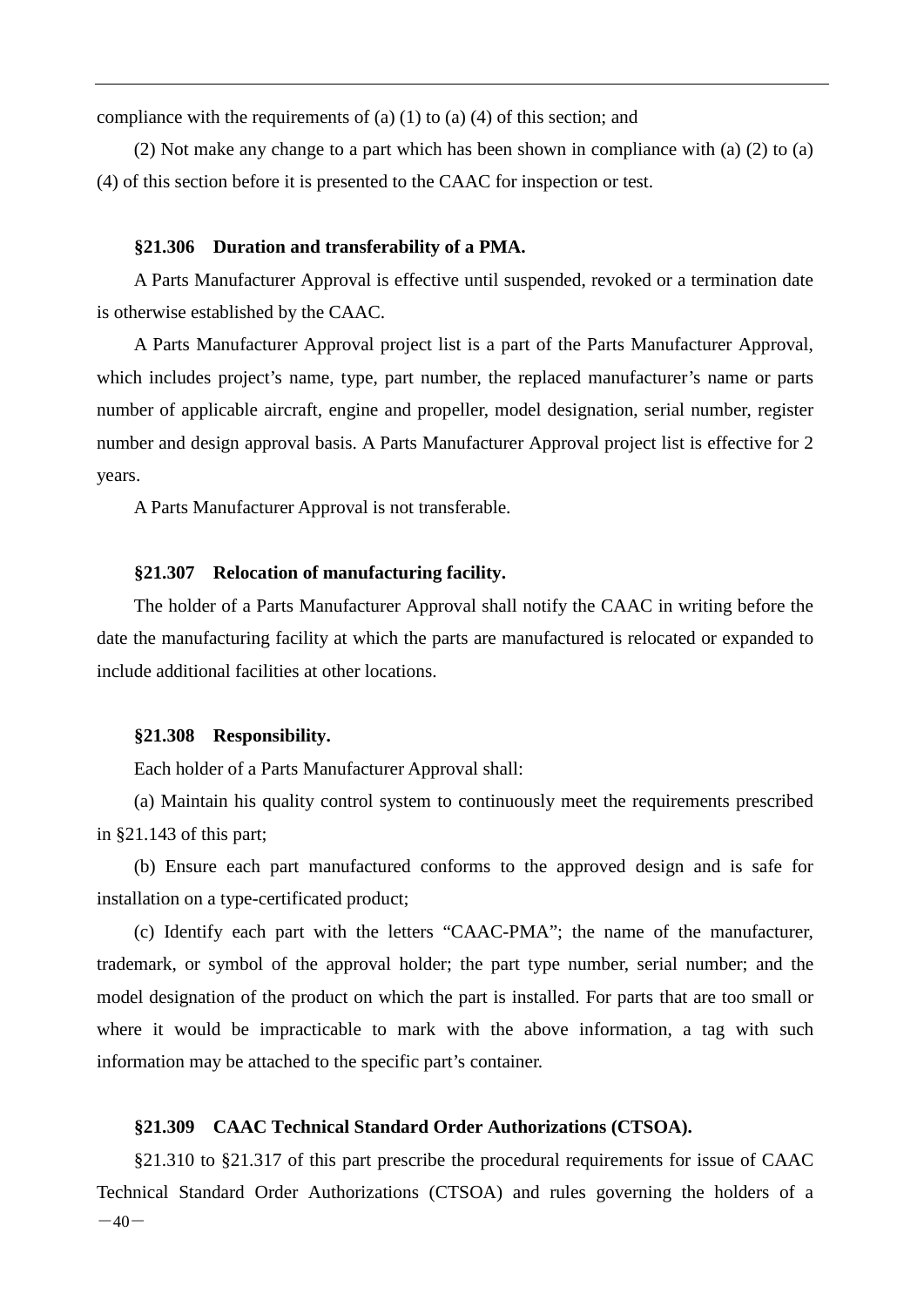CTSOA.

A Technical Standard Order (CTSO) is a minimum performance standard issued by the CAAC for certain materials, parts or appliances (hereafter referred to as article).

A CTSOA is a design and production approval issued by the CAAC to a manufacturer whose article meets the Technical Standard Order (CTSO). No person, except the holder of a CTSOA, may identify his article with the applicable CTSOA marking.

#### <span id="page-45-0"></span>**§21.310 Application for a CTSOA.**

(a) Each applicant shall complete and submit to the CAAC an application in a form specified by the CAAC.

(b) Each applicant who requests approval to deviate from any performance standard of a CTSO shall show that the standards from which a deviation is requested are compensated for by factors or design features providing an equivalent level of safety.

(c) Following information shall be submitted together with the application:

(1) One copy of the technical data required in the applicable CTSO;

(2) A detailed description of the quality control system established in accordance with §21.143 of this part. In complying with this section, the applicant may refer to current quality control data filed with the CAAC as part of a previous CTSO authorization application;

(3) A statement of conformance certifying that the applicant has met the requirements of this section and the applicable CTSO which is effective on the date of application for that article.

(d) When a series of minor changes in accordance with §21.313 is anticipated, the applicant may set forth in his application the basic model of the article and the part number of the components with open brackets following, to denote that suffix change letters or numbers, or combination thereof, will be added from time to time.

(e) This application is effective for two years.

#### <span id="page-45-1"></span>**§21.311 Conditions of issue of a CTSOA.**

After receiving the application and information required by §21.310 of this part, and after a determination has been made of the applicant's ability to produce duplicate articles under the related Technical Standard Order, the CAAC issues a CTSOA, including all Technical Standard Order deviations granted, to the applicant to identify articles with the applicable CTSOA number markings.

Each applicant must allow the CAAC to conduct any inspections or tests necessary to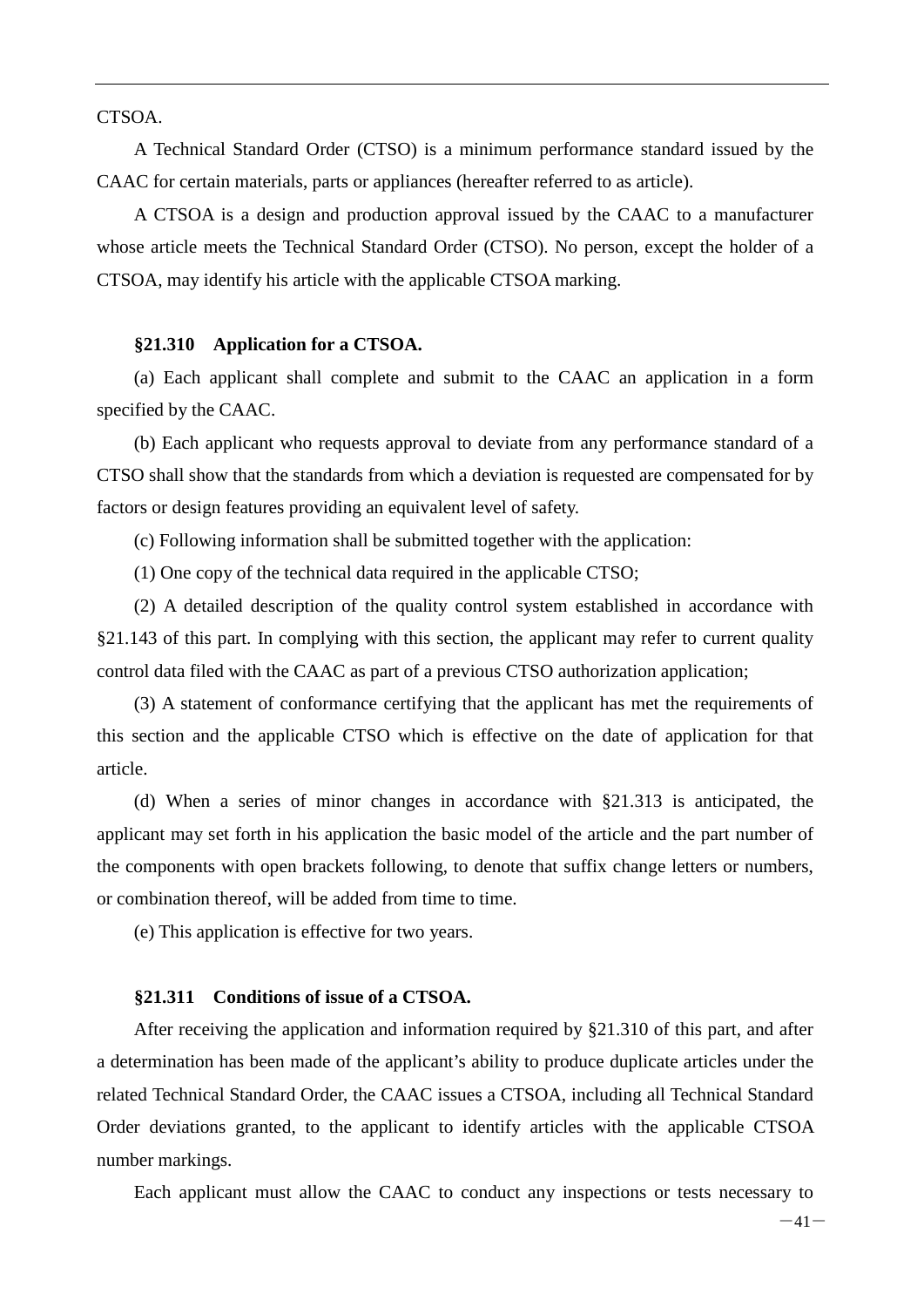determine whether the article conforms to the applicable CTSO. Unless otherwise approved by the CAAC, the applicant must:

(a) Not present his article to the CAAC for inspection or test before he determines that the article conforms to the applicable CTSO;

(b) Not make any change to an article which has been shown to conform with the applicable CTSO, before it is presented to the CAAC for inspection or test.

#### <span id="page-46-0"></span>**§21.312 General rules governing the holders of a CTSOA.**

Each manufacturer of an article for which a CTSOA has been issued shall:

(a) Manufacture the article in accordance with this part and the applicable CTSO;

(b) Conduct all required tests and inspections, and established and maintain a quality control system adequate to ensure that the article meets the requirements of paragraph (a) of this section and is in a condition for safe installation;

(c) Prepare and retain for each model of each article for which a CTSOA has been issued, a current file of complete technical data and records, in accordance with §21.314 of this part; and

(d) Permanent and legibly mark each article with the following information:

- (1) The name and address of the manufacture;
- (2) The name, type, part number or model designation of the article;
- (3) The serial number, and the date of manufacture of the article;
- (4) The CTSOA number designated by the CAAC;

For parts that are too small or where it would be impracticable to mark with the above information, a tag with such information may be attached to the accessory airworthiness certificate tag or the special part's container.

(e) Articles manufactured under a CTSOA may be used for aircraft installation only when the applicable approval for installation on the aircraft is granted.

#### <span id="page-46-1"></span>**§21.313 Design changes.**

(a) A design change that is extensive enough to require a substantially complete re-investigation to determine compliance with the CTSO is a major change. Other change is a minor change.

(b) The holder of a CTSOA may, after submitting all information prescribed in §21.310 (d) of this part to the CAAC, make minor design changes. In such a case, the changed article keeps the original model designation and uses the part number to identify minor changes.

 $-42-$ (c) Before making such a change, the holder of CTSOA shall assign a new type or model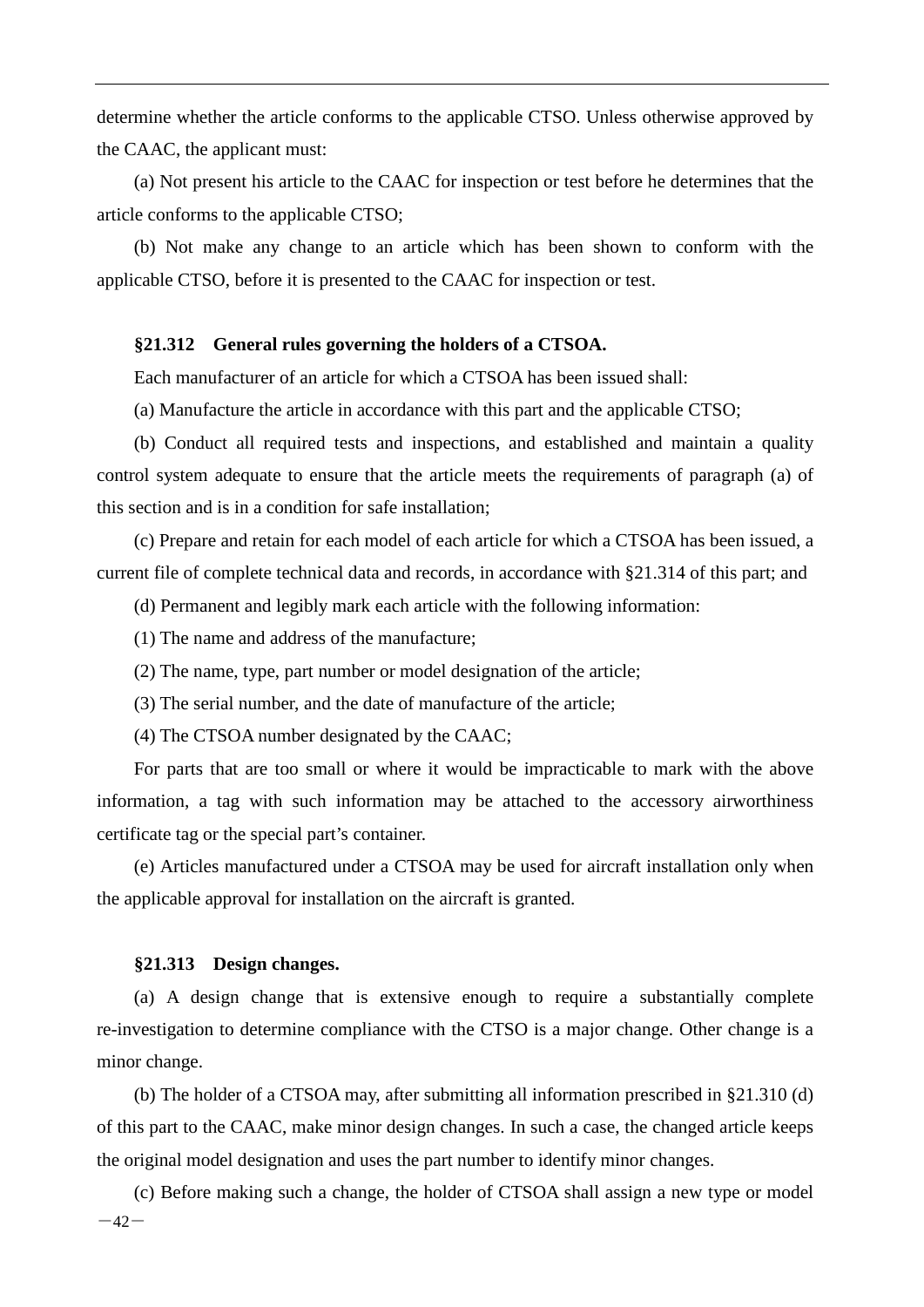designation to the article and apply for an new authorization under §21.310.

(d) No design change by any person other than the holder of a CTSOA will be approved by the CAAC, unless a special permit is granted.

#### <span id="page-47-0"></span>**§21.314 Recordkeeping requirements.**

Each manufacturer holding a CTSOA shall, for each article manufactured under that authorization, keep the following records at its factory:

(a) A complete and current technical data file for each type or model article, including design drawings and specifications. The technical data files shall be retained until the article concerned no longer is manufactured, and submitted to the CAAC after production halts.

(b) A complete and current inspection records showing that all inspections and tests prescribed in §21.312 of this part, have been properly completed and documented. The records shall be retained for at least 2 years.

#### <span id="page-47-1"></span>**§21.315 Inspections.**

Each holder of a CTSOA shall allow the CAAC to -

- (a) Inspect any article manufactured under that CTSOA;
- (b) Inspect his quality control system;
- (c) Witness any tests;
- (d) Inspect the manufacture facilities;
- (e) Inspect the technical data files on such article.

#### <span id="page-47-2"></span>**§21.316 Noncompliance articles.**

The CAAC may, upon notice, withdraw the CTSOA from any holder who identifies with the CTSO marking an article in §21.312(d)(4) not meeting the performance standards of the applicable CTSO, and stop continuous use of that article.

#### <span id="page-47-3"></span>**§21.317 Transferability and duration of a CTSOA.**

A CTSOA is not transferable.

A CTSOA is effective until surrendered, revoked or otherwise terminated by the CAAC.

A CTSOA project list is a part of the CTSOA, which includes project's name, type, part number, CTSOA number markings approved and CTSOA deviations. A CTSOA project list is effective for 2 years.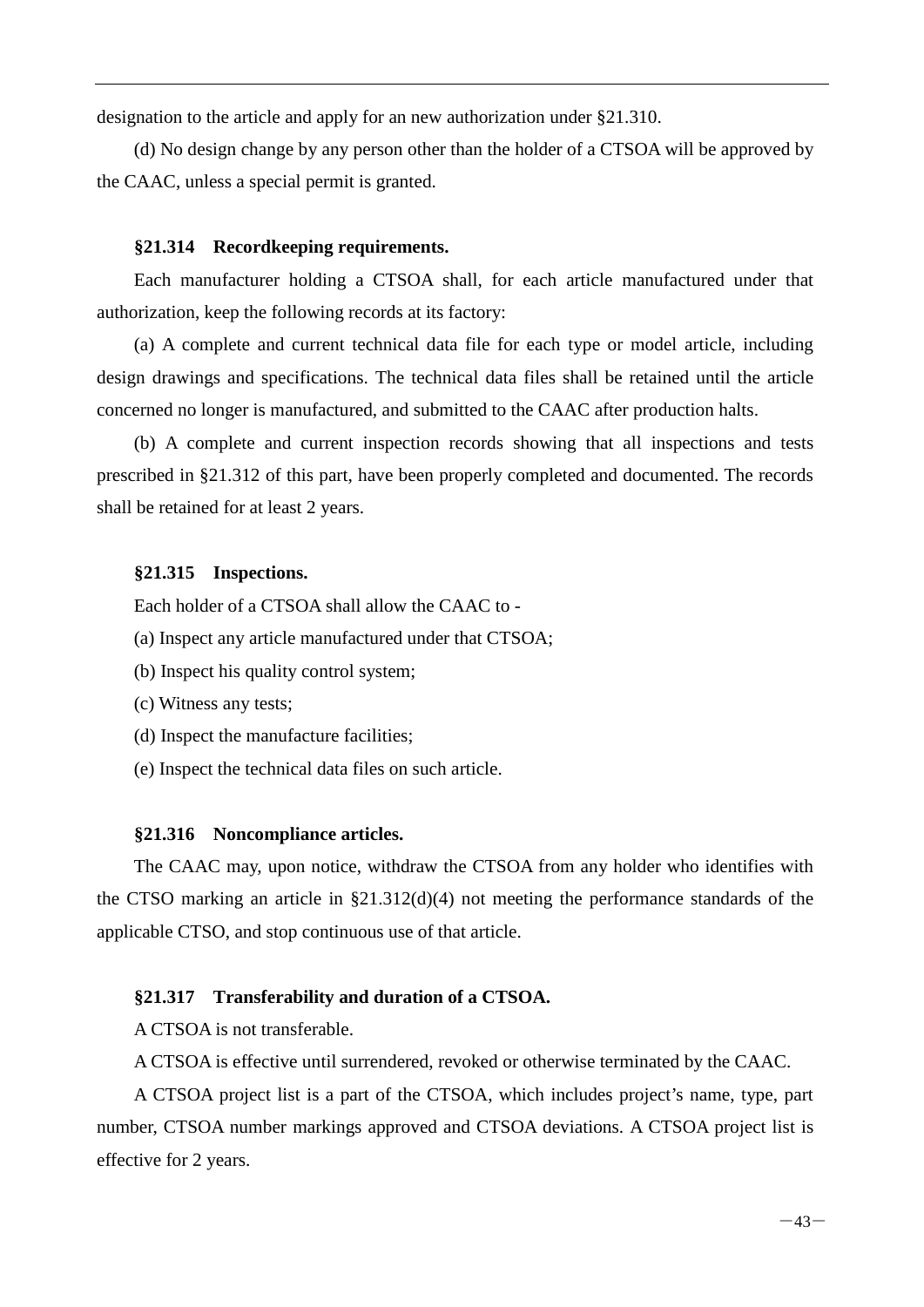#### <span id="page-48-0"></span>**§21.318 Issue of an airworthiness approval.**

The holder of a PMA or a CTSOA is entitled to an airworthiness approval tag if the CAAC finds, after the airworthiness inspection to the parts manufactured by the holder is accomplished by the CAAC, that the parts conforms to its approved type design and is in a condition for safe operation.

## <span id="page-48-1"></span>**§21.319 Validation of design approval for the import materials, parts and appliances**

(a) For priority materials, parts or appliances imported for the first time to the PRC, not as part of a certificated aircraft, a design approval or design validation shall be obtained from the CAAC. For importing products manufactured in a country with which the PRC has not signed an airworthiness agreement or memorandum for import or export of those products, the CAAC will not issue any such approval or validation;

(b) The applicant for a design approval or validation of a material, part, or appliance must submit the following information to the CAAC:

(1) An application;

(2) The airworthiness approval documents issued by the authority of the exporting state, including the applicable data, specification and operational limitations;

(3) Applicable airworthiness requirements and technical standard used as basis of the design;

(4) Design data, test reports and analyses necessary to show compliance with the applicable airworthiness and technical standards;

(5) A statement of compliance with the special conditions and requirements prescribed by the CAAC;

(6) Any other information considered necessary by the CAAC.

(c) The CAAC will issue a design approval or validation if it is found, upon review of all information specified in paragraph (b) of this section, and on-site inspections as necessary, that the materials, parts and appliances presented for inspection meet the applicable PRC airworthiness standards and installation requirements.

(d) The CAAC does not issue a Part Manufacturer Approval to a materials, parts and appliances manufacturer if his facility is located outside of the PRC.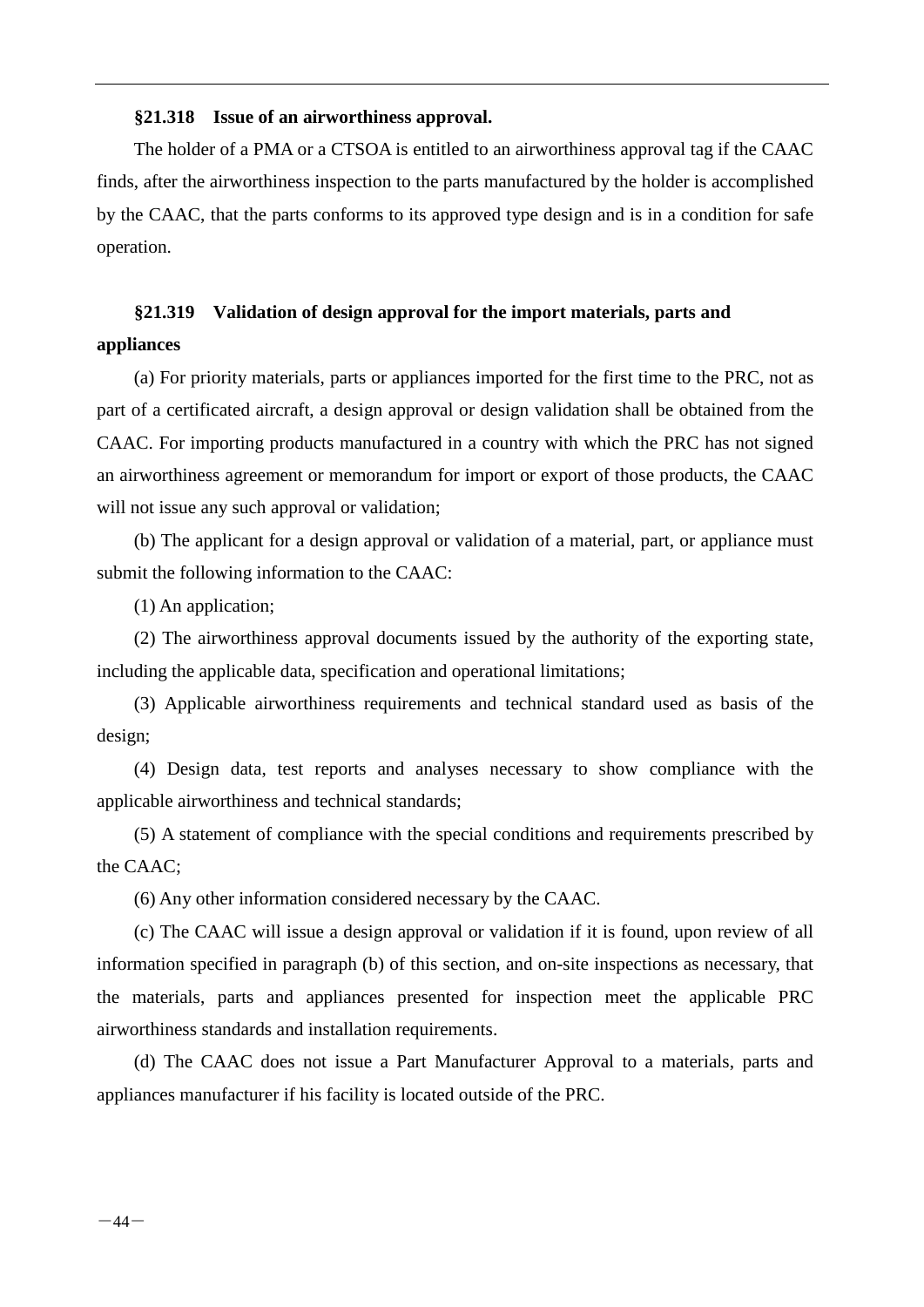#### **Subpart I - Export Airworthiness Approvals**

#### <span id="page-49-1"></span><span id="page-49-0"></span>**§21.321 Applicability.**

This subpart prescribes procedural requirements for the application and issue of export airworthiness certificates and airworthiness approval tags, and rules governing the holders of those certificates.

#### <span id="page-49-2"></span>**§21.322 Classification of export products.**

Export products are classified into the following three classes:

(a) A Class I product is a type certificated or type design approved aircraft, aircraft engine, or propeller.

(b) A Class II product is a major component of a Class I product, the failure of which would jeopardize the safety of a Class I product (e.g., wings, fuselages, landing gears, power transmissions, central surfaces, etc.), and any material, part or appliance manufactured under a CTSOA used on an aircraft.

(c) A Class III product is any product other than Class I and Class II, including standard articles manufactured under the technical standards acceptable to the CAAC.

#### <span id="page-49-3"></span>**§21.323 Eligibility.**

Any exporter or authorized designee may obtain an export airworthiness certificate or export airworthiness approval tag for Class I or Class II products.

Any manufacturer may obtain an export airworthiness approval tag for a Class III product if he holds:

(a) A production certificate;

- (b) A production inspection system approval;
- (c) A CAAC Part Manufacturer Approval; or
- (d) A CTSOA.

#### <span id="page-49-4"></span>**§21.325 Forms of approvals.**

There are two forms of approvals:

(a) An export certificate of airworthiness is issued for a Class I product. Such a certificate does not authorize the operation of an aircraft;

(b) Export airworthiness approval tags are issued for Class II and Class III products.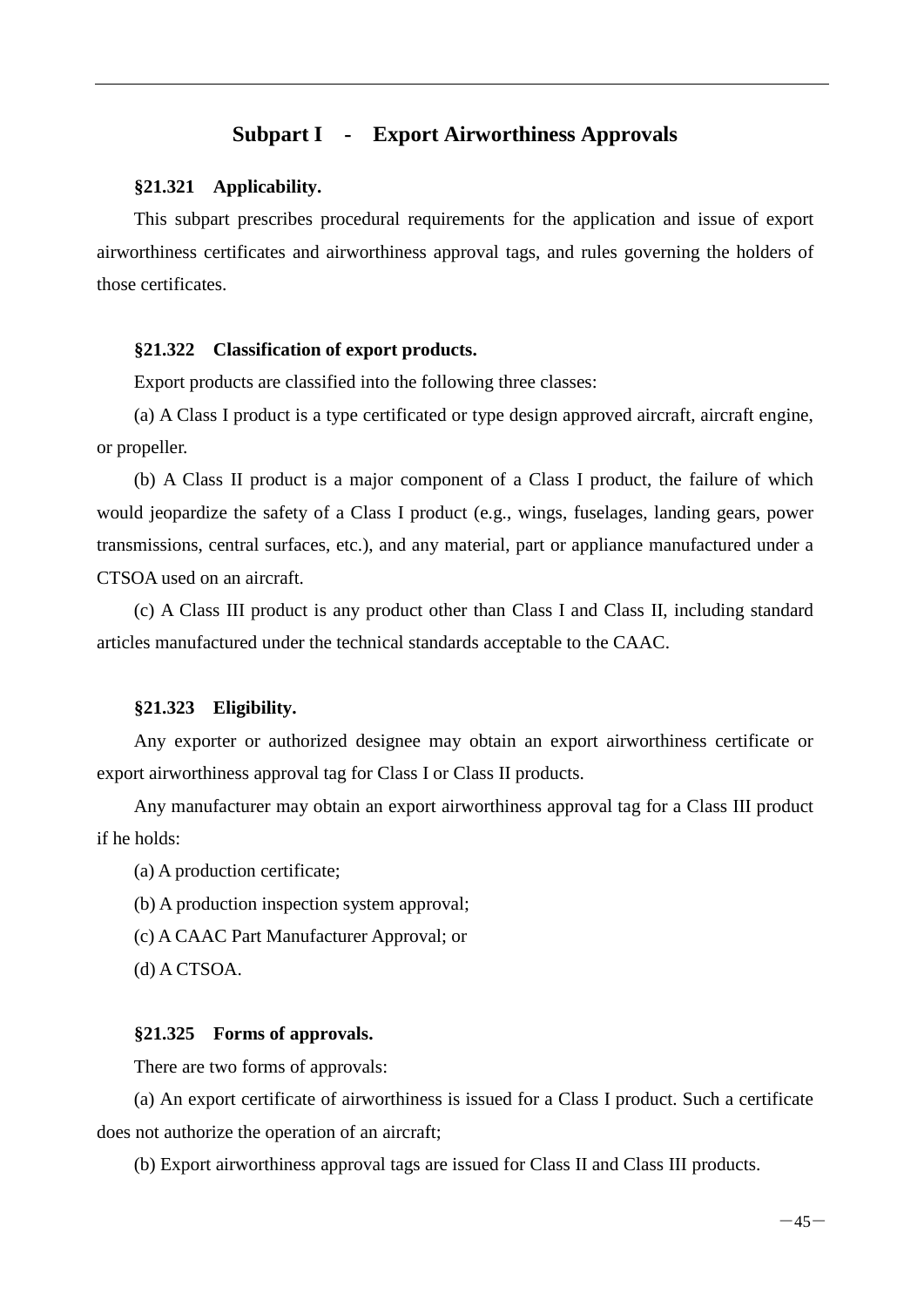#### <span id="page-50-0"></span>**§21.327 Application.**

(a) An application for export products is made on a form and in a manner specified by the CAAC;

(b) Each application must be accompanied by a written statement from the importing country that will validate the following specific conditions if the product being exported is -

(1) A product that does not meet the special requirements of the importing country; or

(2) A product that does not meet the requirements specified in §21.329 of this part, for the issuance of an export airworthiness certificate or export airworthiness approval tag.

(c) Export airworthiness certificates for Class I products are governed by the CAAC-AAD, and export airworthiness certificates for Class II and III are governed by the applicant's geographically responsible CAAC regional administrations.

#### <span id="page-50-1"></span>**§21.329 Issue of approvals.**

An applicant is entitled to an export airworthiness certificate or export airworthiness approval tag if the CAAC finds that the product meets the following requirements as applicable:

(a) For Class I products:

(1) In the case of an aircraft, meet the requirements of §21.174 of this part;

(2) In the case of a used aircraft, must have undergone a specified airworthiness inspection, and its owner or occupant shows that it meets the applicable requirements of continuous airworthiness;

(3) In the case of a new engine or propeller, must conform to the type design and must be in a condition for safe operation;

(4) Meet the special requirements of the importing country.

(b) For Class II products:

(1) The products are new or have been newly overhauled and conform to the approved design, and are in a condition for safe operation;

(2) The products are identified with the manufacturer's name, part number, model designation and serial number or equipment; and

(3) Meet the special requirements of the importing country.

(c) For Class III products:

(1) Conform to the designated design data in type design of Class I or Class II products, and are in a condition for safe operation;

(2) Meet the special requirements of the importing country.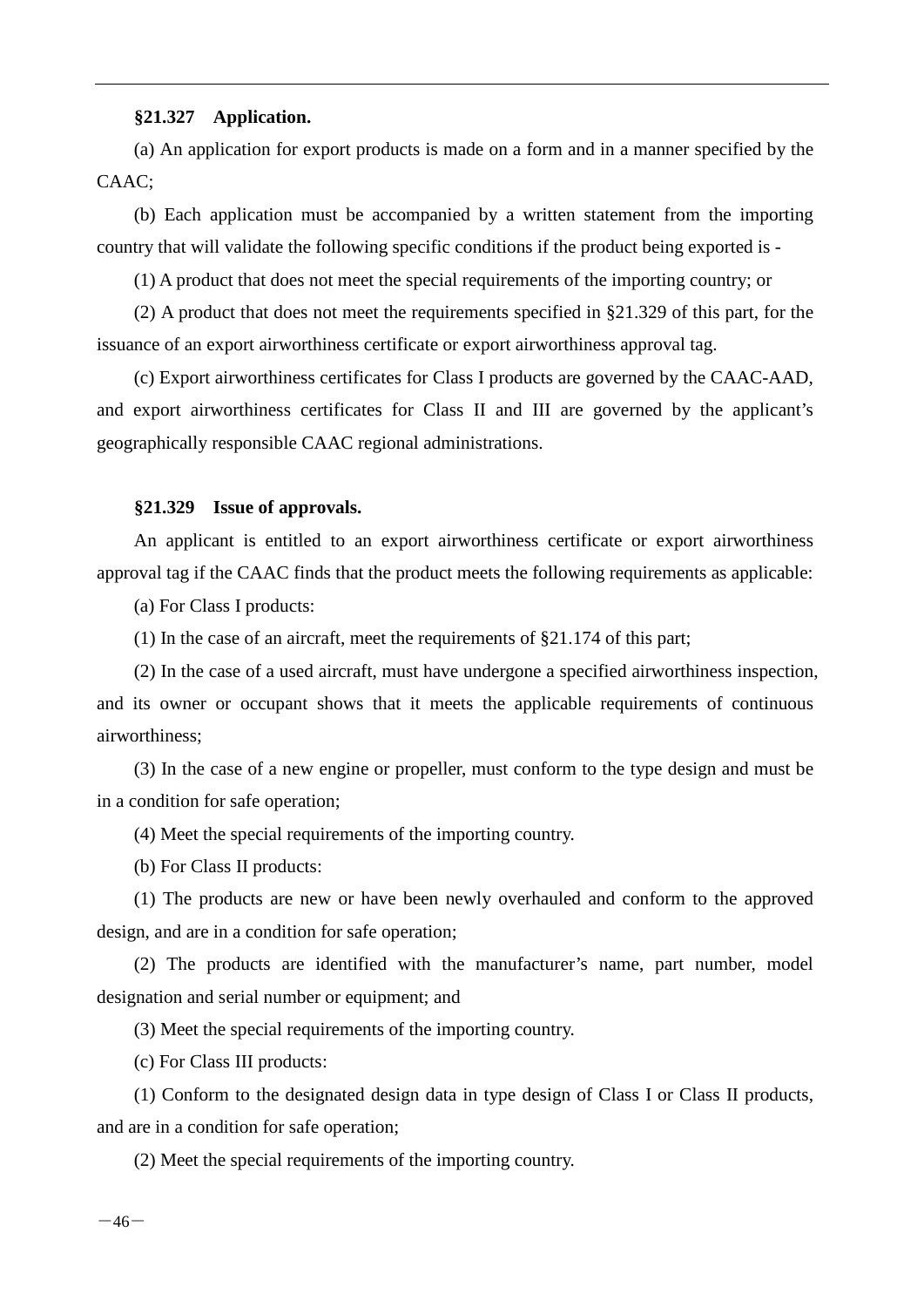#### <span id="page-51-0"></span>**§21.334 Exception.**

An export airworthiness approval may be issued on a product to be exported, that does not meet requirements of §21.329, only if it is acceptable to the importing country.

#### <span id="page-51-1"></span>**§21.335 Responsibilities of exporters.**

Each exporter shall:

(a) Forward to the air authority of the importing country all documents and information necessary for the proper operation of the products being exported, e.g., Flight Manuals, Maintenance Manuals, assembly instructions, and such other materials as may be stipulated in the special requirements of the importing country, and all subsequent revisions thereof.

(b) Secure all proper foreign entry clearances from all the countries involved when conducting sales demonstrations or delivery flights; and

(c) When title to an aircraft passes or has passed to a foreign purchaser—

(1) Request cancellation of the CAAC registration and airworthiness certificates, giving the date of the transfer of title, and the name and address of the foreign owners;

(2) Return the Registration and Airworthiness Certificates to the CAAC and remove the marking of the PRC nationality and registration number from aircraft concerned.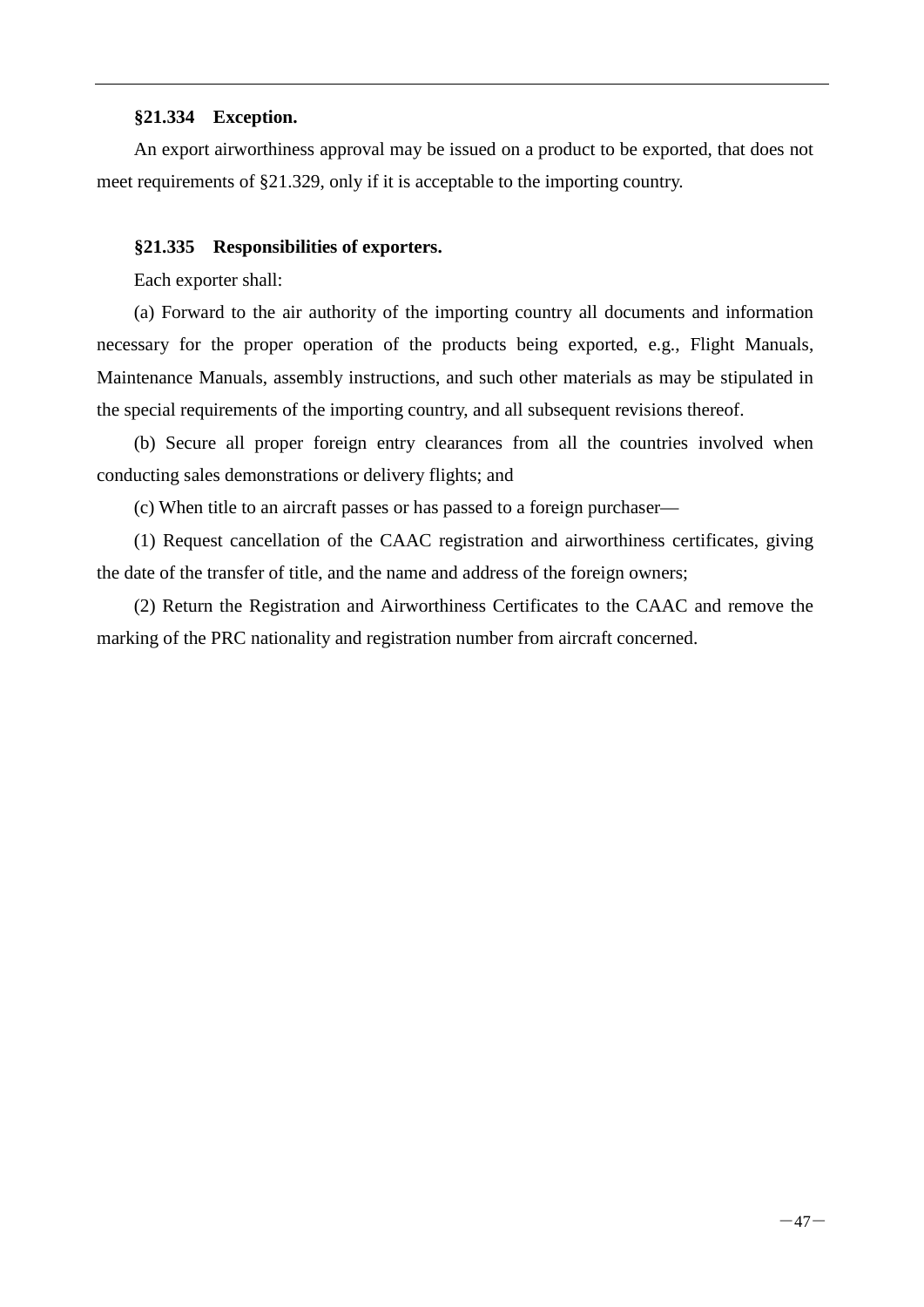## **Subpart J - Placards or Markings**

#### <span id="page-52-1"></span><span id="page-52-0"></span>**§21.341 Applicability and provisions.**

Product manufactured under a type certificate, type design approval or production certificate must be identified by means of a fireproof and permanent legible plate or mark that contains information of the type certificate, type design approval or production certificate number, the builder's name and serial number, model designation, and the date of building.

The aircraft identification plate must be secured to the aircraft fuselage exterior either adjacent to the main or rear most entrance door or on the obvious fuselage surface near the tail. Prototype aircraft produced for certification must have such an identification plate secured to it with the builder's name and serial number, model designation, and the date of building included before the CAAC issues a special flight permit and a provisional registration certificate.

For aircraft engines, the identification plate must be affixed to the engine at an accessible location in such a manner that it is not likely to be defaced or lost during normal service.

The identification for a propeller blade and hub must be placed on it on a non-critical surface.

Each critical component produced for installation on type-certificated aircraft, for which a replacement time and inspection interval is specified, shall be permanently and legibly marked with a part number and serial number.

The identification plate or mark for an abnormal aircraft must be secured properly on a location readily accessible to inspection.

#### <span id="page-52-2"></span>**§21.342 Requirements.**

Except as otherwise authorized, no person may remove change or damage any product identification plate or mark.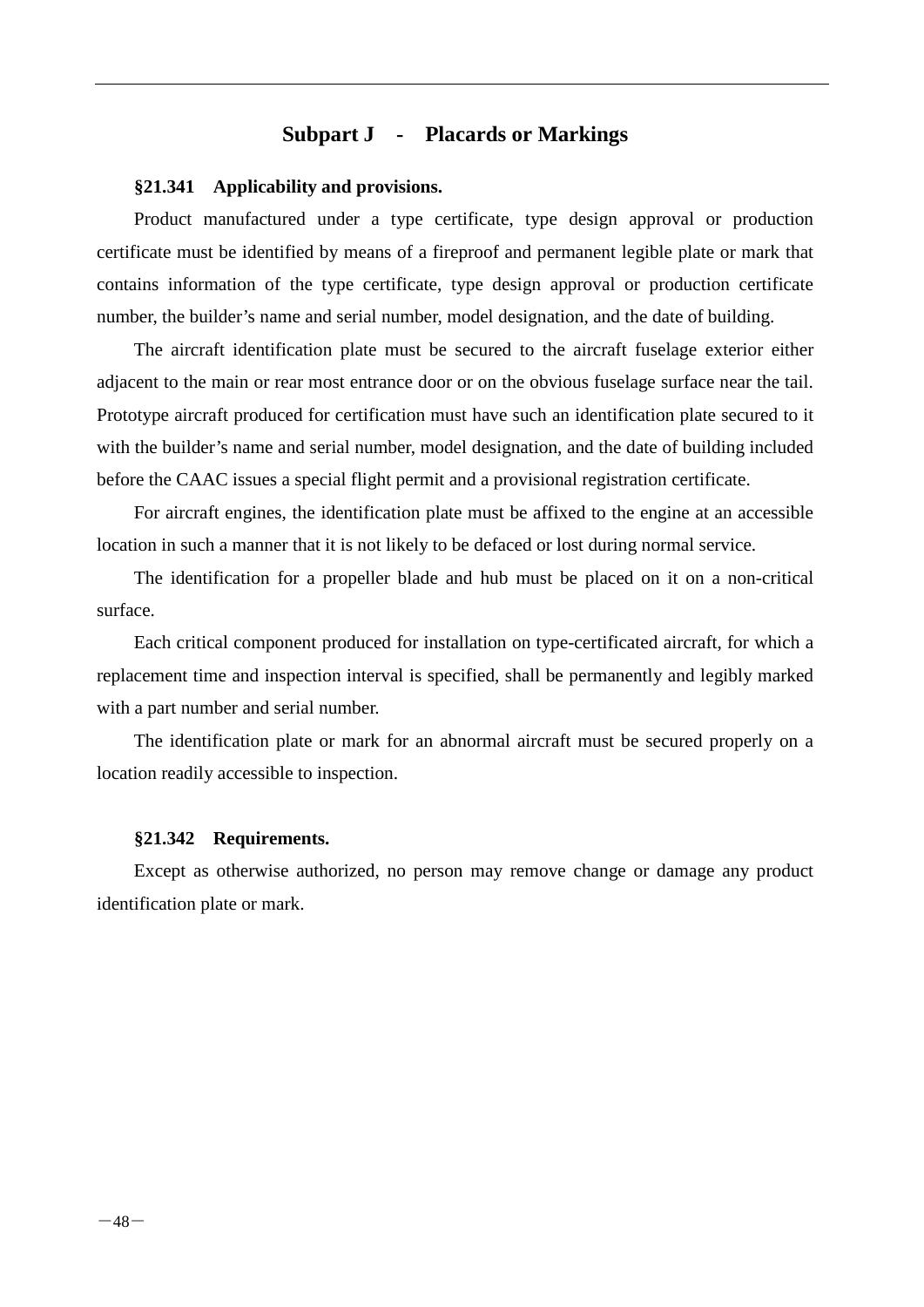## **Subpart K - Repair**

#### <span id="page-53-1"></span><span id="page-53-0"></span>**§21.343 General requirements.**

Any repair work performed on an PRC registered civil aircraft must obtain approval from the CAAC if the design has not been approved or validated by type design thereof, and is considered as changes to its original type design.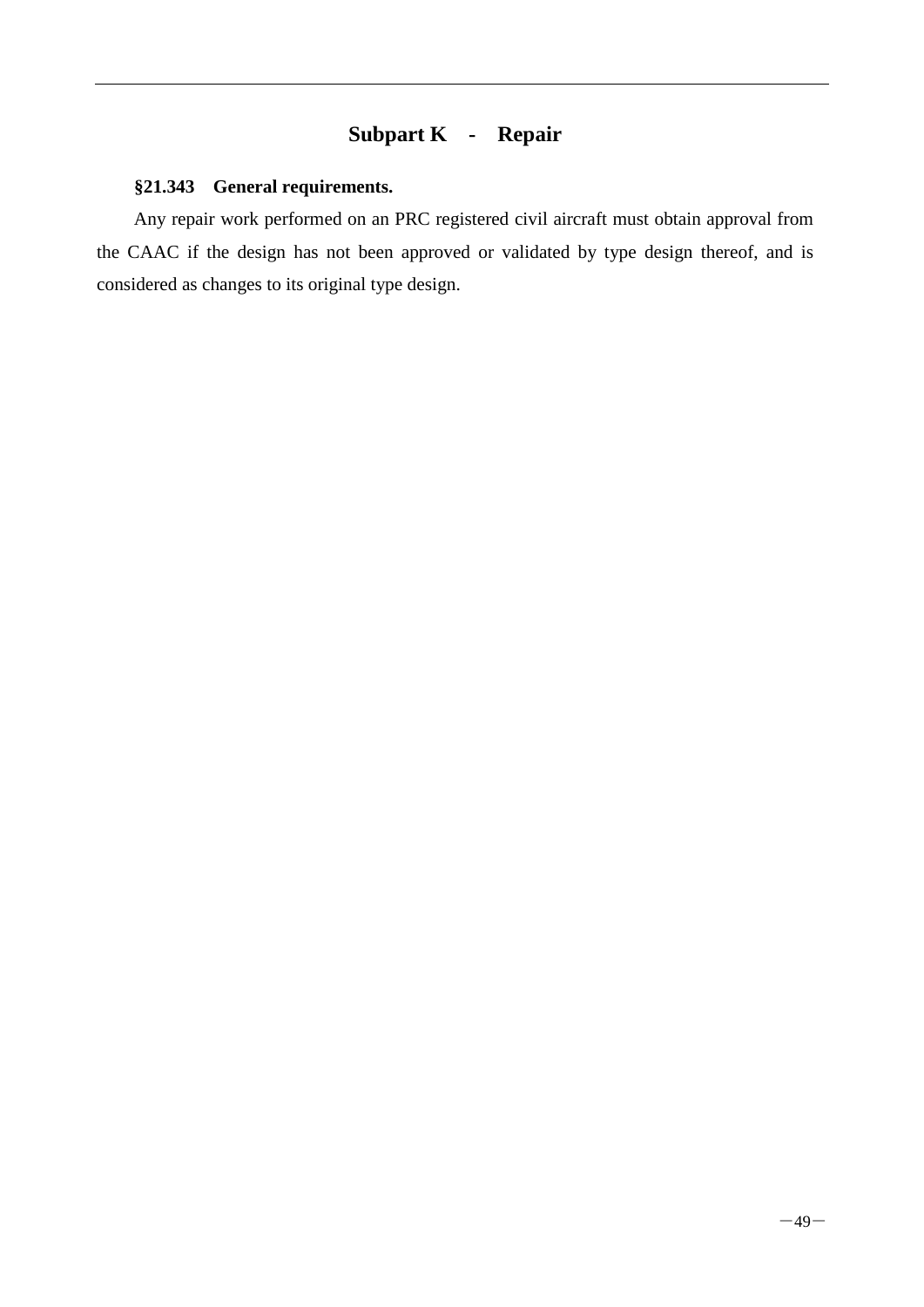#### **Subpart L - Enforcement**

#### <span id="page-54-1"></span><span id="page-54-0"></span>**§21.345 Warning.**

For any of the following offenses with no substantial consequences committed by any holder of the certificate listed in§21.2, the authorities shall order the holder to stop the offenses and take corrective measures within a definite time limit; In cases of serious offense, a warning shall be served.

(a) In violation of §21.8, failing to report or report in a timely manner the malfunctions, failures or defects;

(b) In violation of §21.50 or §21.120, failing to provide the instructions of continued airworthiness;

(c) In violation of §21.95, failing to obtain an approval for minor changes to type design;

(d) In violation of §21.129, failing to fulfill the responsibilities of the holder of a production inspection system approval as prescribed in §21.129;

(e) In violation of §21.161, failing to display a production certificate in accordance with the provisions;

(f) In violation of §21.165, failing to fulfill the responsibilities of the holder of the production certificate as prescribed in§21.165;

(g) In violation of §21.180, failing to display an airworthiness certificate according to the provisions;

(h) In violation of  $\S21.182$ , failing to submit an application to the authorities on any change made to an airworthiness certificate, or to the validation of a foreign airworthiness certificate;

(i) In violation of §21.307, failing to inform the authorities of the relocation of manufacturing facility of the holder of a parts manufacturer approval;

(j) In violation of §21.308, failing to fulfill the responsibilities of the holder of a parts manufacturer approval as prescribed in §21.308;

(k) In violation of §21.335, failing to fulfill the responsibilities of the exporter as prescribed in §21.335;

(l) In violation of §21.341 or §21.342, failing to place placards or markings as prescribed in §21.341 or §21.342.

#### <span id="page-54-2"></span>**§21.347 Fine**

 $-50-$ For any of the following offenses committed by any holder of any certificate listed in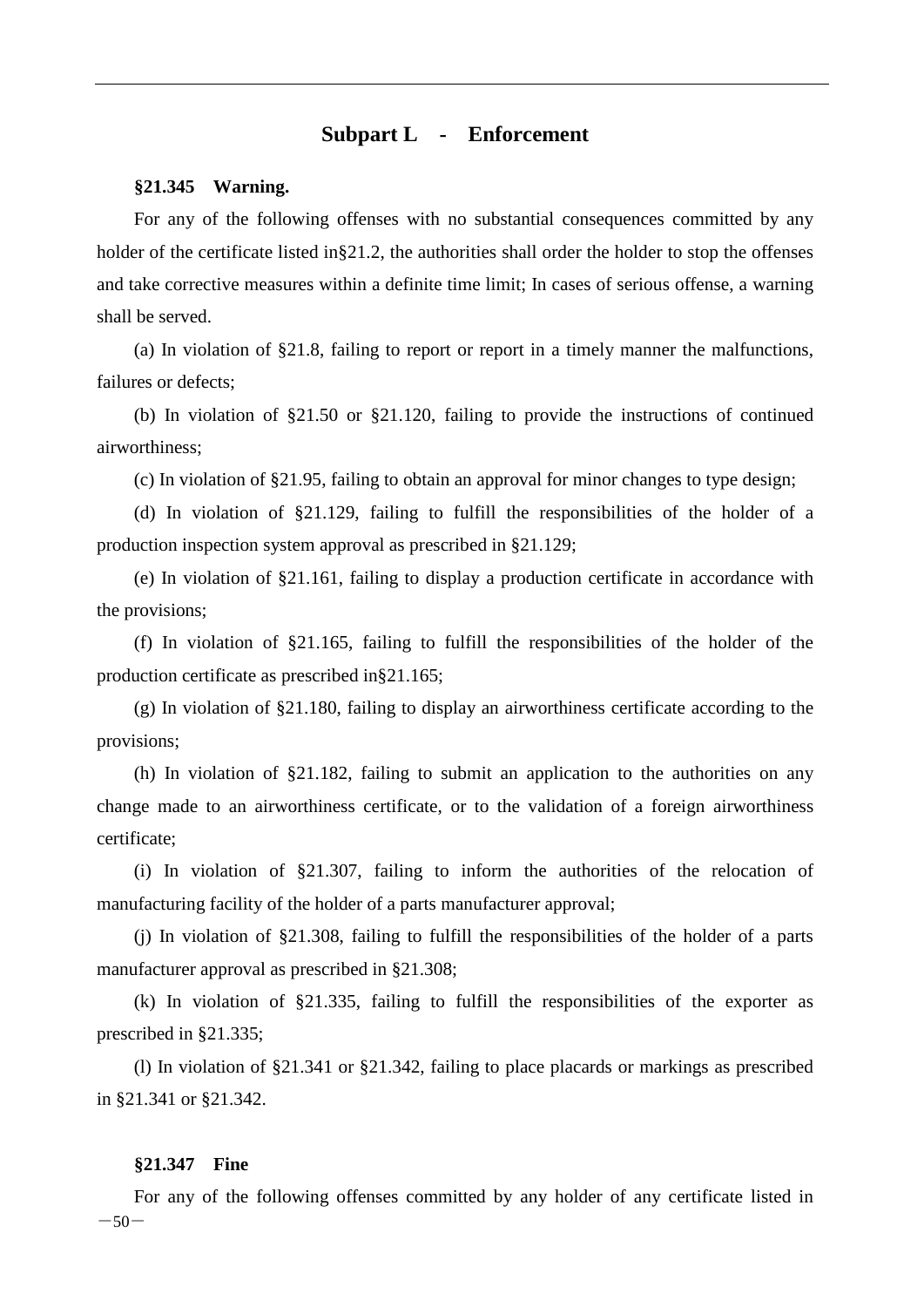§21.2, the authority shall order the relevant certificate holder to stop the offenses and take corrective measures within a definite time limit. The unlawful proceeds shall be confiscated, and a fine of no more than three times of the unlawful proceeds but not exceeding RMB 30,000 shall be imposed upon the offender. If no unlawful proceeds are involved, a fine of no more than RMB 10,000 shall be imposed.

(a) Failing to take corrective measures within a definite time limit after a warning has been served by the authority;

(b) making any offenses or getting into any situations listed in §21.345 and having created substantial consequences;

(c) In violation of §21.19, failing to re-apply for a new type certificate or type design approval which is required by §21.19;

(d) In violation of  $\S21.97$ , failing to obtain an approval of major changes to type design;

(e) In violation of §21.99, the design change proposals are not presented in accordance with the requirements of the airworthiness directive, or the design change proposals are implemented without approval by the authority.

(f) In violation of §21.147, the holder of a production certificate has failed to notify the changes of the quality control system to the authority, or failed to submit the changes for the authority' review and approval.

(g) In violation of §21.153, the holder of a production certificate has failed to apply for the amendment to production certificates in accordance with the provisions.

(h) In violation of §21.183 or §21.318, failing to apply for an airworthiness approval in accordance with the provisions, or refusing the relevant airworthiness inspections by the authority.

#### <span id="page-55-0"></span>**§21.349 Suspension.**

For any of the following offenses committed by any holder of any certificate listed in §21.2, the authority shall order the relevant certificate holder to stop the offenses, and take corrective measures within a definite time limit, and a suspension of certificates shall be served. The unlawful proceeds shall be confiscated, and a fine of no more than three times of the unlawful proceeds but not exceeding RMB 30,000 shall be imposed upon the offender. If no unlawful proceeds are involved, a fine of no more than RMB 10,000 shall be imposed.

(a) Failing to pay the fine imposed by the authorities or failing to accomplish the rectification within the time limit prescribed by the authorities.

(b) Making any offenses or getting into any situations listed in §21.345 or §21.347 and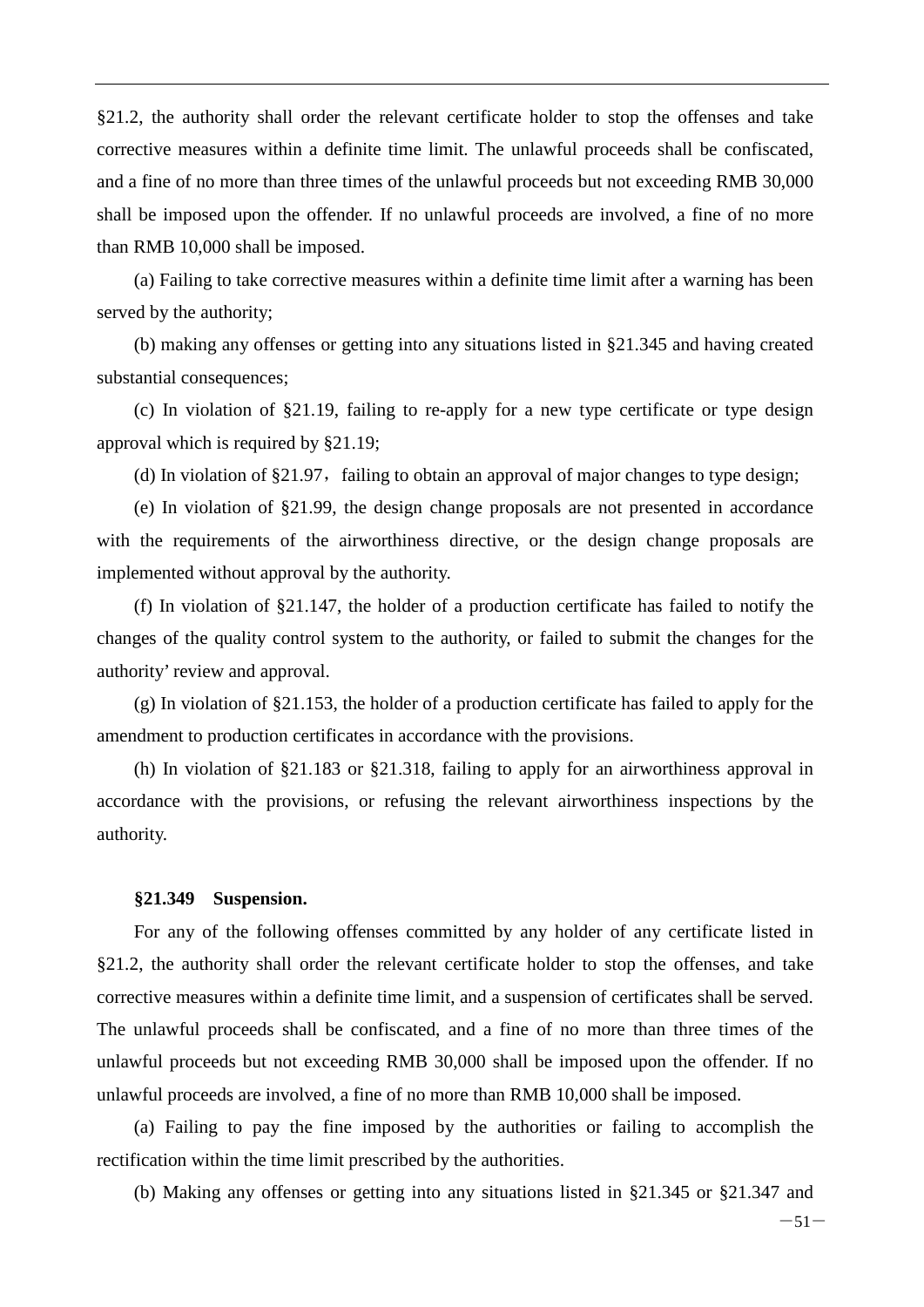having created serious consequences;

(c) In violation of §21.125, the production inspection system approval is transferred.

(d) In violation of §21.151, the productions have been made out of the range prescribed by the production limitation record list.

(e) In violation of §21.155, the production certificate is transferred.

(f) In violation of §21.157, the holder of the production certificate has failed to conform persistently to the requirements of the provisions, or rejects the relevant inspections and tests by the authority, or failed to make a correction to fulfil the requirements of the regulations within a definite time limit .

(g) In violation of §21.175, failing to comply with the requirements of special airworthiness certificate, or exceeding the limitations as prescribed in the special airworthiness certificates.

(h) In violation of §21.214, failing to meet the requirements of special flight permits, or exceeding the limitations as prescribed in the special flight permits.

(i) In violation of §21.306, the parts manufacturer approval has been transferred, or the productions have been made out of the range prescribed in the production limitation record list of the parts manufacturer approval.

(j) In violation of §21.315, the holder of CTSOA has failed to conform persistently to the requirements of the provisions, or rejects the inspections of the authority.

(k) In violation of §21.317, the CTSOA has been transferred, or the productions have been made out of the range prescribed in the CTSOA project list.

#### <span id="page-56-0"></span>**§21.351 Revocation.**

For any of the following offenses committed by any holder of any certificate(s) listed in§21.2, the authority shall order the relevant certificate holder to stop the offenses, and a revocation of certificates shall be served.

(a) Failing to pay the fine imposed by the authorities or failing to accomplish the rectification within the time limit prescribed by the authorities.

(b) Any falsification in meeting the requirements of the provisions, or obtaining any certificate listed in §21.2 by wrongful means such as deception or embezzlement.

(c) Serious consequences having been created due to production quality by the holders of the production certificate, the production inspection system approval, the parts manufacturer approval or the CTSOA.